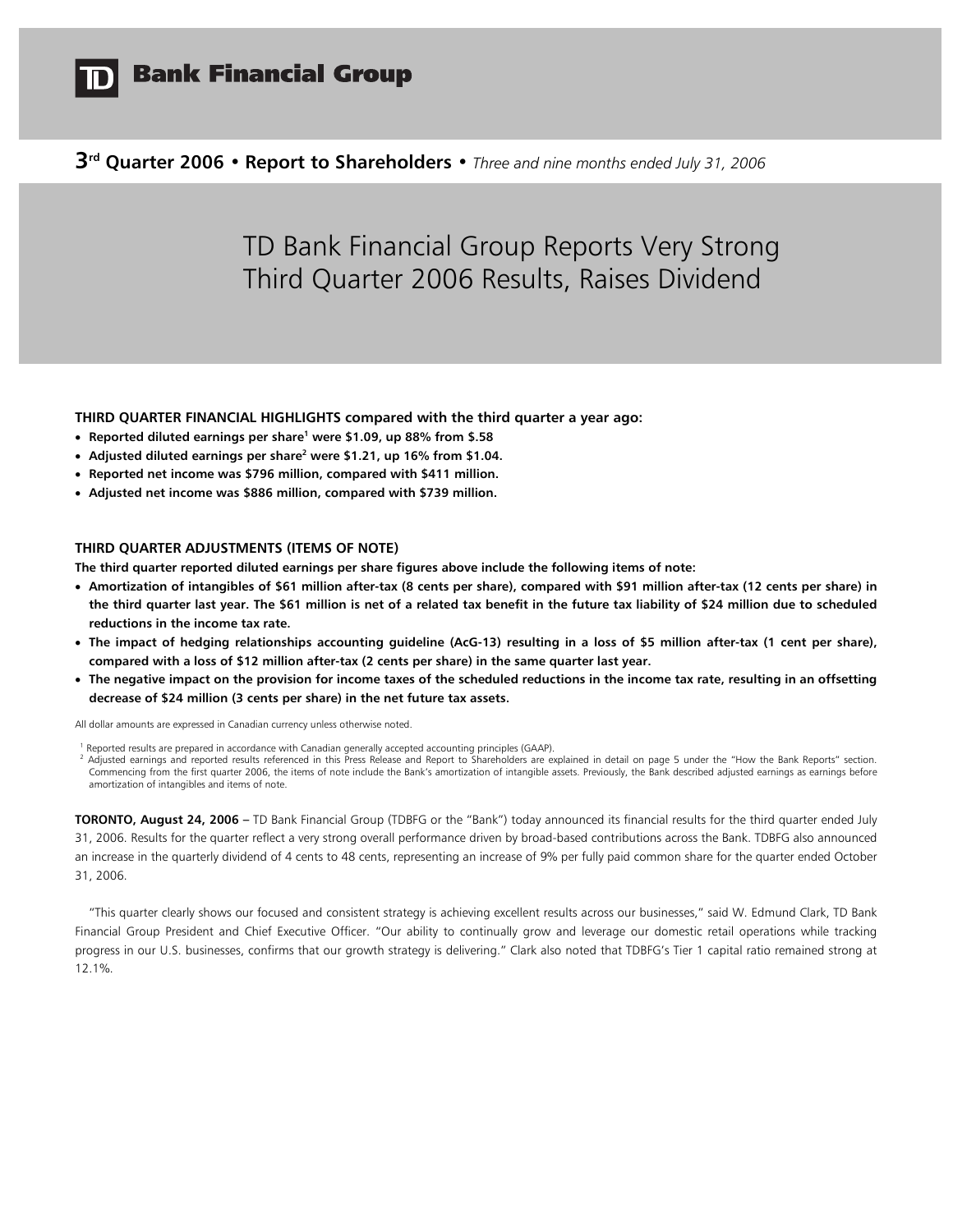### **THIRD QUARTER BUSINESS SEGMENT PERFORMANCE**

### **Canadian Personal and Commercial Banking**

TD Canada Trust posted an outstanding quarter with earnings up 21% compared with the third quarter last year. Broad-based volume growth across the businesses and enhanced margins drove record earnings this quarter. Key contributions from Business Banking, real estate secured lending and personal deposits led Canadian Personal and Commercial Banking's ongoing earnings strength.

"Our Canadian Personal and Commercial Bank generated exceptional results again this quarter by maintaining its focus on operational excellence and delivering superior customer service. This performance is particularly remarkable when you consider the consistency of our earnings in a competitive and mature industry segment," said Clark. "Our Personal and Commercial teams continue to work hard at targeting further growth opportunities where we believe we're under-represented such as small business banking, insurance and credit card products, and I'm pleased with the ongoing momentum we're showing in these areas. Leveraging TD Canada Trust's award winning web banking offering is just one of many examples of how we're building core customer relationships that give us the opportunity to deliver an integrated banking experience," added Clark.

### **Wealth Management**

Wealth Management, including the Bank's equity share of TD Ameritrade, produced a strong quarter, with a 54% increase in earnings, compared with the third quarter last year. Domestically, the quarter saw continued earnings strength from TD mutual fund sales, discount brokerage trading volumes and the advice-based businesses. TD Waterhouse Canada is on track to complete its goal of adding 130 net new client-facing advisors by the end of calendar 2006.

 TD Ameritrade posted a very strong earnings performance that translated into a net income contribution of \$55 million to the Bank's Wealth Management segment in the quarter. An increase in asset-based revenues for managing client accounts, as well as increased interest rates and spreads led to TD Ameritrade achieving a record quarter. The integration of TD Waterhouse U.S.A continues to progress on schedule.

 "Wealth Management followed up last quarter's strong earnings with another great quarter," said Clark. "We're confident the broad-based progress demonstrated by our diversified wealth offering in Canada will continue to produce future earnings growth, positioning us well if capital markets continue to soften," added Clark.

### **U.S. Personal and Commercial Banking**

The Bank's U.S. Personal and Commercial Banking segment earned \$68 million from TD Banknorth in the third quarter. TD Banknorth continues to experience intense competition for high quality loans and deposits in a challenging U.S. banking environment. However, TD Banknorth's asset quality remained strong and diligent expense control was exhibited during the quarter.

 As a result of the successful Hudson United Bancorp systems conversion during the quarter, customers at 200 branches in New Jersey, Pennsylvania, Connecticut and the metropolitan New York area were officially introduced to the TD Banknorth network.

 "The underlying quality of TD Banknorth's earnings demonstrates their ability to maintain a strong position in a competitive and challenging U.S. banking environment," said Clark. "TD Banknorth remains well positioned for the future and we're pleased with the ongoing progress of the Hudson integration," he added.

### **Wholesale Banking**

Wholesale Banking delivered strong earnings in the third quarter defined by broad-based contributions across its businesses, and complemented by robust security gains. Earnings in the quarter increased to \$179 million, an increase of 38% compared with adjusted earnings in third quarter of last year.

 "Wholesale Banking's earnings performance this quarter demonstrates the strength of our ongoing franchise. We reached a major milestone in the third quarter by substantially completing the exit of our global structured products business, repositioning TD Securities to deliver more consistent earnings, with less risk, to better support TDBFG's strategic objectives," said Clark.

### **Conclusion**

"This quarter was defined by broad-based business results and outstanding earnings, clearly showing our strategy is working," said Clark. "By continuing to focus on enhancing our strong domestic retail operations and through the investments made to grow in the U.S., I have every reason to believe we'll continue to drive good short-term results while solidifying a growth platform that delivers long-term shareholder value," Clark concluded.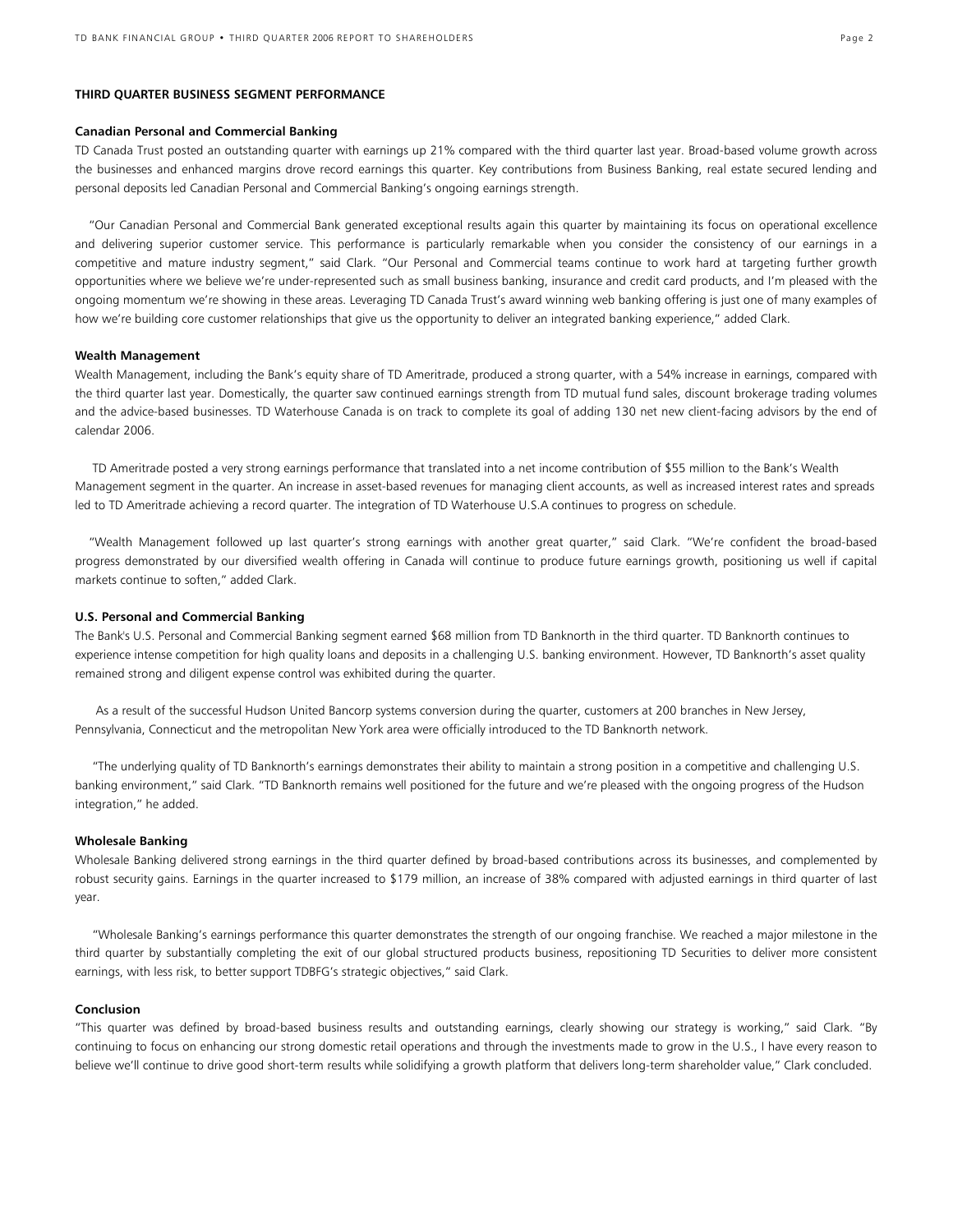# **CAUTION REGARDING FORWARD-LOOKING STATEMENTS**

From time to time, the Bank makes written and oral forward-looking statements, including in this report, in other filings with Canadian regulators or the U.S. Securities and Exchange Commission (SEC), and in other communications. All such statements are made pursuant to the "safe harbour" provisions of the United States Private Securities Litigation Reform Act of 1995 and any applicable Canadian securities legislation. Forward-looking statements include, among others, statements regarding the Bank's objectives and targets for 2006 and beyond, and strategies to achieve them, the outlook for the Bank's business lines, and the Bank's anticipated financial performance. The economic assumptions for 2006 for each of our business segments are set out in the 2005 Annual Report under the headings "Economic Outlook" and "Business Outlook and Focus for 2006". Forwardlooking statements are typically identified by words such as "believe", "expect", "anticipate", "intend", "estimate", "plan", "may" and "could". By their very nature, these statements require us to make assumptions and are subject to inherent risks and uncertainties, general and specific, which may cause actual results to differ materially from the expectations expressed in the forward-looking statements. Some of the factors that could cause such differences include: the credit, market, liquidity, interest rate, operational, reputational, insurance, strategic, foreign exchange, regulatory, legal and other risks discussed in the management discussion and analysis section in other regulatory filings made in Canada and with the SEC, including the Bank's 2005 Annual Report; general business and economic conditions in Canada, the United States and other countries in which the Bank conducts business, as well as the effect of changes in monetary policy in those jurisdictions and changes in the foreign exchange rates for the currencies of those jurisdictions; the degree of competition in the markets in which the Bank operates, both from established competitors and new entrants; legislative and regulatory developments; the accuracy and completeness of information the Bank receives on customers and counterparties; the development and introduction of new products and services in markets; expanding existing distribution channels; developing new distribution channels and realizing increased revenue from these channels, including electronic commerce-based efforts; the Bank's ability to execute its integration, growth and acquisition strategies, including those of its subsidiaries, particularly in the U.S.; changes in accounting policies and methods the Bank uses to report its financial condition, including uncertainties associated with critical accounting assumptions and estimates; the effect of applying future accounting changes; global capital market activity; consolidation in the Canadian financial services sector; the Bank's ability to attract and retain key executives; reliance on third parties to provide components of the Bank's business infrastructure; technological changes; change in tax laws; unexpected judicial or regulatory proceedings; continued negative impact of the United States securities litigation environment; unexpected changes in consumer spending and saving habits; the possible impact on the Bank's businesses of international conflicts and terrorism; acts of God, such as earthquakes; the effects of disease or illness on local, national or international economies; the effects of disruptions to public infrastructure, such as transportation, communications, power or water supply; and management's ability to anticipate and manage the risks associated with these factors and execute the Bank's strategies. A substantial amount of the Bank's business involves making loans or otherwise committing resources to specific companies, industries or countries. Unforeseen events affecting such borrowers, industries or countries could have a material adverse effect on the Bank's financial results, businesses, financial condition or liquidity. The preceding list is not exhaustive of all possible factors. Other factors could also adversely affect the Bank's results. For more information, see the discussion starting on page 56 of the Bank's 2005 Annual Report. All such factors should be considered carefully when making decisions with respect to the Bank, and undue reliance should not be placed on the Bank's forward-looking statements. The Bank does not undertake to update any forward-looking statements, whether written or oral, that may be made from time to time by or on its behalf.

Prior to its release, this document was reviewed by the Bank's Audit Committee and was approved by the Bank's Board of Directors, on the Audit *Committee's recommendation.*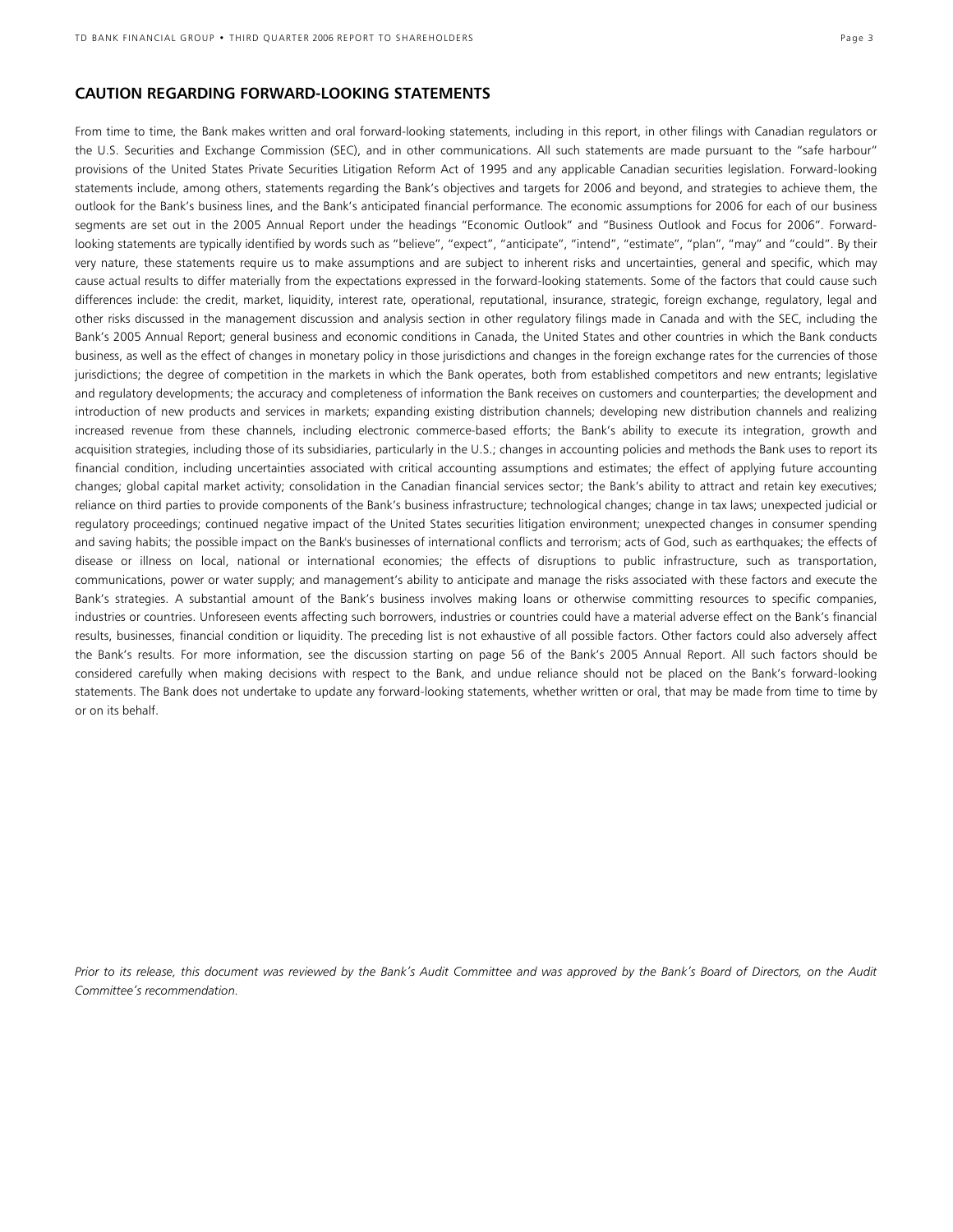# **MANAGEMENT'S DISCUSSION AND ANALYSIS OF OPERATING PERFORMANCE**

This Management's Discussion and Analysis (MD&A) is presented to enable readers to assess material changes in the financial condition and operational results of TD Bank Financial Group (the "Bank") for the quarter and the nine months ended July 31, 2006, compared with the corresponding periods. This MD&A should be read in conjunction with our unaudited interim consolidated Financial Statements and related Notes included in this Report to Shareholders and with our 2005 Annual Report. This MD&A is dated August 23, 2006. Unless otherwise indicated, all amounts are expressed in Canadian dollars and have been primarily derived from the Bank's annual or interim consolidated financial statements prepared in accordance with Canadian generally accepted accounting principles (GAAP). Certain comparative amounts have been restated to conform with the presentation adopted in the current period. Additional information relating to the Bank is on the Bank's website www.td.com, as well as on SEDAR at www.sedar.com.

# **FINANCIAL HIGHLIGHTS**

| (unaudited)                                             |                            |           |           |                           |           |  |
|---------------------------------------------------------|----------------------------|-----------|-----------|---------------------------|-----------|--|
|                                                         | For the three months ended |           |           | For the nine months ended |           |  |
|                                                         | July 31                    | April 30  | July 31   | July 31                   | July 31   |  |
| (millions of Canadian dollars, except as noted)         | 2006                       | 2006      | 2005      | 2006                      | 2005      |  |
| <b>Results of operations</b>                            |                            |           |           |                           |           |  |
| Total revenues                                          | \$3,288                    | \$3,118   | \$3,098   | \$9,810                   | \$8,814   |  |
| Dilution gain (loss), net                               |                            | (5)       |           | 1,559                     |           |  |
| Provision for credit losses                             | 109                        | 16        | 40        | 239                       | 70        |  |
| Non-interest expenses                                   | 2,147                      | 2,103     | 2,577     | 6,540                     | 6,579     |  |
| Net income - reported                                   | 796                        | 738       | 411       | 3,841                     | 1,640     |  |
| Net income $-$ adjusted <sup>1</sup>                    | 886                        | 780       | 739       | 2,501                     | 2,096     |  |
| Economic profit <sup>2</sup>                            | 347                        | 271       | 258       | 981                       | 780       |  |
| Return on common equity                                 | 16.8%                      | 16.5%     | 10.4%     | 29.0%                     | 15.4%     |  |
| Return on invested capital <sup>2</sup>                 | 15.7%                      | 14.6%     | 15.5%     | 15.7%                     | 16.1%     |  |
| <b>Financial position</b>                               |                            |           |           |                           |           |  |
|                                                         |                            |           |           |                           |           |  |
| Total assets                                            | \$385,845                  | \$388,596 | \$368,423 | \$385,845                 | \$368,423 |  |
| Total risk-weighted assets                              | 139,141                    | 135,763   | 130,495   | 139,141                   | 130,495   |  |
| Total shareholders' equity                              | 19,427                     | 19,283    | 15,775    | 19,427                    | 15,775    |  |
| <b>Financial ratios - reported</b> (percent)            |                            |           |           |                           |           |  |
| Efficiency ratio                                        | 65.3%                      | 67.6%     | 83.2%     | 57.5%                     | 74.6%     |  |
| Tier 1 capital to risk-weighted assets                  | 12.1                       | 12.1      | 10.0      | 12.1                      | 10.0      |  |
| Tangible common equity as a % of risk-weighted assets   | 9.1                        | 9.0       | 7.0       | 9.1                       | 7.0       |  |
| Provision for credit losses as a % of net average loans | .26                        | .04       | .10       | .20                       | .07       |  |
| Common share information - reported (Canadian dollars)  |                            |           |           |                           |           |  |
| Per share                                               |                            |           |           |                           |           |  |
| Basic earnings                                          | \$1.10                     | \$1.02    | \$.58     | \$5.34                    | \$2.39    |  |
| Diluted earnings                                        | 1.09                       | 1.01      | .58       | 5.30                      | 2.38      |  |
| <b>Dividends</b>                                        | .44                        | .44       | .40       | 1.30                      | 1.16      |  |
| Book value                                              | 26.36                      | 26.24     | 22.25     | 26.36                     | 22.25     |  |
| Closing share price                                     | 57.75                      | 62.45     | 55.90     | 57.75                     | 55.90     |  |
| Shares outstanding (millions)                           |                            |           |           |                           |           |  |
| Average basic                                           | 719.1                      | 715.7     | 707.6     | 715.8                     | 684.9     |  |
| Average diluted                                         | 724.7                      | 722.5     | 713.4     | 722.1                     | 690.4     |  |
| End of period                                           | 720.8                      | 718.8     | 709.0     | 720.8                     | 709.0     |  |
| Market capitalization (billions of Canadian dollars)    | \$41.6                     | \$44.9    | \$39.6    | \$41.6                    | \$39.6    |  |
| Dividend yield                                          | 2.9%                       | 2.6%      | 2.8%      | 2.8%                      | 2.9%      |  |
| Dividend payout ratio                                   | 40.0%                      | 43.0%     | 68.9%     | 24.3%                     | 48.8%     |  |
| Price to earnings multiple                              | 9.4                        | 11.1      | 17.0      | 9.4                       | 17.0      |  |
| Common share information - adjusted (Canadian dollars)  |                            |           |           |                           |           |  |
| Per share                                               |                            |           |           |                           |           |  |
| Basic earnings                                          | \$1.22                     | \$1.10    | \$1.04    | \$3.49                    | \$3.09    |  |
| Diluted earnings                                        | 1.21                       | 1.09      | 1.04      | 3.46                      | 3.07      |  |
| Dividend payout ratio                                   | 35.9%                      | 40.7%     | 38.3%     | 37.5%                     | 38.2%     |  |
| Price to earnings multiple                              | 12.8                       | 14.4      | 14.0      | 12.8                      | 14.0      |  |

1 Adjusted earnings and reported results are explained in detail on page 5 under the "How the Bank Reports" section.

<sup>2</sup> Economic profit and return on invested capital are adjusted measures and are explained in detail on page 7 under the "Economic Profit and Return on Invested Capital" section.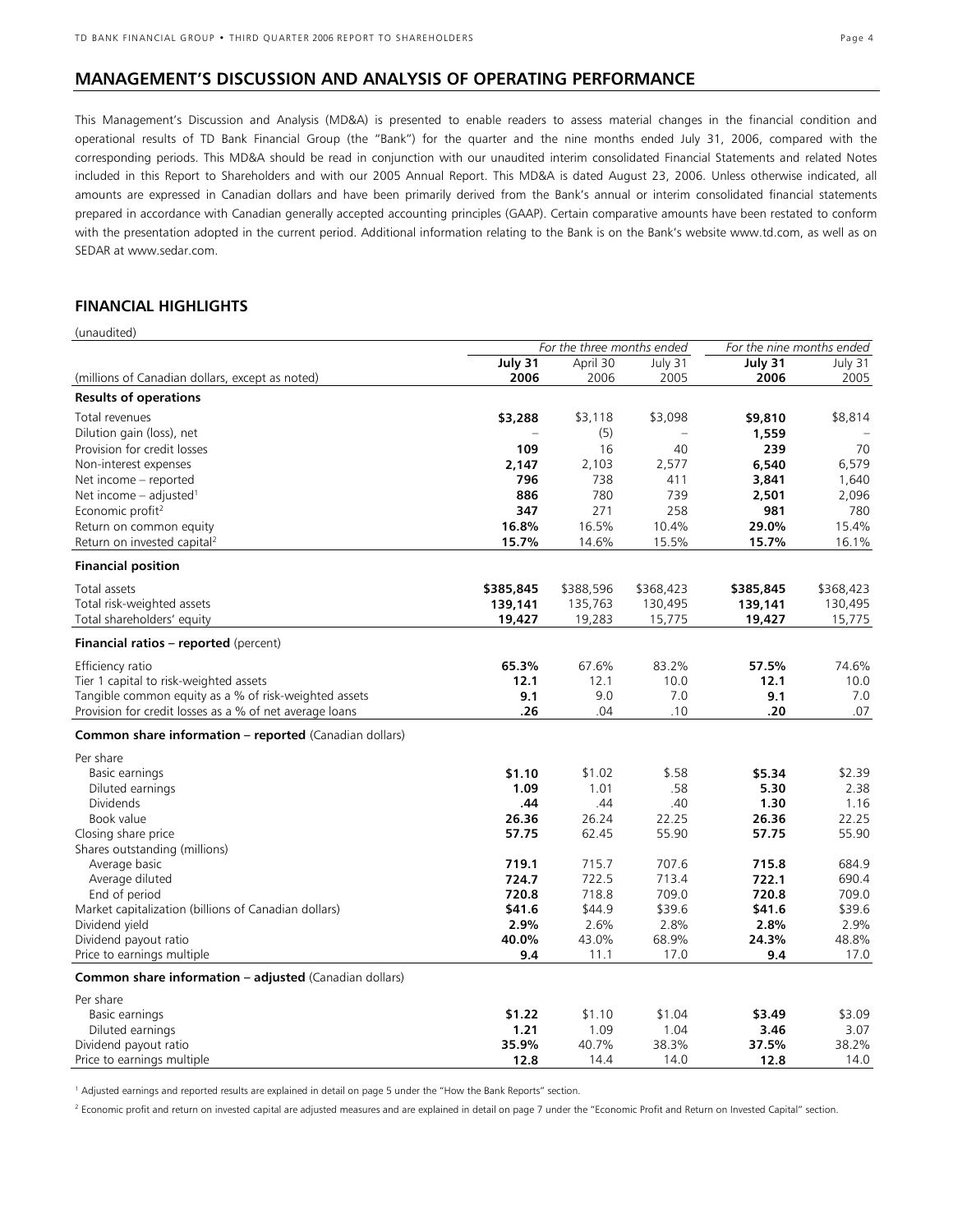# **HOW WE PERFORMED**

### **Corporate Overview**

The Toronto-Dominion Bank and its subsidiaries are collectively known as TD Bank Financial Group. The Bank serves more than 14 million customers in four key businesses operating in a number of locations in key financial centres around the globe: Canadian Personal and Commercial Banking, including TD Canada Trust; U.S. Personal and Commercial Banking through TD Banknorth; Wealth Management, including TD Waterhouse Canada, TD Waterhouse U.K. and the Bank's investment in TD Ameritrade; and Wholesale Banking, including TD Securities. The Bank also ranks among the world's leading on-line financial services firms, with more than 4.5 million on-line customers. The Bank had \$386 billion in assets, as at July 31, 2006. The Bank is headquartered in Toronto, Canada. The Bank's common stock is listed on the Toronto Stock Exchange and on the New York Stock Exchange under symbol: TD, as well as on the Tokyo Stock Exchange. Additional information relating to the Bank is on the Bank's website at www.td.com, as well as on SEDAR at www.sedar.com.

### **How the Bank Reports**

The Bank's financial results, as presented on pages 21 to 35 of this Report to Shareholders, are prepared in accordance with GAAP. The Bank refers to results prepared in accordance with GAAP as "reported" results. The Bank also utilizes "adjusted" earnings to assess each of its businesses and to measure overall Bank performance. To arrive at adjusted earnings, the Bank removes "items of note", net of tax, from reported earnings. The items of note are listed in the tables below. The items of note relate to items which management does not believe are indicative of underlying business performance. Commencing the first quarter of 2006, the items of note include the Bank's amortization of intangible assets which primarily relate to the TD Banknorth acquisition in March 2005 and the Canada Trust acquisition in fiscal 2000. Previously, the Bank described adjusted earnings as earnings before the amortization of intangibles and items of note. The Bank believes that adjusted earnings provide the reader with a better understanding of how management views the Bank's performance. As explained, adjusted earnings are different from reported results determined in accordance with GAAP. Adjusted earnings and related terms used in this report are not defined terms under GAAP, and therefore, may not be comparable to similar terms used by other issuers. The tables below provide a reconciliation between the Bank's adjusted earnings and its reported results.

### **Operating results - reported** (unaudited)

|                                                             | For the three months ended |          | For the nine months ended |          |          |
|-------------------------------------------------------------|----------------------------|----------|---------------------------|----------|----------|
|                                                             | July 31                    | April 30 | July 31                   | July 31  | July 31  |
| (millions of Canadian dollars)                              | 2006                       | 2006     | 2005                      | 2006     | 2005     |
| Net interest income                                         | \$1,623                    | \$1,427  | \$1,563                   | \$4,657  | \$4,367  |
| Other income                                                | 1,665                      | 1,691    | 1,535                     | 5,153    | 4,447    |
| Total revenues                                              | 3,288                      | 3,118    | 3,098                     | 9,810    | 8,814    |
| Dilution gain (loss), net                                   |                            | (5)      |                           | 1,559    |          |
| Provision for credit losses                                 | (109)                      | (16)     | (40)                      | (239)    | (70)     |
| Non-interest expenses                                       | (2, 147)                   | (2, 103) | (2, 577)                  | (6, 540) | (6, 579) |
| Income before provision for income taxes,                   |                            |          |                           |          |          |
| non-controlling interests in subsidiaries and equity in net |                            |          |                           |          |          |
| income of associated company                                | 1,032                      | 994      | 481                       | 4,590    | 2,165    |
| Provision for income taxes                                  | (235)                      | (244)    | (12)                      | (699)    | (446)    |
| Non-controlling interests, net of tax                       | (52)                       | (47)     | (58)                      | (136)    | (79)     |
| Equity in net income of associated company, net of tax      | 51                         | 35       |                           | 86       |          |
| Net income – reported                                       | 796                        | 738      | 411                       | 3,841    | 1,640    |
| Preferred dividends                                         | (6)                        | (6)      |                           | (17)     |          |
| Net income available to common shareholders - reported      | \$790                      | \$732    | \$411                     | \$3,824  | \$1,640  |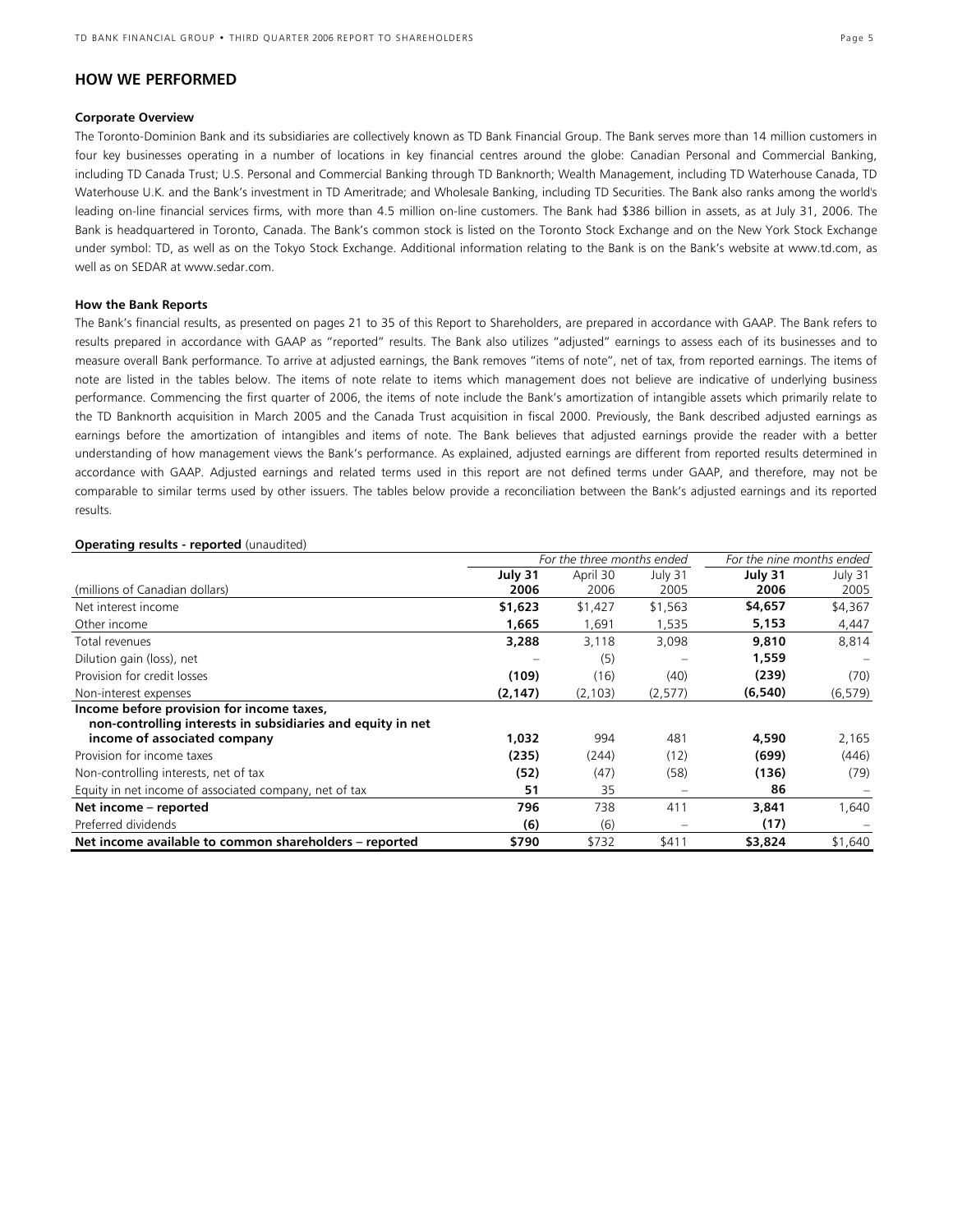# Reconciliation of non-GAAP measures<sup>1</sup> (unaudited)

| Adjusted net income to reported results |  |  |
|-----------------------------------------|--|--|

| Operating results - adjusted                                      | For the three months ended |                          |         |          |          | For the nine months ended <sup>4</sup> |  |
|-------------------------------------------------------------------|----------------------------|--------------------------|---------|----------|----------|----------------------------------------|--|
|                                                                   | July 31                    | April 30                 | July 31 | July 31  | July 31  |                                        |  |
| (millions of Canadian dollars)                                    | 2006                       | 2006                     | 2005    | 2006     | 2005     |                                        |  |
| Net interest income                                               | \$1,623                    | \$1,427                  | \$1,563 | \$4,657  | \$4,367  |                                        |  |
| Other income                                                      | 1,673                      | 1,675                    | 1,599   | 5,182    | 4,477    |                                        |  |
| Total revenues                                                    | 3,296                      | 3,102                    | 3,162   | 9,839    | 8,844    |                                        |  |
| Provision for credit losses                                       | (109)                      | (76)                     | (82)    | (299)    | (225)    |                                        |  |
| Non-interest expenses                                             | (2,021)                    | (1,978)                  | (2,052) | (6, 111) | (5, 764) |                                        |  |
| Income before provision for income taxes,                         |                            |                          |         |          |          |                                        |  |
| non-controlling interests in subsidiaries and equity in net       |                            |                          |         |          |          |                                        |  |
| income of associated company                                      | 1.166                      | 1,048                    | 1,028   | 3,429    | 2,855    |                                        |  |
| Provision for income taxes                                        | (283)                      | (260)                    | (231)   | (871)    | (680)    |                                        |  |
| Non-controlling interests, net of tax                             | (57)                       | (50)                     | (58)    | (159)    | (79)     |                                        |  |
| Equity in net income of associated company, net of tax            | 60                         | 42                       |         | 102      |          |                                        |  |
| Net income - adjusted                                             | 886                        | 780                      | 739     | 2,501    | 2,096    |                                        |  |
| Preferred dividends                                               | (6)                        | (6)                      |         | (17)     |          |                                        |  |
| Net income available to common shareholders - adjusted            | \$880                      | \$774                    | \$739   | \$2,484  | \$2,096  |                                        |  |
| Items of note affecting net income, net of income taxes           |                            |                          |         |          |          |                                        |  |
| Amortization of intangibles <sup>2</sup>                          | \$(61)                     | $$^{(86)}$               | \$(91)  | \$(229)  | \$(268)  |                                        |  |
| Dilution gain on Ameritrade transaction, net of costs             |                            | (5)                      |         | 1,665    |          |                                        |  |
| Dilution loss on the acquisition of Hudson United by TD Banknorth |                            |                          |         | (72)     |          |                                        |  |
| Balance sheet restructuring charge in TD Banknorth                |                            | $\qquad \qquad -$        |         | (19)     |          |                                        |  |
| Wholesale Banking restructuring charge                            |                            | $\qquad \qquad -$        | (10)    | (35)     | (25)     |                                        |  |
| Hedging impact due to AcG-13                                      | (5)                        | 10                       | (12)    | 15       | 10       |                                        |  |
| General allowance release                                         |                            | 39                       |         | 39       | 23       |                                        |  |
| Other tax items                                                   | (24)                       | $\qquad \qquad -$        | 30      | (24)     | 30       |                                        |  |
| Non-core portfolio loan loss recoveries (sectoral related)        |                            | $\qquad \qquad =$        | 23      |          | 67       |                                        |  |
| Loss on structured derivative portfolios                          |                            | $\overline{\phantom{0}}$ | (30)    |          | (30)     |                                        |  |
| Tax charge related to reorganizations                             |                            | -                        |         |          | (25)     |                                        |  |
| Litigation charge                                                 |                            | $\overline{\phantom{0}}$ | (238)   |          | (238)    |                                        |  |
| <b>Total items of note</b>                                        | (90)                       | (42)                     | (328)   | 1,340    | (456)    |                                        |  |
| Net income available to common shareholders - reported            | \$790                      | \$732                    | \$411   | \$3,824  | \$1,640  |                                        |  |

### **Reconciliation of reported earnings per share (EPS) to adjusted<sup>3</sup> (unaudited)**

|                                               |         | For the three months ended | For the nine months ended |         |         |
|-----------------------------------------------|---------|----------------------------|---------------------------|---------|---------|
|                                               | July 31 | April 30                   | July 31                   | July 31 | July 31 |
| (Canadian dollars)                            | 2006    | 2006                       | 2005                      | 2006    | 2005    |
|                                               |         |                            |                           |         |         |
| Diluted – reported                            | \$1.09  | \$1.01                     | \$.58                     | \$5.30  | \$2.38  |
| Items of note affecting income (as above)     | .12     | .06                        | .46                       | (1.86)  | .66     |
| Items of note affecting EPS only <sup>5</sup> |         | .02                        |                           | .02     | .03     |
| Diluted – adjusted                            | \$1.21  | \$1.09                     | \$1.04                    | \$3.46  | \$3.07  |
| Basic - reported                              | \$1.10  | \$1.02                     | \$.58                     | \$5.34  | \$2.39  |

Certain comparative amounts have been restated to conform to the presentation adopted in the current period.<br>See additional information in the "Amortization of Intangibles, net of income taxes" table on page 7.<br>Earnings pe may not equal year-to-date EPS.<br>Items of note in addition to those included in the third quarter of 2006 are as follows: *first quarter 2005* - amortization of intangibles-\$87 million; non-core portfolio loan loss

Second quarter 2006 - one-time adjustment for the impact of TD Ameritrade earnings, due to the one month lag between fiscal quarter ends. The results of the Bank include its equity share in TD Ameritrade from January 25, 2006 to March 31, 2006. As a result of the one month lag, the impact on earnings per share was approximately 2 cents per share. *Second quarter 2005 - a*djustment for the impact of TD Banknorth earnings, due to the one month lag between fiscal quarter ends. Only one month of TD Banknorth earnings were included in the third quarter while two months of funding costs and share issuance affected the quarter.

recoveries (sectoral related)-\$20 million; hedging impact due to AcG-13-(\$11) million; and \$23 million relating to general allowance release; *first quarter 2006* - amortization of intangibles-\$82 million; dilution gain of \$1.67 billion (U.S.\$1.45 billion) on the Ameritrade transaction net of costs; dilution loss of \$72 million on the acquisition of Hudson United Bancorp by TD Banknorth; the Bank's share of TD Banknorth's balance sheet restructuring charge of \$19 million (U.S.\$16 million); restructuring charge in connection with the previously announced decision to reposition the Bank's global structured products businesses of \$35 million; the impact of hedging relationships accounting guideline (AcG-13) resulting in a gain of \$10 million; *second quarter 2005* - amortization of intangibles-\$90 million; restructuring charge in connection with the Bank's global structured products businesses of \$15 million; the impact of hedging relationships accounting guideline (AcG-13) resulting in a gain of \$33 million; other tax items related to an internal restructuring tax charge of \$25 million; non-core portfolio loss recoveriers-\$24 million; *second quarter 2006* - amortization of intangibles-\$86 million; a reduction to the TD Ameritrade dilution gain of \$5 million; the impact of hedging relationships accounting guideline (AcG-13) resulting in a gain of \$10 million; general loss provision release-\$39 million; *third quarter 2005* – amortization of intangibles - \$91 million; restructuring charge of \$10 million in connection with the repositioning of the Bank's global structured products in Wholesale Banking; the impact of hedging relationships accounting guideline (AcG-13) resulting in a loss of \$12 million; a tax benefit of \$30 million as a result of a higher tax rate applied to the future tax asset related to specific provisions; specific non-core portfolio loan loss recoveries (sectoral related) of \$23 million; loss of \$30 million on exiting a portfolio within the global structured products businesses in Whole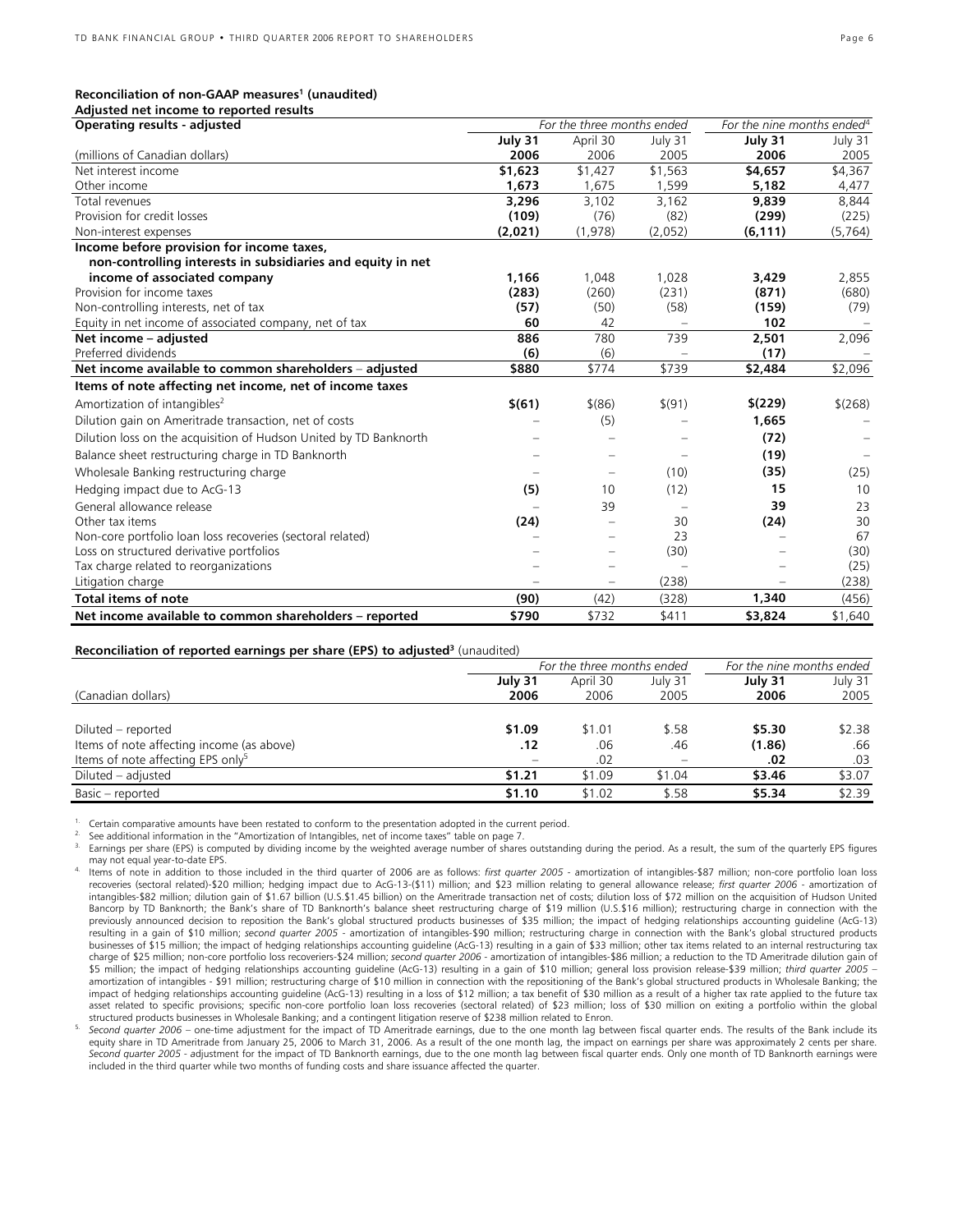### **Amortization of Intangibles, net of income taxes** (unaudited)

|                                                                        | For the three months ended |          |         | For the nine months ended |         |
|------------------------------------------------------------------------|----------------------------|----------|---------|---------------------------|---------|
|                                                                        | July 31                    | April 30 | July 31 | July 31                   | July 31 |
| (millions of Canadian dollars)                                         | 2006                       | 2006     | 2005    | 2006                      | 2005    |
| TD Canada Trust                                                        | \$31                       | \$60     | \$72    | \$155                     | \$234   |
| TD Banknorth Reported amortization of intangibles                      | 21                         | 17       | 5       | 52                        | 20      |
| Less: non-controlling interest                                         |                            |          |         | 8                         |         |
| Net amortization of intangibles                                        |                            | 14       | 4       | 44                        | 19      |
| TD Ameritrade (included in equity in net income of associated company) |                            |          |         | 16                        |         |
| Other                                                                  |                            |          |         | 14                        | 15      |
| Amortization of intangibles, net of income taxes <sup>1</sup>          | \$61                       | \$86     | \$91    | \$229                     | \$268   |
|                                                                        |                            |          |         |                           |         |

<sup>1</sup> Amortization of intangibles is included in the Corporate segment.

### **Economic Profit and Return on Invested Capital**

The Bank utilizes economic profit as a tool to measure shareholder value creation. Economic profit is adjusted net income available to common shareholders less a charge for average invested capital. Average invested capital is equal to average common equity for the period plus the average cumulative after-tax goodwill and intangible assets amortized as of the reporting date. The rate used in the charge for capital is the equity cost of capital calculated using the capital asset pricing model. The charge represents an assumed minimum return required by common shareholders on the Bank's invested capital. The Bank's goal is to achieve positive and growing economic profit.

Return on invested capital (ROIC) is adjusted net income available to common shareholders divided by average invested capital. ROIC is a variation of the economic profit measure that is useful in comparison to the equity cost of capital. Both ROIC and the cost of capital are percentage rates, while economic profit is a dollar measure. When ROIC exceeds the equity cost of capital, economic profit is positive. The Bank's goal is to maximize economic profit by achieving ROIC that exceeds the equity cost of capital.

Economic profit and ROIC are not defined terms under GAAP. Securities regulators require that companies caution readers that earnings and other measures adjusted to a basis other than GAAP do not have standardized meanings under GAAP and therefore, may not be comparable to similar terms used by other issuers.

The following table reconciles between the Bank's economic profit, return on invested capital and adjusted net income. Adjusted earnings and related terms are discussed in the "How the Bank Reports" section.

### **Reconciliation of Economic Profit, Return on Invested Capital and Adjusted Net Income**

|                                                          |          | For the three months ended |          | For the nine months ended |           |  |
|----------------------------------------------------------|----------|----------------------------|----------|---------------------------|-----------|--|
|                                                          | July 31  | April 30                   | July 31  | July 31                   | July 31   |  |
| (millions of Canadian dollars)                           | 2006     | 2006                       | 2005     | 2006                      | 2005      |  |
| Average common equity                                    | \$18,692 | \$18,183                   | \$15,693 | \$17,650                  | \$14,255  |  |
| Average cumulative goodwill/intangible assets amortized, |          |                            |          |                           |           |  |
| net of income taxes                                      | 3,578    | 3,511                      | 3,259    | 3,506                     | 3,168     |  |
| Average invested capital                                 | \$22,270 | \$21,694                   | \$18,952 | \$21,156                  | \$17,423  |  |
| Rate charged for invested capital                        | 9.5%     | 9.5%                       | 10.1%    | 9.5%                      | 10.1%     |  |
| Charge for invested capital                              | \$ (533) | \$ (503)                   | \$ (481) | \$(1,503)                 | \$(1,316) |  |
| Net income available to common shareholders - reported   | 790      | 732                        | 411      | 3,824                     | 1,640     |  |
| Items of note impacting income, net of income taxes      | 90       | 42                         | 328      | (1,340)                   | 456       |  |
| Net income available to common shareholders - adjusted   | 880      | 774                        | 739      | 2,484                     | 2,096     |  |
| Economic profit                                          | \$347    | \$271                      | \$258    | \$981                     | \$780     |  |
| Return on invested capital                               | 15.7%    | 14.6%                      | 15.5%    | 15.7%                     | 16.1%     |  |

### **Significant Events and Acquisitions in 2006**

### **Acquisition of VFC Inc.**

On April 19, 2006, the Bank acquired 90.2% of the issued and outstanding common shares of VFC Inc. (VFC), a leading provider of automotive purchase financing and consumer instalment loans, for approximately \$294 million, paid in cash and common shares of the Bank in the amounts of \$224 million and \$70 million, respectively. On May 15, 2006, the Bank acquired the remaining 9.8% of the shares of VFC for approximately \$32 million in cash and Bank shares, resulting in a total purchase consideration of \$328 million, including acquisition costs of \$2 million. The acquisition was accounted for by the purchase method. VFC's results are reported in the Canadian Personal and Commercial Banking segment.

The acquisition of VFC by the Bank contributed \$36 million of cash and cash equivalents, \$435 million of loans, \$245 million of goodwill and intangibles, \$6 million of other assets, \$325 million of secured debt and \$18 million of other liabilities to the Bank's interim consolidated balance sheet. The excess of the total purchase consideration paid over the fair value of the identifiable net assets acquired has been allocated entirely to goodwill. The Bank is in the process of valuing certain intangible assets and, therefore, the allocation of the purchase price is subject to finalization. Goodwill arising from the acquisition is not amortized but assessed for impairment on at least an annual basis.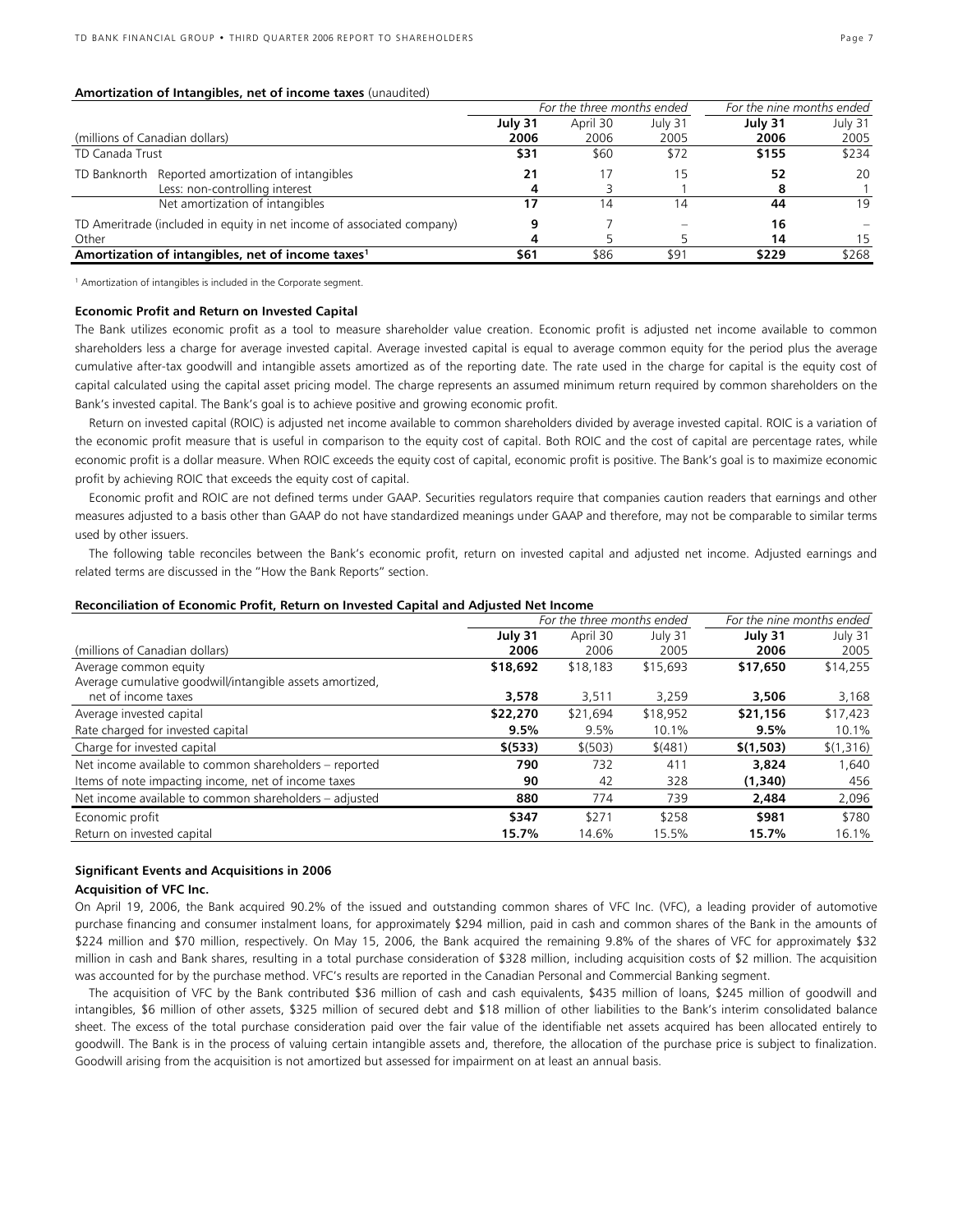### **TD Banknorth**

### Hudson United Bancorp

On January 31, 2006, TD Banknorth completed the acquisition of Hudson United Bancorp (Hudson) for total consideration of \$2.2 billion (U.S.\$1.9 billion), consisting of cash consideration of \$1,073 million (U.S.\$941.8 million) and the remainder in TD Banknorth common shares. The cash consideration was funded by the sale of TD Banknorth common shares to the Bank. TD Banknorth consolidates the financial results of Hudson. The transaction resulted in a dilution loss for the Bank of \$72 million, which was recognized in the first quarter of 2006. The acquisition of Hudson by TD Banknorth contributed \$6.0 billion of personal/business loans and mortgages, \$3.2 billion of securities, \$1.9 billion of goodwill and intangibles, \$.8 billion of other assets, \$8.4 billion of deposits and \$3.5 billion of other liabilities to the Bank's interim consolidated balance sheet. The allocation of purchase price is subject to finalization.

### Increase in ownership in TD Banknorth

During the nine months ended July 31, 2006, TD Banknorth repurchased 8.5 million of its own shares for \$290 million (U.S.\$255 million) and the Bank acquired .8 million additional shares of TD Banknorth for \$27 million (U.S.\$23 million) in the course of open-market purchases. The Bank began reinvesting in TD Banknorth's dividend reinvestment program in November 2005 and, as of July 31, 2006, had acquired a total of approximately 2.5 million shares of TD Banknorth pursuant to the program. As of July 31, 2006, the Bank's ownership interest in TD Banknorth was 56.5%, an increase from 55.5% as at October 31, 2005.

### Interchange Financial Services Corporation

On April 13, 2006, TD Banknorth announced an agreement to acquire Interchange Financial Services Corporation (Interchange), for U.S.\$480.6 million cash consideration. The deal is expected to close in TD Banknorth's first calendar quarter of 2007 and is subject to regulatory approvals and Interchange shareholders' approval.

The cash for the transaction will be financed primarily through TD Banknorth's sale of approximately 13 million of its common shares to the Bank at a price of US\$31.17 per share, for a total of approximately US\$405 million. On a pro forma basis, the Bank's percentage ownership of TD Banknorth will increase to approximately 58.9% after giving effect to the transaction.

### **TD Waterhouse U.S.A. and Ameritrade**

On January 24, 2006, the Bank closed the transaction involving the sale of its U.S. brokerage business, TD Waterhouse U.S.A., at a fair market value of \$2.69 billion to Ameritrade Holding Corporation in exchange for a 32.5% ownership in the combined legal entity operating under the name "TD Ameritrade". The transaction resulted in a net dilution gain on sale of U.S.\$1.45 billion (\$1.67 billion) after-tax during the three months ended January 31, 2006 (\$1.64 billion pre-tax). There was a reduction to the TD Ameritrade dilution gain of \$5 million due to final adjustments to the purchase and sale price during the three months ended April 30, 2006.

On acquisition, the Bank's investment in TD Ameritrade less the Bank's share of TD Ameritrade's net book value was approximately \$3.7 billion and consists primarily of intangibles (approximately \$930 million) and goodwill.

The Bank reports its investment in TD Ameritrade using the equity method of accounting. The fiscal periods of the Bank and TD Ameritrade are not coterminus. The Bank's equity share of TD Ameritrade's results for TD Ameritrade's calendar quarter end date has been reported in the Bank's results for the fiscal quarter. The Bank translated its investment in TD Ameritrade at June 30, 2006 using the exchange rate on that date.

In connection with the transaction, TD Waterhouse Canada acquired 100% of Ameritrade's Canadian brokerage operations for \$77 million (U.S.\$67 million) cash consideration, which consisted primarily of intangibles and goodwill.

On February 22, 2006, the Bank announced that it had committed to purchase at least 15 million shares of TD Ameritrade by August 22, 2006 pursuant to one or more stock trading plans in accordance with Rule 10b5-1 under the U.S. Securities Exchange Act and that all purchases would be made in the open market, including through block trades, in compliance with Rule 10b-18 under the U.S. Securities Exchange Act. Under these plans, the Bank acquired 44.4 million additional shares of TD Ameritrade for \$933 million (U.S.\$831 million), which resulted in the Bank's ownership interest in TD Ameritrade increasing from 32.5% to 39.5% as at July 31, 2006.

See Note 13 for more details of acquisitions and dispositions.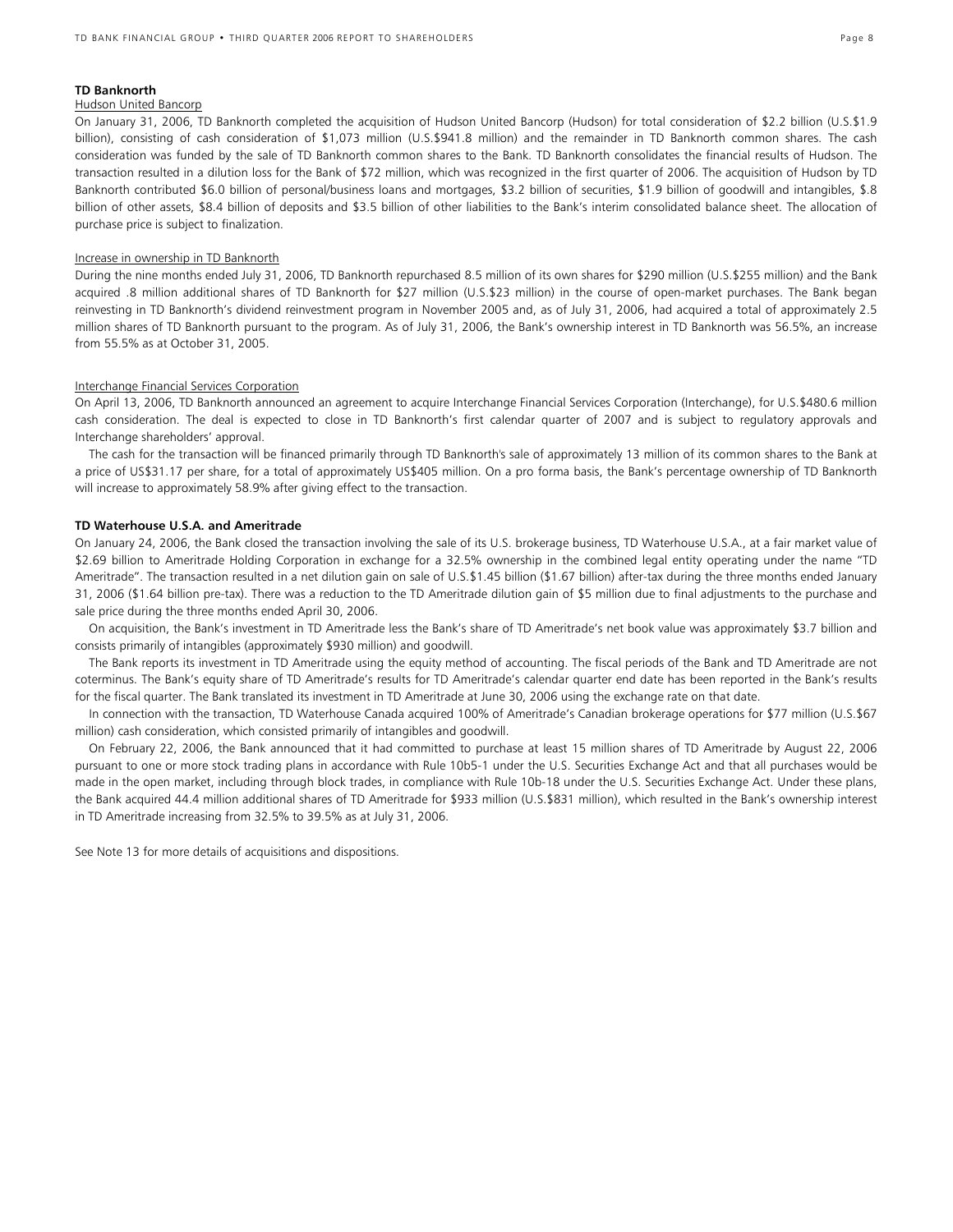# **FINANCIAL RESULTS OVERVIEW**

### **Performance Summary**

The following is an analysis of the Bank's performance on an adjusted basis for the third quarter of 2006 against the shareholder indicators the Bank included in the 2005 Annual Report. Shareholder performance indicators help guide and benchmark the Bank's accomplishments. For the purpose of this analysis, the Bank utilizes adjusted earnings, which exclude items of note from the reported results that are prepared in accordance with Canadian GAAP. Adjusted earnings and reported results are explained in detail on page 5 under the "How the Bank Reports" section.

*Economic profit* increased by \$89 million or 34%, from a year ago.

*The total shareholder return* was 6.4% for the twelve months ended July 31, 2006. This result was driven by the appreciation of the Bank's share price as the closing price of \$57.75 on July 31, 2006 was \$1.85 higher than a year earlier, and dividends paid.

*Adjusted diluted earnings per share* was up 16% from a year ago. The increase was the result of strong earnings across our businesses. *Revenue growth* exceeded expense growth for the Bank.

*Adjusted return on risk-weighted assets* was 2.5%, compared with 2.3% a year ago.

### **Net Income**

### Year-over-year comparison

Reported net income for the quarter was \$796 million, up \$385 million or 94%, from the third quarter of last year. The increase reflected strong results across our businesses and the fact that a \$238 million after-tax contingent litigation reserve related to Enron was recognized in the same quarter last year. Adjusted net income for the quarter was \$886 million, up \$147 million or 20%, from the same quarter a year ago.

### Prior quarter comparison

Reported net income for the quarter increased by \$58 million or 8%, from the prior quarter, primarily due to strong performance from across our businesses. Adjusted net income for the quarter increased by \$106 million, or 14%, compared with the prior quarter.

### Year-to-date comparison

Reported net income for the nine months ended July 31, 2006 increased by \$2,201 million or 134%, from the same period of last year, primarily due to the dilution gain of \$1.665 billion recorded on the transaction with TD Ameritrade in the first quarter of 2006. The remaining growth was due to the inclusion of TD Banknorth's results and strong results across our businesses and the fact that the contingent litigation reserve related to Enron was recognized in the same period last year. Adjusted net income for the nine months ended July 31, 2006 was up \$405 million or 19%, from the same period of last year.

### **Net Interest Income**

### Year-over-year comparison

Net interest income was \$1,623 million for the quarter, an increase of \$60 million or 4%, compared with the same quarter last year. Average earning assets totalled \$314 billion, up \$12 billion or 4%. The net interest margin as a percentage of average earning assets did not change from 2.05% a year ago.

Net interest income in TD Banknorth increased \$34 million, or 11%, primarily due to the acquisition of Hudson. Net interest income in Canadian Personal and Commercial Banking increased \$166 million, or 15%, largely driven by volume growth across most banking products, particularly in real estate secured lending, core banking, business deposits and credit cards, as well as improvement in margins. The acquisition of VFC also contributed to the increase. Offsetting these increases was a decrease of \$99 million, or 59%, in net interest income in Wealth Management, primarily due to the sale of TD Waterhouse U.S.A. to Ameritrade. Net interest income in Wholesale Banking decreased by \$37 million, or 23% (on a taxable equivalent basis), largely due to reduced trading-related net interest income in the equity derivatives portfolio.

### Prior quarter comparison

Net interest income for the quarter increased by \$196 million, or 14%, from the prior quarter. Average earning assets were 1% lower compared with the prior quarter. The net interest margin as a percentage of average earning assets improved by 21 basis points. Net interest income in Canadian Personal and Commercial Banking increased by \$113 million, or 10%, primarily due to volume increase, higher margins, (particularly in core banking) and the acquisition of VFC. U.S. Personal and Commercial Banking rose by \$15 million, or 5%, due to the acquisition of Hudson. Net interest income in Wholesale Banking increased by \$51 million, or 67% (on a taxable equivalent basis), largely due to higher trading-related net interest income within the interest rate and credit portfolios.

### Year-to-date comparison

Net interest income for the nine months ended July 31, 2006 was up \$290 million, or 7%, compared with the same period last year. The increase in net interest income was primarily a result of full period inclusion of TD Banknorth results, which contributed \$953 million to total net interest income in the current period, compared with \$407 million in the prior period. Net interest income in Canadian Personal and Commercial Banking increased \$371 million, or 12%, mainly due to volume growth in real estate secured lending, core banking, business deposits and credit cards, and higher margins. The increase also includes VFC. These increases were partially offset by a decrease of \$160 million, or 34%, in net interest income in Wealth Management, mainly due to the sale of TD Waterhouse U.S.A. to Ameritrade. Net interest income in Wholesale Banking decreased by \$402 million, or 54% (on a taxable equivalent basis), primarily due to reduced trading-related net interest income within the equity and credit businesses.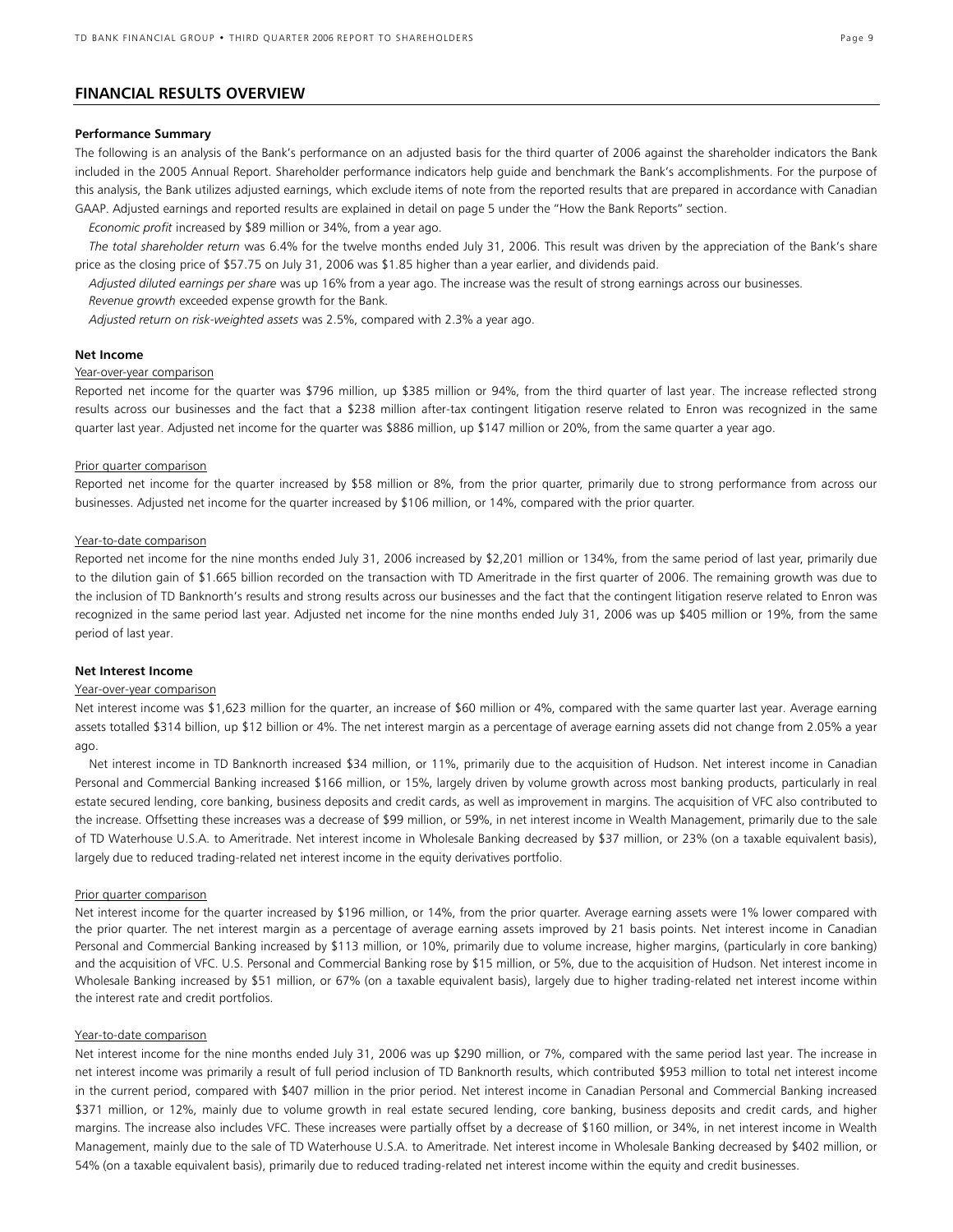### **Other Income**

### Year-over-year comparison

Reported other income for the quarter increased by \$130 million, or 8%, from the same quarter last year to \$1,665 million, mainly driven by increases in trading revenues, net investment securities gains and card services. There was also growth in service charges, credit fees, insurance revenue and foreign exchange – non trading. These increases were partially offset by lower discount brokerage revenues due to the sale of TD Waterhouse U.S.A. to Ameritrade and lower loan securitization revenues. TD Banknorth contributed \$142 million to other income this quarter. Adjusted other income amounted to \$1,673 million for the quarter, up \$74 million, or 5%, from the third quarter of last year.

*Investment and securities services revenues* were \$500 million, down \$76 million, or 13%, compared with the same quarter last year. Self-directed brokerage fees decreased by \$97 million, or 49%, primarily due to the sale of TD Waterhouse U.S.A. to Ameritrade. Capital market fee revenue (which includes revenues from mergers and acquisitions, underwriting, and equity sales commissions) increased by \$20 million, or 24%, mainly due to increased equity sales commissions and advisory fees. Investment management fees increased by \$9 million, or 24%, due to continued growth in customer assets. Mutual fund management fees have declined by \$10 million, or 6%, from the same quarter last year due to the sale of TD Waterhouse U.S.A. to Ameritrade, however, the decline was partially offset by higher domestic managed assets.

*Trading revenues* were \$160 million, up \$80 million, or 100%, from the same quarter last year. Trading-related income (which is the total of trading income reported in other income and net interest income on trading positions reported in net interest income) increased by \$12 million, or 9%, compared with the same quarter last year, which included a \$46 million loss associated with exiting a portfolio within the global structured products businesses. The increase was partially offset by weaker trading in interest rate portfolios.

*Insurance revenues,* net of claims, increased by \$13 million, or 6%, compared with the same quarter last year, primarily due to increased penetration of existing domestic customers and better loss and claims experience.

*Service charges* increased by \$23 million, or 10%, primarily due to an increase in domestic branch revenues and the inclusion of Hudson results.

*Securitization income* decreased by \$16 million, or 16%, due to lower gains on sales of residential mortgage and credit card loans compared with the same quarter last year.

*Card services* increased by \$22 million, or 27%, largely due to increased credit card volume.

*Net investment securities gains* were \$113 million, up \$46 million, or 69%, compared with the same quarter last year primarily due to strong gains in the equity investment portfolio.

### Prior quarter comparison

Reported other income for the quarter decreased by \$26 million, or 2%, from the prior quarter, primarily due to lower investment and securities services revenues and trading income. There were gains in credit fees, net investment securities gains, service charges, loan securitization, card services, insurance revenue and foreign exchange – non-trading. Adjusted other income for the quarter decreased by \$2 million or .1% from the prior quarter.

*Investment and securities services revenues* were down \$32 million, or 6%, compared with prior quarter. Self-directed brokerage fees decreased by \$32 million, or 24%, primarily due lower average trades per day and lower commissions per trade. Capital market fee revenue increased by \$6 million, or 6%, mainly due to higher advisory fees. Investment management fees increased by \$4 million, or 9%, due to growth in customer assets. Full service brokerage revenues decreased by \$10 million, or 13%, from the prior quarter, primarily due to lower trading volumes as a result of slower equity markets.

*Trading revenues* were down \$87 million, or 35%, from the prior quarter. Trading-related income decreased by \$28 million, or 16%, primarily due to weaker trading in equity and energy portfolios.

*Insurance revenues,* net of claims, increased by \$2 million, or 1%, compared with prior quarter, primarily due to continued organic growth and improved claims experience.

*Service charges* increased by \$30 million, or 14%, largely reflecting an increase in domestic branch revenues.

*Securitization income* increased by \$13 million, or 18%.

*Card services* increased by \$17 million, or 20%, largely due to increased volume.

*Net investment securities gains* were up \$31 million, or 38%, compared with prior quarter due to strong gains in the equity investment portfolio.

### Year-to-date comparison

Reported other income for the nine months ended July 31, 2006 increased by \$706 million, or 16%, from the same period last year to \$5,153 million, mainly driven by increases in net investment securities gains, trading income, service charges, credit services, insurance revenue and foreign exchange – non-trading. These increases were partially offset by lower investment and securities services revenues due to the sale of TD Waterhouse U.S.A. to Ameritrade and lower loan securitization revenues. Adjusted other income amounted to \$5,182 million for the nine months ended July 31, 2006, up \$705 million, or 16%, from the same period of last year.

*Investment and securities services revenues* were down \$109 million, or 6%, compared with the same period last year as self-directed brokerage fees decreased by \$194 million, or 30%, primarily due to the sale of TD Waterhouse U.S.A. to Ameritrade. Capital market fee revenue increased by \$26 million, or 9%, mainly due to increased equity sales commissions. Investment management fees increased by \$33 million, or 30% and full service broker revenues increased by \$6 million, or 3%, from the same period last year primarily due to solid growth in assets under management and assets under administration respectively. Mutual fund management fees increased by \$8 million, or 2% from the same period last year due to higher domestic managed assets.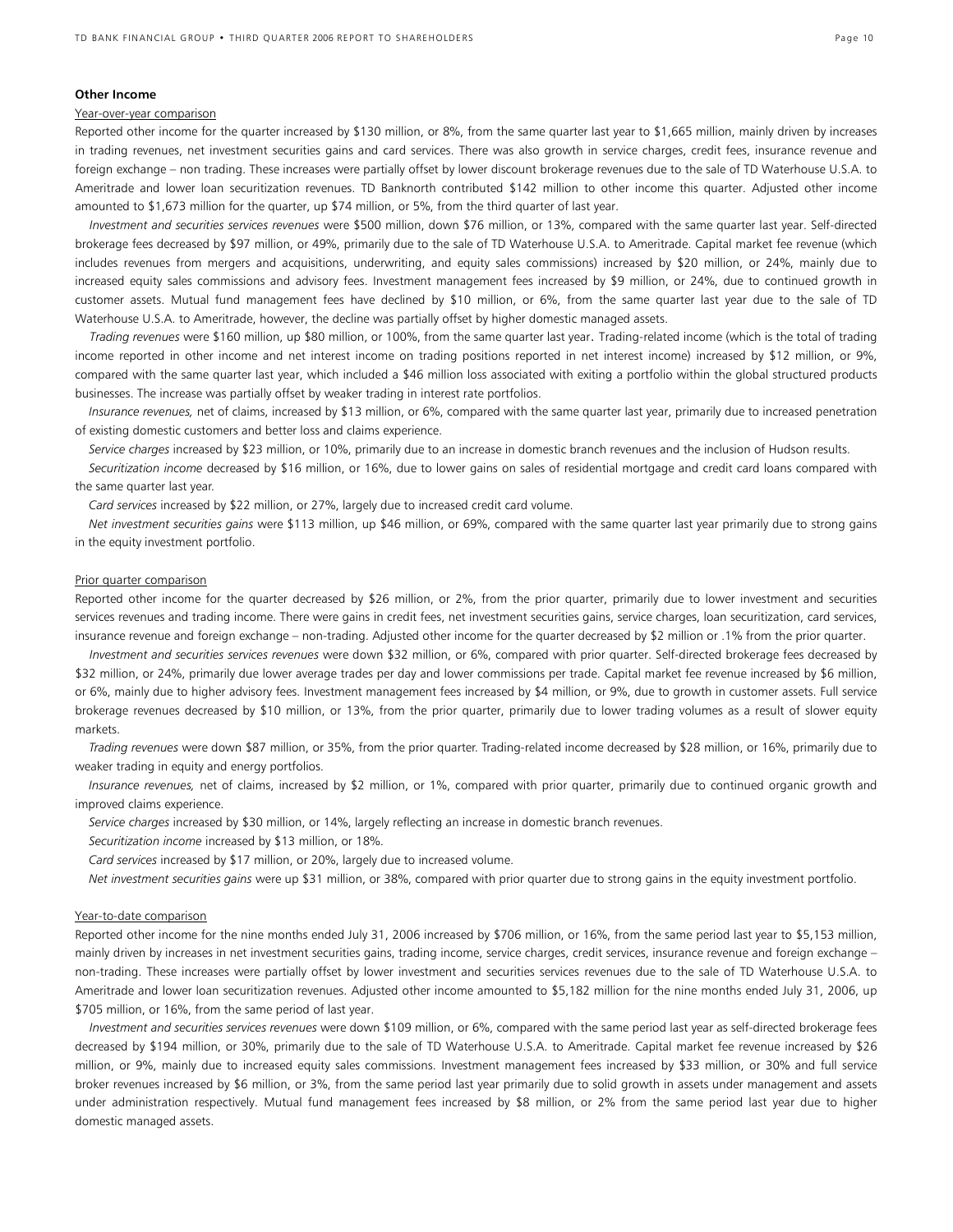*Trading revenues* were up \$464 million, or 197%, from the same period last year. Trading-related income increased by \$38 million, or 6%, primarily due to improved trading in equity, energy and foreign exchange portfolios, offset by weaker trading in interest rate portfolios. The same period of last year included the \$46 million loss associated with exiting a portfolio within the global structured products businesses.

*Insurance revenues,* net of claims, increased by \$66 million, or 11%, compared with prior year due to reasons previously discussed.

*Service charges* increased by \$123 million, or 22%, largely reflecting the inclusion of full period TD Banknorth results, the inclusion of Hudson results and an increase in domestic branch revenues.

*Securitization income* decreased by \$45 million, or 15%, due to lower gains on sales of residential mortgage and credit card loans compared with the same period last year.

*Card services* increased by \$76 million, or 39%, largely due to the inclusion of full period results of TD Banknorth and increased volume.

*Net investment securities gains* were up \$52 million, or 31%, compared with the same period last year reflecting gains in the equity investment portfolio.

# **Provision for Credit Losses**

### Year-over-year comparison

During the quarter, the Bank recorded a provision for credit losses of \$109 million, an increase of \$69 million from the same quarter last year, primarily due to higher net specific provisions recorded during the quarter. Further, a \$42 million recovery in the non-core lending portfolio for amounts previously provided for under sectoral provisions was recognized in the third quarter of prior year.

### Prior quarter comparison

Provision for credit losses for the quarter was up \$93 million, from \$16 million in the prior quarter, primarily due to the \$60 million general loan loss provision release in the prior quarter and a \$34 million increase in net specific provisions in the current quarter, and provision for credit losses relating to VFC.

# Year-to-date comparison

Provision for credit losses for the nine months ended July 31, 2006 increased \$169 million over the same period of the prior year. The increase was primarily attributable to a \$120 million recovery in the non-core lending portfolio related to amounts previously provided for under sectoral provisions that did not recur and higher net provision for credit losses recorded during the current year. The increase was partially offset by a higher release of the general loan loss provision.

### **Provision for Credit Losses**

|                                         |         | For the three months ended | For the nine months ended |         |         |
|-----------------------------------------|---------|----------------------------|---------------------------|---------|---------|
|                                         | July 31 | April 30                   | July 31                   | July 31 | July 31 |
| (millions of Canadian dollars)          | 2006    | 2006                       | 2005                      | 2006    | 2005    |
| Net new specifics (net of reversals)    | \$140   | \$106                      | \$114                     | \$397   | \$292   |
| Recoveries                              | (33)    | (32)                       | (54)                      | (96)    | (163)   |
| Provision for credit losses - specifics | 107     | 74                         | 60                        | 301     | 129     |
| Change in general allowance             |         |                            |                           |         |         |
| TD Bank                                 |         | (60)                       |                           | (60)    | (35)    |
| VFC                                     | 9       |                            |                           | 9       |         |
| TD Banknorth                            | (7)     |                            | (20)                      | (11)    | (24)    |
| Total                                   | \$109   | \$16                       | \$40                      | \$239   | \$70    |

### **Non-Interest Expenses and Efficiency Ratio**

### Year-over-year comparison

Reported expenses for the quarter were \$2,147 million, a decrease of \$430 million, or 17%, from the same quarter last year, mainly reflecting the \$365 million (\$238 million after-tax) contingent litigation reserve related to Enron recognized in the third quarter of prior year which did not recur, expenses of \$212 million related to TD Waterhouse U.S.A. incurred in the third quarter of last year which did not recur due to the sale of TD Waterhouse U.S.A. to Ameritrade, and lower brokerage-related fees, occupancy, restructuring costs and equipment costs. These decreases were partially offset by higher salaries and employee benefits, professional and advisory services and marketing and business development. Adjusted expenses were \$2,021 million for the quarter, down \$31 million, or 2%, from the third quarter of last year.

 *Reported efficiency ratio* decreased to 65.3% from 83.2% in the same quarter last year. The Bank's adjusted efficiency ratio was 61.3%, compared with 64.9% a year ago.

### Prior quarter comparison

Reported non-interest expenses for the quarter were up \$44 million, or 2%, compared with \$2,103 million last quarter, primarily due to higher marketing and business development expenses, equipment, professional advisory services and salaries and employee benefits. Adjusted expenses for the quarter increased by \$43 million, or 2% from the prior quarter.

*Reported efficiency ratio* was 65.3%, compared with 67.6% in the prior quarter. The Bank's adjusted efficiency ratio was 61.3%, compared with 63.8% in the prior quarter.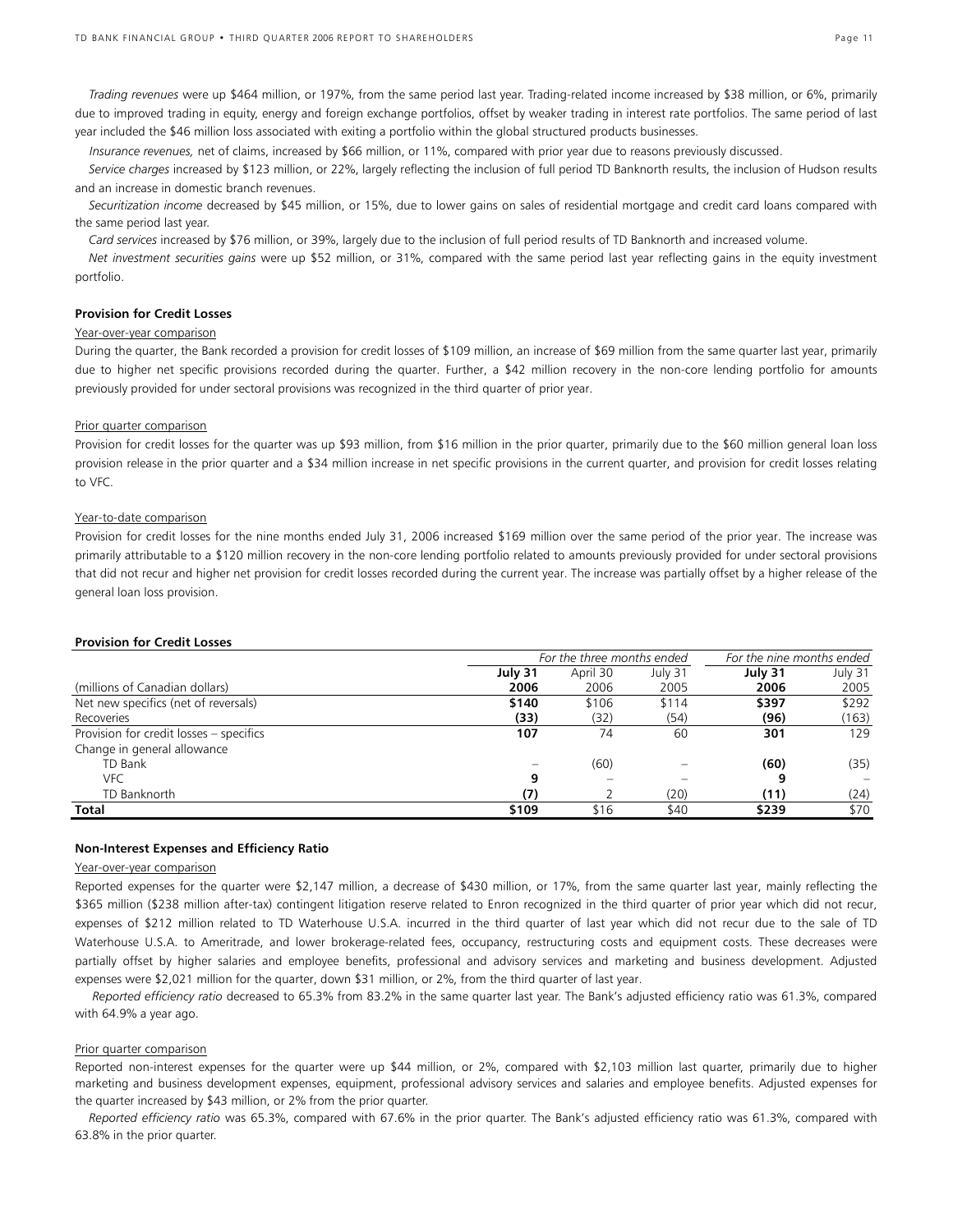### Year-to-date comparison

Reported non-interest expenses for the nine months ended July 31, 2006 were down \$39 million, or 1%, compared with \$6,579 million in the same period of last year, mainly reflecting the contingent litigation reserve related to Enron recognized in the same period of last year which did not recur, expenses related to TD Waterhouse U.S.A. incurred in the same period of last year which did not recur due to the sale of TD Waterhouse U.S.A. to Ameritrade, and lower brokerage-related fees, partially offset by higher salaries and employee benefits, and professional advisory services. Adjusted expenses for the nine months ended July 31, 2006 increased by \$347 million, or 6% from the same period of the prior year.

 *Reported efficiency ratio* decreased to 57.5% from 74.6%. The Bank's adjusted efficiency ratio decreased to 62.1% from 65.2%.

### **Taxes**

As discussed in the "How the Bank Reports" section, the Bank adjusts its reported earnings to assess each of its businesses and to measure overall Bank performance. As such, the provision for income taxes is stated on a reported and an adjusted basis.

 The general trend to reducing corporate taxes continued in the quarter. The federal government legislated tax reductions which are implemented in a phased manner through 2010. Indicated below are the statutory income tax rates and income taxes reconciled to the effective income tax rates and provisions for income taxes that the Bank has recorded in the Consolidated Statement of Income.

| <b>Taxes</b>                                               |       |             |                          |                            |                          |                          |         |                           |                          |         |
|------------------------------------------------------------|-------|-------------|--------------------------|----------------------------|--------------------------|--------------------------|---------|---------------------------|--------------------------|---------|
|                                                            |       |             |                          | For the three months ended |                          |                          |         | For the nine months ended |                          |         |
|                                                            |       | July 31     |                          | April 30                   |                          | July 31                  |         | July 31                   |                          | July 31 |
| (millions of Canadian dollars)                             |       | 2006        |                          | 2006                       |                          | 2005                     |         | 2006                      |                          | 2005    |
| Income taxes at Canadian statutory income tax rate         | \$362 | 35.0%       | \$347                    | 34.9%                      | \$169                    | 35.0%                    | \$1,605 | 35.0%                     | \$758                    | 35.0%   |
| Increase (decrease) resulting from:                        |       |             |                          |                            |                          |                          |         |                           |                          |         |
| Dividends received                                         | (58)  | (5.6)       | (53)                     | (5.3)                      | (55)                     | (11.4)                   | (172)   | (3.8)                     | (171)                    | (7.9)   |
| Rate differentials on international operations             | (73)  | (7.0)       | (45)                     | (4.5)                      | (90)                     | (18.7)                   | (171)   | (3.7)                     | (188)                    | (8.7)   |
| Federal large corporations tax                             | (8)   | (.8)        |                          |                            | 4                        | .9                       | (4)     | (.1)                      | 9                        | $\cdot$ |
| Items related to dilution gains and losses                 |       | -           |                          | $\cdot$ .2                 | $\overline{\phantom{0}}$ | $\qquad \qquad -$        | (582)   | (12.7)                    | 25                       | 1.2     |
| Future tax rate reduction - future tax assets              | 24    | 2.3         | $-$                      |                            |                          | $\overline{\phantom{0}}$ | 24      | .5                        | $\overline{\phantom{0}}$ |         |
| Future tax rate reduction - intangibles                    | (24)  | (2.3)       | $\overline{\phantom{0}}$ |                            |                          | $\qquad \qquad -$        | (24)    | (.5)                      | $\overline{\phantom{0}}$ |         |
| Other – net                                                | 12    | 1.2         | (9)                      | (1.0)                      | (16)                     | (3.3)                    | 23      | .5                        | 13                       | $.6\,$  |
| Provision for income taxes and effective income tax rate - |       |             |                          |                            |                          |                          |         |                           |                          |         |
| reported                                                   |       | \$235 22.8% | \$244                    | 24.5%                      | \$12                     | 2.5%                     | \$699   | 15.2%                     | \$446                    | 20.6%   |

Certain comparative amounts have been restated.

### **Reconciliation of non-GAAP provision for income taxes**

|                                                    |         | For the nine months ended |         |         |                   |
|----------------------------------------------------|---------|---------------------------|---------|---------|-------------------|
|                                                    | July 31 | April 30                  | July 31 | July 31 | July 31           |
| (millions of Canadian dollars)                     | 2006    | 2006                      | 2005    | 2006    | 2005              |
| Provision for income taxes - reported              | \$235   | \$244                     | \$12    | \$699   | \$446             |
| Increase (decrease) resulting from items of note:  |         |                           |         |         |                   |
| Amortization of intangibles                        | 69      | 43                        | 52      | 158     | 143               |
| Dilution gain on Ameritrade, net of costs          |         |                           |         | 34      |                   |
| Balance sheet restructuring charge in TD Banknorth |         |                           |         | 18      |                   |
| Wholesale Banking restructuring charge             |         |                           | 5       | 15      | $12 \overline{ }$ |
| Hedging impact due to AcG-13                       | 3       | (6)                       | 6       | (8)     | (7)               |
| Tax charges related to reorganizations             |         |                           |         |         | (25)              |
| Other tax items                                    | (24)    |                           | 30      | (24)    | 30                |
| Loss on structured derivative portfolio            |         |                           | 16      |         | 16                |
| Litigation charge                                  |         |                           | 129     |         | 130               |
| Non-core loan loss recoveries (sectoral related)   |         |                           | (19)    |         | (53)              |
| General allowance release                          |         | (21)                      |         | (21)    | (12)              |
| Tax effect - items of note                         | 48      | 16                        | 219     | 172     | 234               |
| Provision for income taxes - adjusted              | \$283   | \$260                     | \$231   | \$871   | \$680             |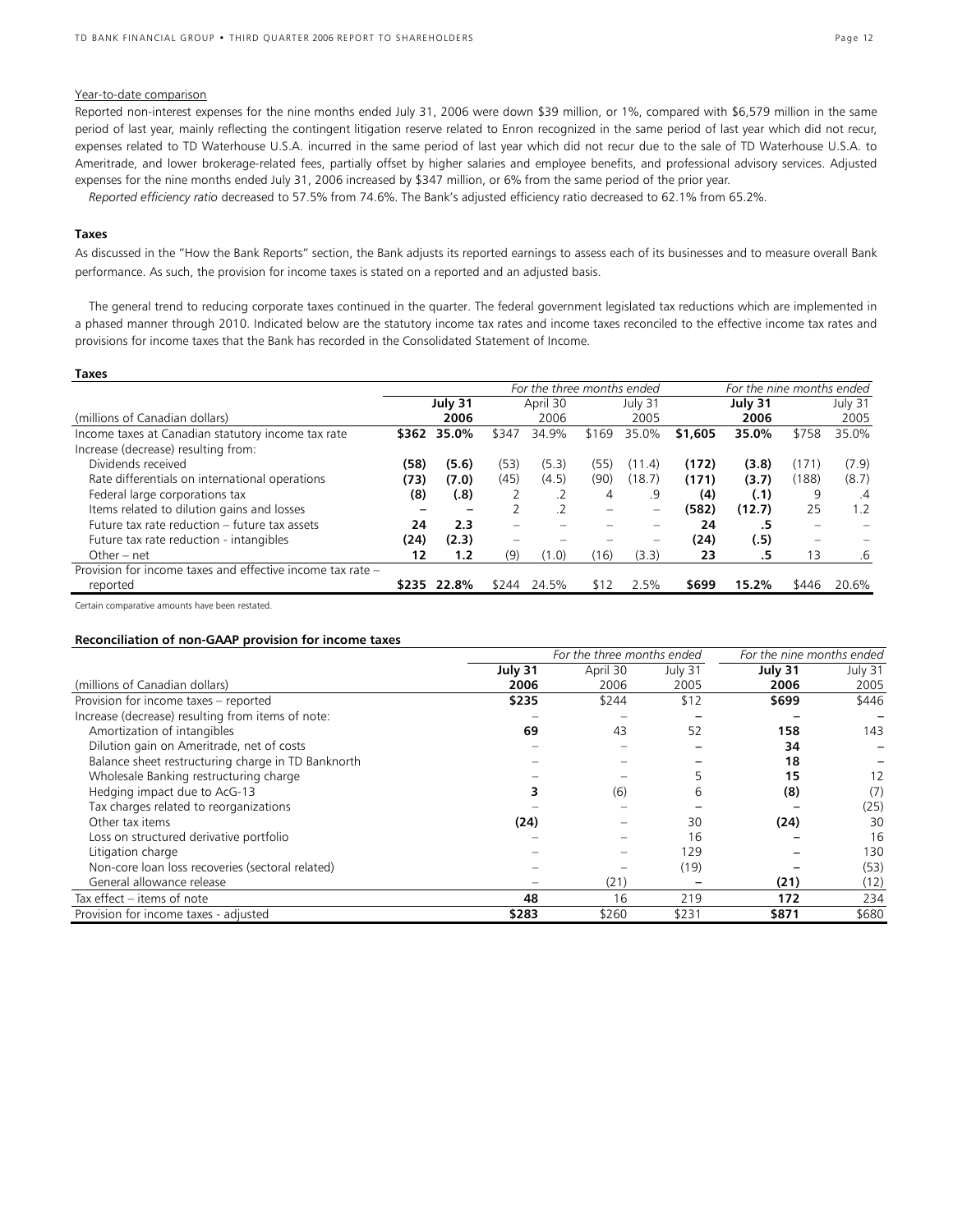# **HOW OUR BUSINESSES PERFORMED**

For management reporting purposes, the Bank's operations and activities are organized around the following operating business segments: Canadian Personal and Commercial Banking, U.S. Personal and Commercial Banking, Wholesale Banking and Wealth Management, including TD Ameritrade. Canadian Personal and Commercial Banking comprises the Bank's personal and business banking in Canada, as well as the Bank's global insurance operations (excluding the U.S.). Results of each business segment reflect revenues, expenses, assets and liabilities generated by the business in that segment. The Bank measures and evaluates the performance of each segment based on adjusted earnings where applicable, and for those segments the Bank notes that the measure is adjusted. For further details see the "How the Bank Reports" section on page 5. For information concerning the Bank's measures of economic profit and return on invested capital, see page 7. Segmented information also appears in Note 12 on page 31.

Net interest income, primarily within Wholesale Banking, is calculated on a taxable equivalent basis (TEB), which means that the value of non-taxable or tax-exempt income, including dividends, is adjusted to its equivalent before tax value. Using TEB allows the Bank to measure income from all securities and loans consistently and makes for more meaningful comparison of net interest income with similar institutions. The TEB adjustment reflected primarily in the Wholesale Banking segment's results is eliminated in the Corporate segment.

### **Canadian Personal and Commercial Banking**

Canadian Personal and Commercial Banking net income for the third quarter was \$524 million, an increase of \$90 million, or 21%, from the same quarter last year and an increase of \$59 million, or 13%, from the previous quarter. For the nine months ended July 31, 2006, net income was \$1,465 million, an increase of \$206 million, or 16%, from the same period in the previous year. The annualized return on invested capital increased to 26% this quarter, compared with 23% a year ago and improved 1% from the previous quarter. On a year-to-date basis, the return on invested capital was 25%, up 2% from the previous year. Economic profit grew by \$88 million, or 33%, compared with the same quarter last year and increased by \$47 million, or 15%, compared with the previous quarter. On a year-to-date basis, economic profit was \$975 million, an increase of \$210 million, or 27%, from the previous year.

Revenue grew by \$235 million, or 14%, compared with the same quarter last year and increased by \$158 million, or 9%, from last quarter. On a year-to-date basis, total revenue increased \$530 million, or 11%. Volume growth across most banking products accounted for a significant portion of both the quarter-over-quarter and year-over-year growth in revenue. Net interest income also increased from margin improvements, predominantly in personal deposits, benefiting from the rising interest rate environment. Margin on average earning assets increased by 16 basis points (bps) from 2.92% to 3.08% when compared with the same quarter last year, and increased 10 bps when compared with the last quarter. The inclusion of VFC added 5 bps to this quarter. Growth in personal and business deposits and credit fee income also contributed significantly to both quarter-over-quarter and year-over-year growth.

Compared with the same quarter last year, real estate secured lending volume (including securitizations) grew by \$11 billion or 10%, personal deposit volume grew by \$4 billion or 5% and consumer loans grew by \$1 billion or 6%. Business deposits grew by \$3 billion or 11% and business loans and acceptances increased by \$1 billion or 7%. Gross originated insurance premiums grew by \$65 million, or 11%. As of May 2006, personal deposit market share was 21.5%, up 0.1% compared with last year and unchanged from last quarter. Personal lending market share was 20.2%, down 0.2% from last year but unchanged from last quarter. Small business lending (credit limits of less than \$250,000) market share as of March 2006 was 17.6%, up 1.7% from last year and up 0.3% from the previous quarter.

Whereas the full time equivalent (FTE) staffing levels increased by 328, or 1%, as compared with the same quarter last year, predominantly due to the addition of VFC, expenses increased by \$83 million, or 9%, compared with the same quarter last year and \$45 million, or 5%, from the previous quarter. On a year-to-date basis, expenses increased by \$213 million, or 8%. Higher employee compensation, higher volume-related business expenses and continued investment in infrastructure were the main factors contributing to the expense increases. A 5% positive spread between revenue and expense growth resulted in a 2.5% improvement in the efficiency ratio from the same quarter last year to 53.9% on a year-to-date basis, the efficiency ratio stands at 54.8%, 1.6% lower than last year.

Provision for credit losses for the quarter increased by \$14 million, or 16%, compared with the same quarter last year and \$26 million, or 33%, from the previous quarter. On a year-to-date basis, provision for credit losses increased by \$5 million, or 2%. Personal provision for credit losses of \$99 million was \$10 million higher from the same quarter last year, primarily due to the inclusion of VFC beginning this quarter. Business banking provision for credit losses increased \$3 million relative to the same quarter last year on lower net reversals and recoveries this quarter. Annualized provision for credit losses as a percentage of credit volume was 0.25%, an increase of 0.01% from the same quarter last year, primarily due to the impact of VFC.

The outlook for net interest income and fee growth remains strong for both personal and business banking products. Provisions for credit losses on both personal and business banking loans, as well as insurance claims losses, are expected to increase moderately going forward. Expense growth is expected to remain comparable with the quarter, in line with our business strategy and growth expectations, reflecting continued investments in systems development, infrastructure and marketing efforts. A positive gap between revenue growth and expense growth is expected to support continuing double-digit earnings growth in the near term.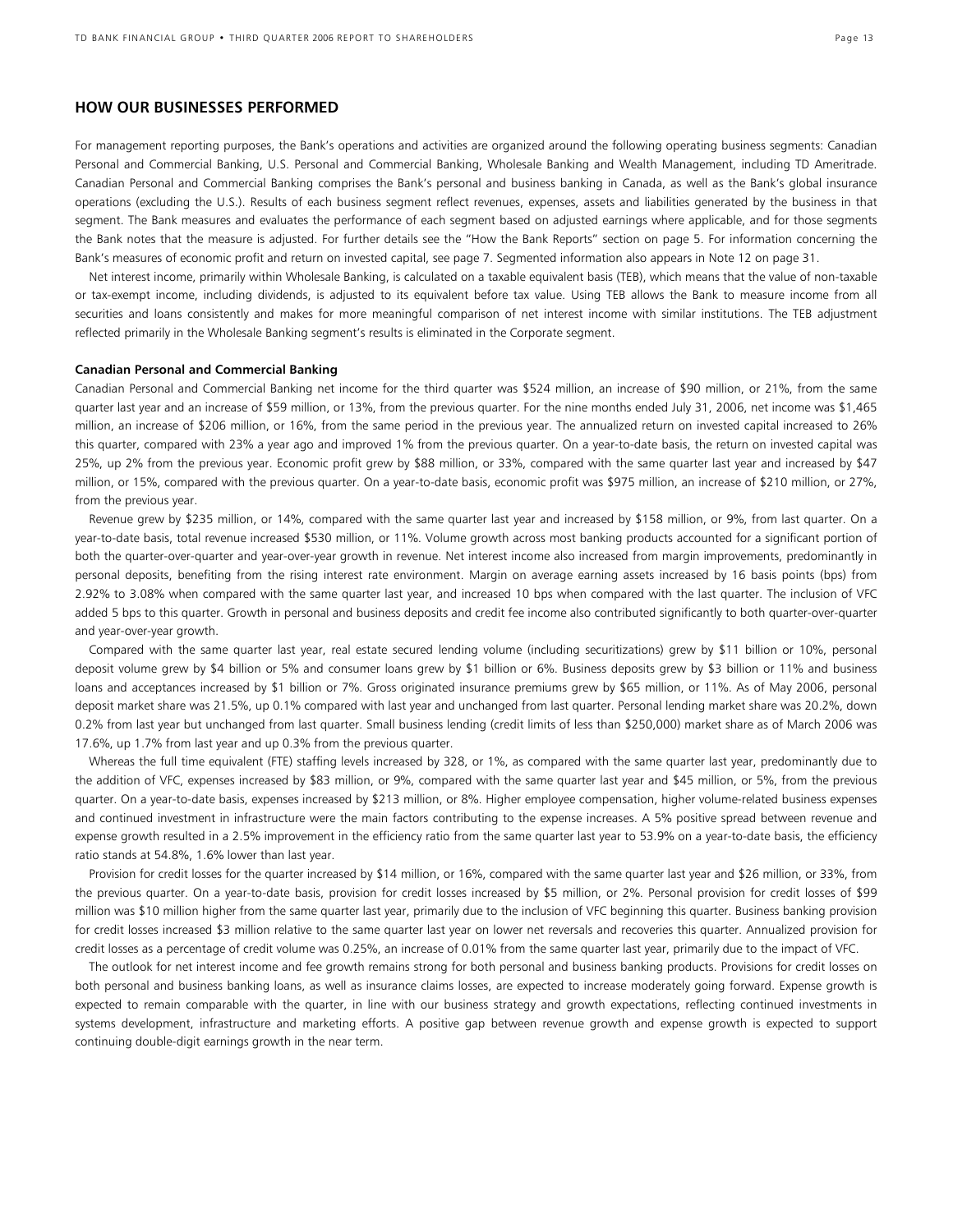### **U.S. Personal and Commercial Banking**

The U.S. Personal and Commercial Banking segment was established March 1, 2005, as a result of the acquisition of a majority interest in TD Banknorth. The results of TD Banknorth are on a one-month lag basis. On January 31, 2006, TD Banknorth closed on the acquisition of Hudson United Bancorp (Hudson) for approximately \$2.2 billion (U.S. \$1.9 billion) in stock and cash. At January 31, 2006, Hudson had 200 banking offices located in four North-eastern states, total loans of approximately \$6 billion and total deposits of approximately \$8 billion.

 U.S. Personal and Commercial Banking net income for the third quarter was \$68 million, the annualized return on invested capital was 4.6% and the economic loss was \$65 million. Net income declined slightly from the third quarter of 2005 as the additional income provided from the Hudson acquisition was more than offset by increased merger/restructuring charges, margin compression, a stronger Canadian dollar relative to the U.S. dollar, and non-recurring derivatives income recorded in the third quarter of 2005. Net income increased by \$9 million over the prior quarter due to the additional month of Hudson's results included this quarter and lower restructuring costs.

 Total revenues were \$484 million, compared with total revenues of \$449 million in last year's third quarter and \$461 million in the prior quarter. Total revenues increased largely due to the acquisition of Hudson. The margin on average earning assets was 4.07%, compared with 3.83% in the prior quarter, an increase of 24 basis points, primarily due to a balance sheet restructuring program completed in March 2006 under which approximately \$2.8 billion (U.S.\$2.5 billion) of fixed rate investment securities were sold with the proceeds used to pay down short-term borrowings. The margin on average earning assets declined by 5 basis points from 4.12% for the third quarter of 2005.

Provision for credit losses was \$10 million, up slightly from the last several quarters, and reflects continued strong asset quality. Net impaired loans increased by \$5 million over the second quarter; net impaired loans as a percentage of total loans and leases was 0.34% at the end of the third quarter, compared with 0.35% at the end of the third quarter of last year and 0.31% at the end of the prior quarter.

 Expenses were \$284 million, level with the prior quarter as the increased operating expenses related to the Hudson acquisition were offset by lower merger and restructuring charges and a stronger Canadian dollar relative to the U.S. dollar. The average FTE staffing level was 9,129 for the quarter, compared with 8,581 in the previous quarter; this increase was due largely to Hudson. The efficiency ratio, before amortization of intangibles, was 58.7%. Excluding merger related and restructuring charges, the efficiency ratio was 55.2%. The efficiency ratio, before amortization of intangibles was 55.7% for the third quarter of last year and 61.6% for the prior quarter. Excluding merger related and restructuring charges, the efficiency ratio was 54.3% for the third quarter of last year and 56.6% for the prior quarter.

 Segment management is now focused on stabilizing net interest income, the continued integration and development of the Hudson franchise, and organic growth of loans and deposits. Net interest income is expected to continue to be under pressure from intense competition. The various operating systems of Hudson were successfully converted to TD Banknorth systems in May 2006 and the Hudson name change is also largely complete. As a result of the successful conversion, together with a significant marketing and branding effort launched in May 2006, revenue growth from the Hudson region is expected to accelerate. Investments in infrastructure and increased marketing in the Hudson region will partially offset the expected cost savings resulting from the conversion of the Hudson systems.

 On April 13, 2006, TD Banknorth announced that it had entered into a definitive agreement to acquire Interchange for approximately U.S. \$480 million in cash. Interchange has 30 bank branches in New Jersey. The acquisition, which is subject to the approval of Interchange shareholders, as well as regulatory approvals, is anticipated to close early in calendar 2007.

### **Wholesale Banking**

Wholesale Banking reported net income of \$179 million in the third quarter, \$89 million higher than the third quarter of last year and \$39 million higher than in the previous quarter. On an adjusted basis, net income this quarter was \$179 million, \$49 million higher than the third quarter of last year and \$39 million higher than the previous quarter. For the nine months ended July 31, 2006, reported and adjusted net income was up \$102 million, or 27%, and \$82 million, or 19%, respectively, from the same period in the prior year. The annualized return on invested capital for the quarter was 29%, compared with 20% in the same quarter of last year and 25% in the prior quarter. On a year-to-date basis, the return on invested capital was 30%, up 7% from the previous year. Economic profit was \$109 million in the quarter, compared with \$44 million in the same quarter of last year and \$75 million last quarter. On a year-to-date basis, economic profit was \$316 million, an increase of \$125 million, or 65% from the previous year.

 Adjusted net income in the third quarter last year excluded the impact of a \$10 million after-tax restructuring charge (\$15 million before tax) and a \$30 million after-tax loss on exiting a structured derivatives portfolio (\$46 million before tax). These noted adjustments relate to the repositioning of the global structured products businesses, which was announced in 2005. Repositioning of the global structured products businesses was substantially complete as at July 31, 2006. There are no items of note affecting earnings in the current quarter.

 Wholesale Banking revenue is derived primarily from capital markets, investing and corporate lending activities. Revenue for the quarter was \$583 million, compared with \$443 million in the same quarter last year and \$534 million last quarter. The capital markets businesses generate revenue from advisory, underwriting, trading, facilitation and execution services. Capital markets revenue increased from the same quarter last year on strong equity sales commissions and an increase in advisory revenue. Trading-related revenue was higher this quarter compared with the same quarter last year, which included a \$46 million loss associated with exiting a portfolio within the global structured products businesses. The increase in capital markets revenue from last quarter is attributable to strong equity sales commissions, partially offset by lower energy and equity trading revenue due to difficult equity markets. The equity investment portfolio delivered very strong security gains compared with the same quarter last year and with the previous quarter. Corporate lending revenues were up slightly on an increase in credit exposure. On a year-to-date basis, total revenue was up \$161 million, or 10%.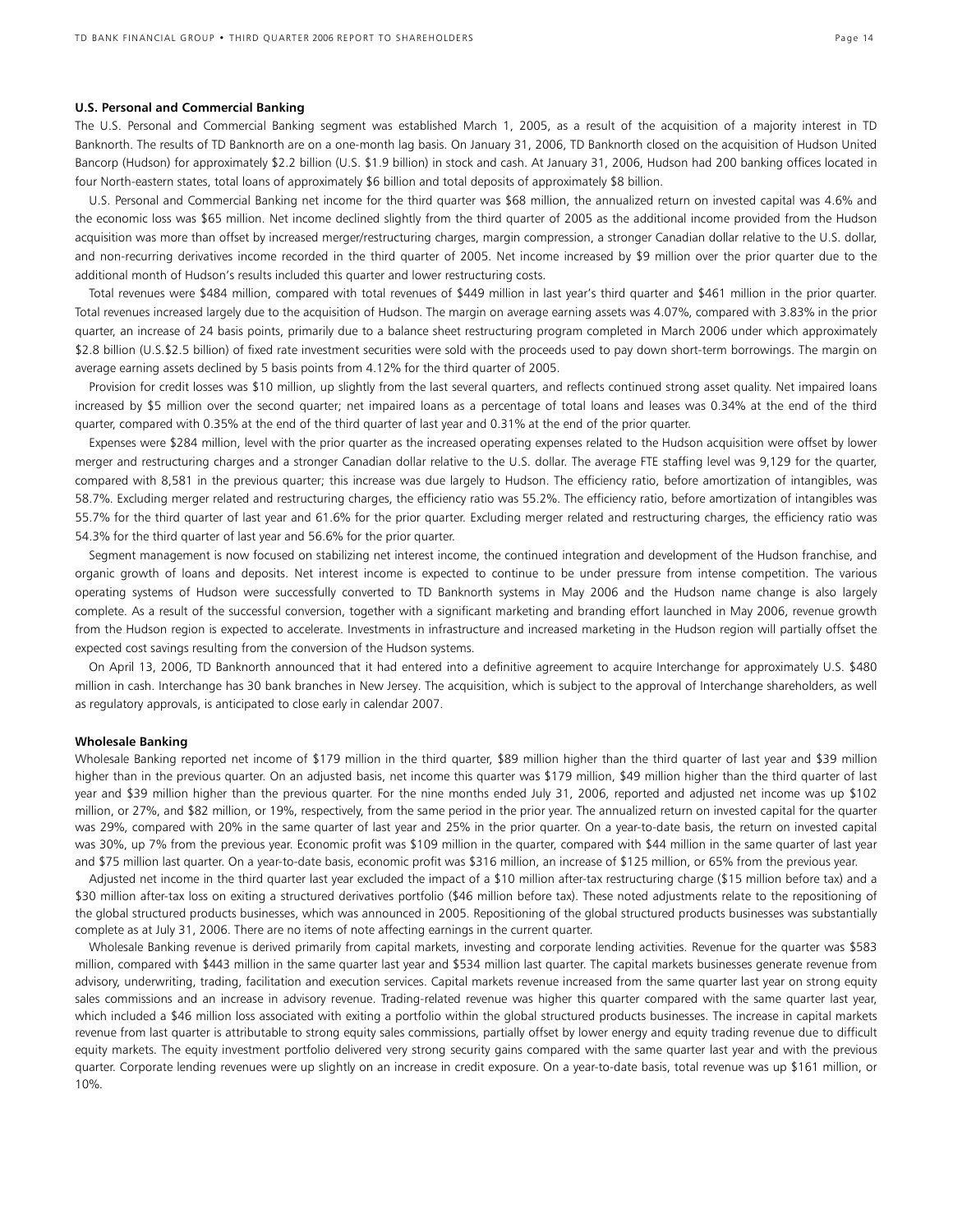Provision for credit losses comprises allowances for credit losses and accrual costs for credit protection. The change in the market value of the credit protection, in excess of the accrued cost, is reported in the Corporate segment. Provisions for credit losses were \$15 million in the quarter, compared with \$13 million in the same quarter of last year and \$11 million last quarter. The current provision relates primarily to the cost of credit protection.

 Wholesale Banking continues to proactively manage its credit risk and currently holds \$2.8 billion in notional credit default swap protection, a decrease of \$0.8 billion from the same quarter last year, largely a result of rebalancing within the protection portfolio coupled with strengthening of the Canadian dollar relative to the U.S. dollar, as most of the protection is denominated in U.S. currency. Notional credit default swap decreased by \$0.1 billion from last quarter, which mainly related to rebalancing within the portfolio.

 Adjusted expenses were \$303 million, an increase of \$7 million, or 2%, compared with the same quarter last year, primarily due to higher variable compensation reflecting stronger performance. Expenses were \$18 million, or 6%, lower than last quarter, largely attributable to a reduction of severance costs. On a year-to-date basis, expenses increased by \$26 million, or 3%, compared with the same period in the prior year.

 Overall, the Wholesale Bank had a strong quarter, driven by very strong security gains and a solid broad-based performance in other businesses, and has substantially completed the repositioning of the global structured products businesses. The solid performance of the domestic franchise and other trading businesses reinforces management's confidence in its strategy to grow this portion of the business while continuing to prudently manage the Wholesale Bank's market, credit, and operational risk profile.

### **Wealth Management**

**Wealth Management**

Wealth Management's net income for the third quarter of 2006 was \$152 million, an increase of \$53 million, or 54% from the same quarter last year while remaining flat quarter over quarter. On a year-to-date basis, net income was \$442 million, an increase of \$146 million, or 49% from the previous year. The increase in net income for the quarter included \$55 million share in equity of TD Ameritrade, compared with net income from TD Waterhouse U.S.A. of \$26 million in the third quarter of 2005, which did not recur due to the sale of TD Waterhouse U.S.A. to Ameritrade on January 24, 2006. The increase in net income for the nine months ended July 31, 2006 included \$94 million share in equity of TD Ameritrade, compared with net income from TD Waterhouse U.S.A. of \$57 million in the same period last year, which did not recur due to the sale of TD Waterhouse U.S.A. to Ameritrade. The return on invested capital for the quarter was 18%, up 3% from the same quarter last year and down 8% from the previous quarter. For the nine months ended July 31, 2006, the return on invested capital was 21%, up 6% from the previous year. Economic profit for the quarter was \$59 million, an increase of \$40 million, or over 100%, year over year and a decrease of \$31 million, or 34%, compared with the prior quarter. On a year-to-date basis, economic profit was \$213 million, an increase of \$155 million, or over 100%, from the previous year.

 Total revenue for the quarter was \$492 million a decrease of \$183 million, or 27%, from the same quarter last year and \$30 million, or 6%, from the prior quarter. On a year-to-date basis, total revenue decreased \$268 million, or 13%, from the prior year. The decline in total revenue included \$249 million in the third quarter of last year and \$734 million in the nine months ended July 31, 2005, which did not recur due to the sale of TD Waterhouse U.S.A. to Ameritrade, partially offset by stronger results in the domestic businesses. Domestically, interest revenue grew due to higher margin balances. Other revenue growth in domestic Wealth Management was as a result of higher transaction revenue and higher mutual fund fees due to asset growth.

 Expenses were \$344 million in the third quarter, a decrease of \$187 million, or 35%, compared with the same quarter last year and \$5 million, or 1%, compared to the prior quarter. On a year-to-date basis, total expenses of \$1.2 billion declined by \$351 million, or 22%, from the prior year. The decline in expenses included \$212 million in the third quarter of last year and \$634 million in the nine months ended July 31, 2005, which did not recur as a result of the sale of TD Waterhouse U.S.A. to Ameritrade, partially offset by increases in domestic discount brokerage and advice-based and investment management businesses. The domestic increases resulted from higher payments by Mutual Funds as a result of growth in assets under management, higher sales force compensation due to growth in the advice-based businesses and higher clearing costs. The efficiency ratio improved by 9%, from the same quarter last year.

 Assets under management of \$143 billion at July 31, 2006 increased \$13 billion or 10% from October 31, 2005 due to market growth, strong sales of mutual funds and growth in institutional assets. Assets under administration totalled \$153 billion at the end of the quarter, decreasing \$162 billion or 51% from October 31, 2005 due to the sale of TD Waterhouse U.S.A. to Ameritrade. This was partially offset by significant growth in domestic assets due to the addition of new assets in all businesses combined with market appreciation.

 While the outlook for future growth in Wealth Management remains strong, the next few quarters may be negatively affected by a combination of volatile energy and equity markets, and the recent turmoil in the Middle East, which may dampen investor confidence in the markets.

|         | For the nine months ended |         |                            |         |
|---------|---------------------------|---------|----------------------------|---------|
| July 31 | April 30                  | July 31 | July 31                    | July 31 |
| 2006    | 2006                      | 2005    | 2006                       | 2005    |
| \$97    | \$113                     | \$73    | \$311                      | \$239   |
| 55      | 39                        | 26      | 131                        | 57      |
| \$152   | \$152                     | \$99    | \$442                      | \$296   |
|         |                           |         | For the three months ended |         |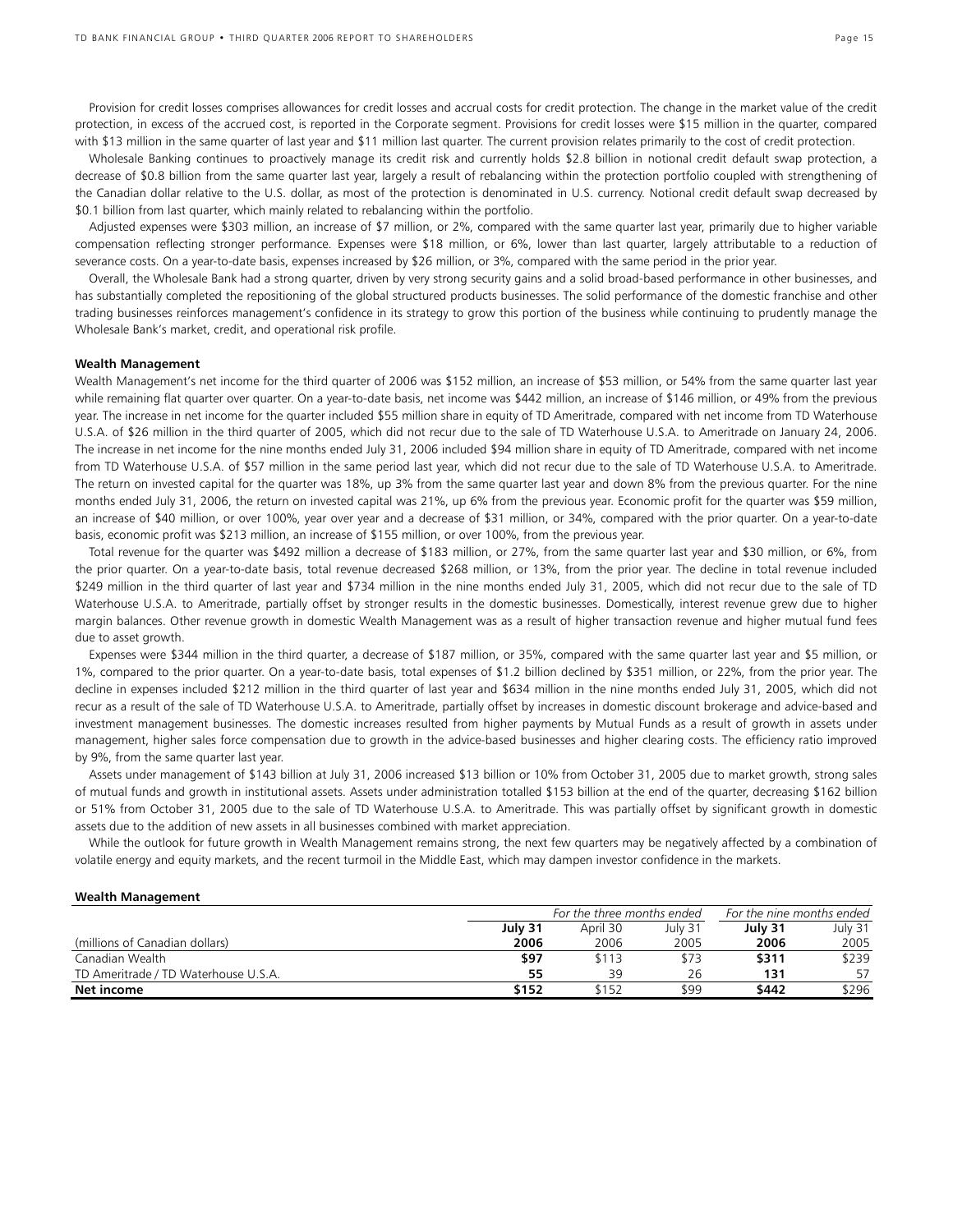### **Corporate**

Corporate segment results for the quarter reflected a reported net loss of \$127 million and an adjusted loss of \$37 million. Included in the reported results are the amortization of intangibles of \$126 million (\$61 million after-tax) and the negative impact of the scheduled reductions in the income tax rate, resulting in a decrease of \$24 million in the future tax assets. Also included in the results are a loss of \$8 million (\$5 million after-tax) relating to the adoption of the hedging relationships accounting guideline (AcG-13) that requires the Bank to mark-to-market the value of credit protection on the corporate loan portfolio among other economic hedges, and unallocated Corporate segment costs, including costs in support of the Bank's first ever U.S. advertising campaign.

 The results for the same quarter of prior year reflected a reported net loss of \$282 million and adjusted net income of \$6 million. Items of note in the comparable period of last year included a \$365 million (\$238 million after-tax) contingent litigation reserve related to Enron, amortization of intangibles of \$145 million (\$91 million after-tax) and a charge of \$18 million (\$12 million after-tax) due to the impact of the hedging relationships accounting guideline (AcG-13). Also included in the results was income of \$42 million (\$23 million after-tax) in the non-core lending portfolio that related to the recovery of amounts previously provided for under sectoral provisions in U.S. subsidiaries and a \$30 million tax benefit relating to a change in tax rates due to the relocation of Houston business operations. Adjusted net income decreased by \$43 million compared with the same quarter last year primarily due to securitization losses and increased unallocated corporate expenses.

 The prior quarter reported net loss was \$78 million and adjusted net loss was \$36 million. Results included the amortization of intangibles of \$125 million (\$86 million after-tax), a general allowance release of \$60 million (\$39 million after-tax) and a \$16 million (\$10 million after-tax) gain relating to the impact of the hedging relationships accounting guideline (AcG-13). On an adjusted basis, quarter-over-quarter results were flat.

 For the nine months ended July 31, 2006, the Corporate segment reported net income of \$1,278 million and an adjusted net loss of \$116 million. Year-to-date reported results included items of note outlined above, as well as a \$1,665 million after-tax dilution gain on the sale of TD Waterhouse U.S.A. to Ameritrade, partially offset by a \$72 million after-tax dilution loss related to the acquisition of Hudson by TD Banknorth in the first quarter of 2006.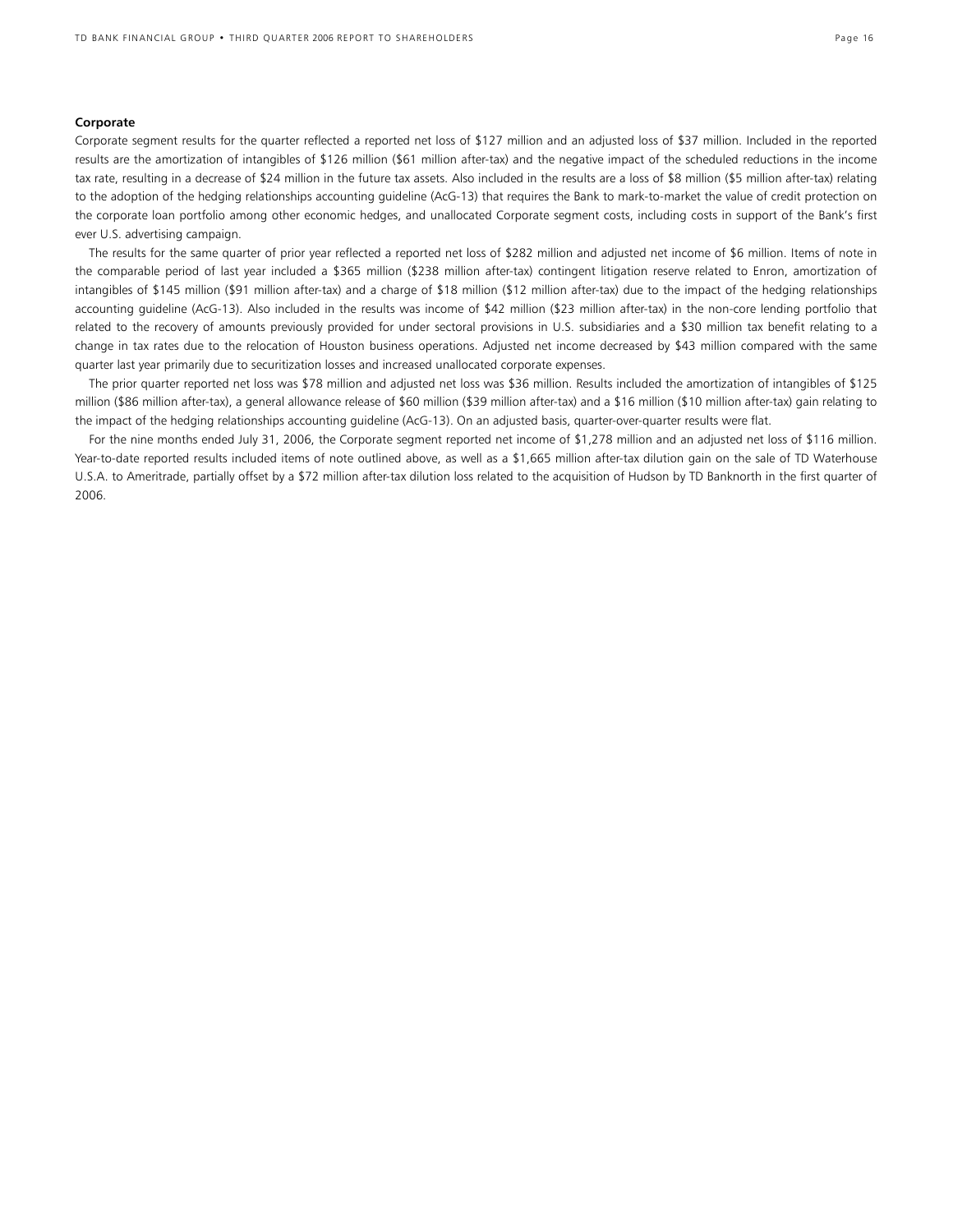# **BALANCE SHEET REVIEW**

Total assets were \$386 billion as at July 31, 2006, \$21 billion higher than at October 31, 2005. The increase in assets was partially driven by the acquisition of Hudson by TD Banknorth, which added \$12 billion of assets to the TD Banknorth balance sheet as at January 31, 2006. Trading securities increased by \$8 billion within Wholesale Banking from October 31, 2005 while investment securities remained relatively flat. Business and government loans increased by \$5 billion, compared with October 31, 2005, mainly as a result of the Hudson acquisition. Personal loans, including securitizations, were \$74 billion, an increase of \$2 billion from October 31, 2005, primarily due to the inclusion of Hudson, partially offset by the sale of TD Waterhouse U.S.A. in the first quarter 2006. Residential mortgages, including securitizations, were \$69 billion, an increase of \$1 billion from October 31, 2005. Bank-originated securitized assets not included on the balance sheet amounted to \$25 billion, compared with \$24 billion as at October 31, 2005.

Total deposits were \$256 billion at the end of the quarter, an increase of \$9 billion from October 31, 2005, which was primarily a result of the inclusion of Hudson. Personal term deposits increased by \$6 billion, primarily due to organic growth in the Bank's retail businesses as well as the acquisition of Hudson. Growth in personal non-term deposits was relatively flat this quarter, compared with October 31, 2005 as organic growth and the inclusion of Hudson results was offset by the sale of TD Waterhouse U.S.A. in the first quarter of 2006. Obligations related to securities sold short under repurchase agreements increased by \$8 billion from October 31, 2005, primarily due to funding a higher level of assets within Wholesale Banking.

The Bank enters into structured transactions on behalf of clients which results in assets recorded on the Bank's interim consolidated balance sheet for which market risk has been transferred to third parties via total return swaps. As at July 31, 2006, assets under such arrangements amounted to \$16 billion, compared with \$14 billion as at October 31, 2005. The Bank also acquires market risk on certain assets via total return swaps, without acquiring the cash instruments directly. Assets under such arrangements amounted to \$4 billion as at July 31, 2006, compared with \$5 billion at October 31, 2005. Market risk for all such positions is tracked and monitored, and regulatory market risk capital is maintained.

### **CREDIT PORTFOLIO QUALITY**

Gross impaired loans were \$357 million at July 31, 2006, \$8 million higher than at October 31, 2005. Net impaired loans totalled \$(922) million, compared with \$(928) million in the same quarter last year and \$(942) million in the previous quarter.

The total allowance for credit losses of \$1,279 million at the end of the quarter was comprised of total specific allowances of \$142 million and a general allowance of \$1,137 million. Specific allowances decreased by \$11 million from October 31, 2005, mainly due to winding down of the noncore loan portfolio. General allowance for credit losses at the end of the quarter was down by \$3 million, compared with October 31, 2005, as general allowance arising on acquisition of Hudson was partially offset by a general allowance release of \$60 million in the prior quarter. The Bank establishes general allowances to recognize losses that management estimates to have occurred in the portfolio at the balance sheet date for loans or credits not yet specifically identified as impaired.

### **Changes in Gross Impaired Loans and Acceptances**

|                                             | For the three months ended | For the nine months ended |         |         |         |
|---------------------------------------------|----------------------------|---------------------------|---------|---------|---------|
|                                             | July 31                    | April 30                  | July 31 | July 31 | July 31 |
| (millions of Canadian dollars)              | 2006                       | 2006                      | 2005    | 2006    | 2005    |
| Balance at beginning of period              | \$349                      | \$365                     | \$482   | \$349   | \$537   |
| Additions                                   | 206                        | 214                       | 200     | 683     | 570     |
| Return to performing status, repaid or sold | (58)                       | (97)                      | (103)   | (250)   | (396)   |
| Arising on acquisition of TD Banknorth      |                            |                           |         |         | 86      |
| Write-offs                                  | (137)                      | (130)                     | (125)   | (419)   | (349)   |
| Foreign exchange and other adjustments      | (3)                        | (3)                       |         | (6)     |         |
| Balance at end of period                    | \$357                      | \$349                     | \$452   | \$357   | \$452   |

### **Allowance for Credit Losses**

|                                                                  |         | As at    |           |  |  |  |  |  |
|------------------------------------------------------------------|---------|----------|-----------|--|--|--|--|--|
|                                                                  | July 31 | April 30 | July 31   |  |  |  |  |  |
| (millions of Canadian dollars)                                   | 2006    | 2006     | 2005      |  |  |  |  |  |
| Specific allowance                                               | \$142   | \$135    | \$237     |  |  |  |  |  |
| General allowance                                                | 1,137   | 1.156    | 1,143     |  |  |  |  |  |
| <b>Total allowance for credit losses</b>                         | \$1,279 | \$1,291  | \$1,380   |  |  |  |  |  |
| <b>Total net impaired loans</b>                                  | \$(922) | \$(942)  | \$ (928)  |  |  |  |  |  |
| Net impaired loans as a percentage of net loans                  | (.6)%   | (.6)%    | $(.6) \%$ |  |  |  |  |  |
| Provision for credit losses as a percentage of net average loans | .26     | .04      | .10       |  |  |  |  |  |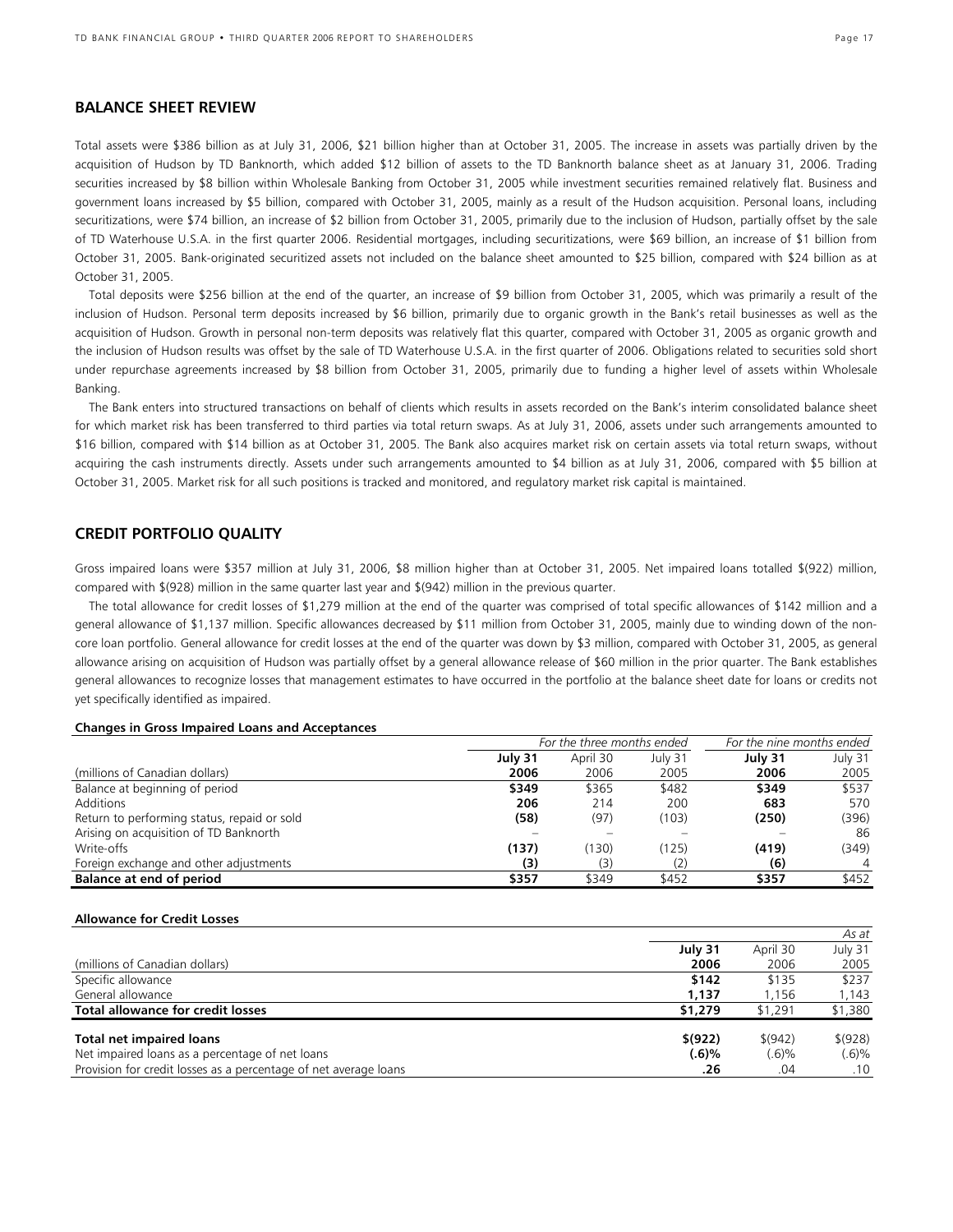# **CAPITAL POSITION**

The Bank's capital ratios are calculated using the guidelines of the Office of the Superintendent of Financial Institutions (OSFI). As at July 31, 2006, the Bank's Tier 1 capital ratio was 12.1%, compared with 10.1% at October 31, 2005 and 10.0% at July 31, 2005. The Bank's overall Tier 1 capital was up \$3.7 billion from \$13.1 billion at both October 31, 2005 and July 31, 2005. The increase in the Tier 1 capital ratio from October 31, 2005 was partially the result of the TD Ameritrade transaction, including the dilution gain of \$1,665 million, as well as strong earnings throughout fiscal 2006 year to date. Risk weighted assets were up \$9 billion from October 31, 2005, primarily due to TD Banknorth's acquisition of Hudson partially offset by the sale of TD Waterhouse U.S.A. The Bank continues to hold sufficient capital levels to ensure that flexibility is maintained to grow operations, both organically and through strategic acquisitions. The strong capital ratios are the result of the Bank's internal capital generation, management of the balance sheet and periodic issuance of capital generating securities.

During the prior quarter, the Bank issued \$500 of million medium-term notes, and during the third quarter of 2006, the Bank redeemed \$800 million of medium-term notes constituting subordinated indebtedness pursuant to its medium-term note program, which qualify as Tier 2B regulatory capital.

### **Capital Structure and Ratios – reported**

|                                                                |         |         | As at   |
|----------------------------------------------------------------|---------|---------|---------|
|                                                                | July 31 | Oct. 31 | July 31 |
| (billions of Canadian dollars)                                 | 2006    | 2005    | 2005    |
| Tier 1 capital                                                 | \$16.8  | \$13.1  | \$13.1  |
| Tier 1 capital ratio                                           | 12.1%   | 10.1%   | 10.0%   |
| Total capital                                                  | \$18.3  | \$17.2  | \$17.1  |
| Total capital ratio                                            | 13.2%   | 13.2%   | 13.3%   |
| Risk-weighted assets                                           | \$139.1 | \$130.0 | \$130.5 |
| Tangible common equity                                         | \$12.7  | \$9.6   | \$9.1   |
| Tangible common equity as a percentage of risk-weighted assets | 9.1%    | 7.4%    | 7.0%    |

# **MANAGING RISK**

### **Interest Rate Risk**

The objective of interest rate risk management for the non-trading portfolio is to ensure that stable and predictable earnings are realized over time. In this context, the Bank has adopted a disciplined hedging approach to profitably manage its asset and liability positions, including a modeled maturity profile for non-rate sensitive assets, liabilities and equity. Key aspects of this approach are:

- minimizing the impact of interest rate risk on net interest income and economic value within Canadian Personal and Commercial Banking; and
- measuring the contribution of each product on a risk adjusted, fully-hedged basis, including the impact of financial options granted to customers.

The Bank uses derivative financial instruments, wholesale instruments and other capital market alternatives and, less frequently, product pricing strategies to manage interest rate risk. As at July 31, 2006, an immediate and sustained 100 basis point increase in rates would have decreased the economic value of shareholders' equity by \$14 million after-tax or .1%. An immediate and sustained 100 basis point decrease in rates would have decreased the economic value of shareholders' equity by \$42 million after-tax or .2%.

### **Liquidity Risk**

The Bank holds a sufficient amount of liquidity to fund its obligations as they become due under normal operating conditions as well as under a base case stress scenario that defines the minimum amount of liquidity that must be held at all times. The surplus liquid asset position is defined as total available liquid assets, less the Bank's total maturing wholesale funding, potential non-wholesale deposit run-off and contingent liabilities, measured at a number of points in time up to and including 90 days forward. As at July 31, 2006, the Bank's consolidated surplus liquid asset position, on a cumulative basis*,* up to 90 days forward, was \$21.4 billion, compared with a consolidated surplus liquid asset position of \$23.6 billion on October 31, 2005. The Bank ensures that funding obligations are fulfilled by managing its cash flows and holding highly liquid assets that can be readily converted into cash. The Bank manages liquidity on a global basis, ensuring prudent management of liquidity risk in all its operations. In addition to a large base of stable retail and commercial deposits, the Bank has an active wholesale funding program, including asset securitization. This funding is highly diversified as to source, type, currency and geographical location.

### **Market Risk**

The Bank manages market risk in its trading books by using several key controls. The Bank's market risk policy sets out detailed limits for each trading business, including Value at Risk (VaR), stress test, stop loss, and sensitivity to various market risk factors. Policy controls are augmented through active oversight by independent market risk staff and frequent management reporting. VaR is a statistical loss threshold which should not be exceeded, on average, more than once in 100 days. It is also the basis for regulatory capital for market risk. The following table presents average and end-of-quarter general market risk VaR usage for the three and nine months ended July 31, 2006, as well as average VaR for the three and nine months ended July 31, 2005. For the three and nine months ended July 31, 2006, net daily capital markets revenues were positive for 86.36% and 89.23% of the trading days, respectively. Losses in the third quarter never exceeded the Bank's statistically predicted VaR for the total of the Bank's trading-related businesses.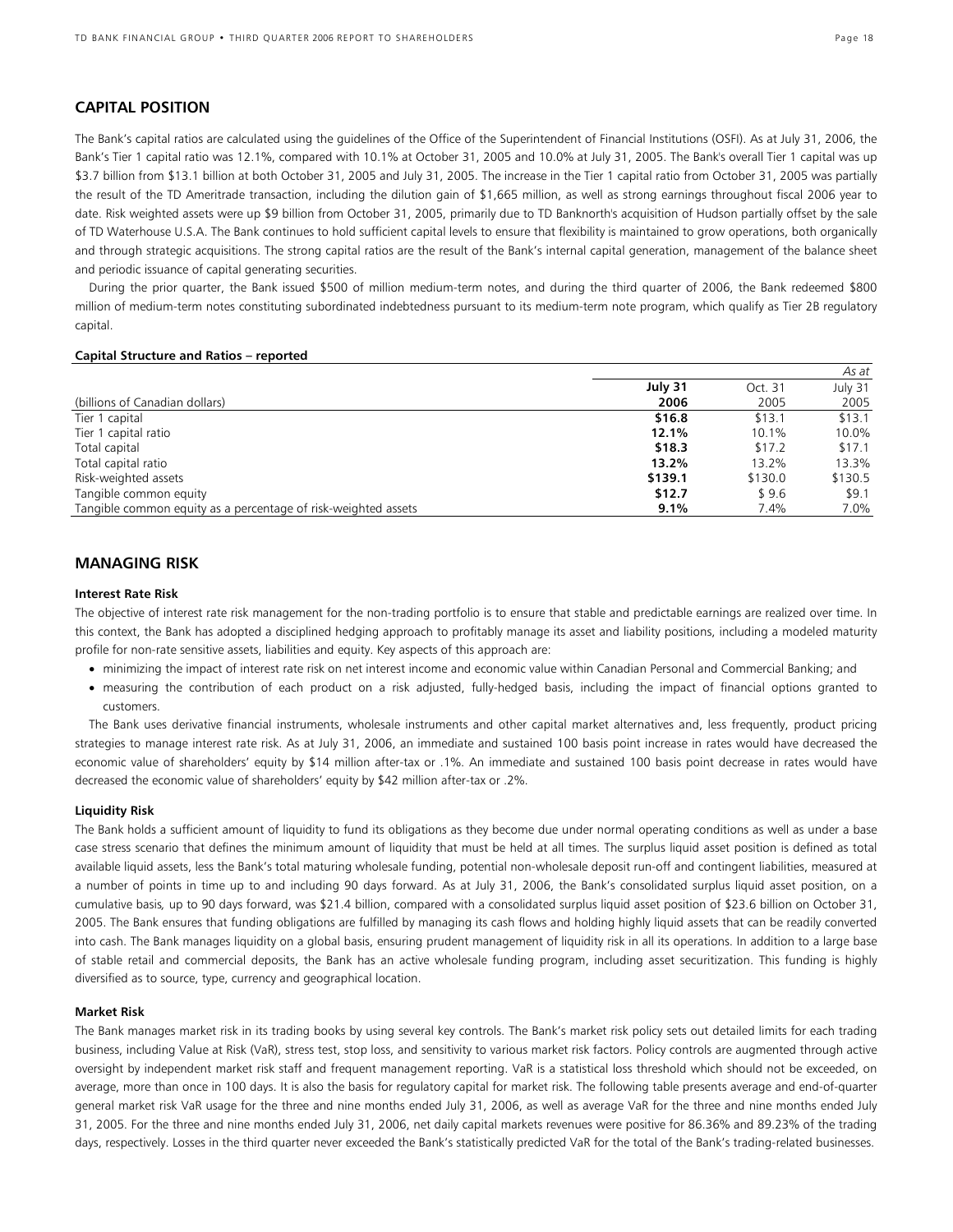# **Value at Risk Usage**

|                                |               |               | For the three months ended | For the nine months ended |               |  |  |
|--------------------------------|---------------|---------------|----------------------------|---------------------------|---------------|--|--|
|                                | July 31, 2006 | July 31, 2006 | July 31, 2005              | July 31, 2006             | July 31, 2005 |  |  |
| (millions of Canadian dollars) | As at         | Average       | Average                    | Average                   | Average       |  |  |
| Interest rate risk             | \$6.5         | \$8.5         | \$8.0                      | \$9.1                     | \$8.2         |  |  |
| Equity risk                    | 7.0           | 6.1           | 5.3                        | 5.4                       | 5.7           |  |  |
| Foreign exchange risk          | 3.8           | 2.2           | 2.1                        | 2.2                       | 2.5           |  |  |
| Commodity risk                 | 1.6           | 2.0           | .8                         | 1.4                       | 1.1           |  |  |
| Diversification effect         | (6.0)         | (8.7)         | (57.1)                     | (7.8)                     | (8.1)         |  |  |
| General Market Value at Risk   | \$12.9        | \$10.1        | \$9.1                      | \$10.3                    | \$9.4         |  |  |

# **QUARTERLY RESULTS**

The following table provides summary information related to the Bank's eight most recently completed quarters.

# **Quarterly Results**

| For the three months ended                |         |         |          |                          |         |         |         |         |
|-------------------------------------------|---------|---------|----------|--------------------------|---------|---------|---------|---------|
|                                           |         | 2006    |          |                          |         | 2005    |         | 2004    |
| (millions of Canadian dollars)            | July 31 | Apr. 30 | Jan. 31  | Oct. 31                  | July 31 | Apr. 30 | Jan. 31 | Oct. 31 |
| Net interest income                       | \$1,623 | \$1,427 | \$1,607  | \$1,641                  | \$1,563 | \$1,393 | \$1,411 | \$1,435 |
| Other income                              | 1,665   | 1,691   | 1,797    | 1,442                    | 1,535   | 1,517   | 1,395   | 1,118   |
| Total revenues                            | 3,288   | 3,118   | 3,404    | 3,083                    | 3,098   | 2,910   | 2,806   | 2,553   |
| Provision for (reversal of) credit losses | 109     | 16      | 114      | (15)                     | 40      | 20      | 10      | (73)    |
| Dilution gain, net                        |         | (5)     | 1,564    | $\overline{\phantom{0}}$ |         |         |         |         |
| Non-interest expenses                     | 2,147   | 2,103   | 2,290    | 2,203                    | 2,577   | 2,057   | 1,945   | 1,904   |
| Provision for income taxes                | 235     | 244     | 220      | 253                      | 12      | 213     | 221     | 127     |
| Non-controlling interests                 | 52      | 47      | 37       | 53                       | 58      | 21      |         |         |
| Equity in net income of associated        |         |         |          |                          |         |         |         |         |
| company, net of tax                       | 51      | 35      |          |                          |         |         |         |         |
| Net income - reported                     | 796     | 738     | 2,307    | 589                      | 411     | 599     | 630     | 595     |
| Adjustments for items of note,            |         |         |          |                          |         |         |         |         |
| net of taxes                              | 90      | 42      | (1, 472) | 176                      | 328     | 73      | 55      | 2       |
| Net income - adjusted                     | 886     | 780     | 835      | 765                      | 739     | 672     | 685     | 597     |
| Preferred dividends                       | 6       | 6       | 5        |                          |         |         |         |         |
| Net income available to common            |         |         |          |                          |         |         |         |         |
| shareholders - adjusted                   | \$880   | \$774   | \$830    | \$765                    | \$739   | \$672   | \$685   | \$597   |
| (Canadian dollars)                        |         |         |          |                          |         |         |         |         |
| Basic earnings per share                  |         |         |          |                          |         |         |         |         |
| - reported                                | 1.10    | \$1.02  | \$3.23   | \$.83                    | \$.58   | \$.87   | \$.96   | \$.91   |
|                                           | 1.22    | 1.10    |          | 1.08                     | 1.04    | 1.00    | 1.04    | .91     |
| - adjusted                                |         |         | 1.16     |                          |         |         |         |         |
| Diluted earnings per share                |         |         |          |                          |         |         |         |         |
| - reported                                | 1.09    | 1.01    | 3.20     | .82                      | .58     | .86     | .95     | .90     |
| - adjusted                                | 1.21    | 1.09    | 1.15     | 1.06                     | 1.04    | 1.00    | 1.04    | .91     |
| Return on common shareholders' equity     | 16.8%   | 16.5%   | 55.4%    | 14.8%                    | 10.4%   | 17.2%   | 19.5%   | 19.1%   |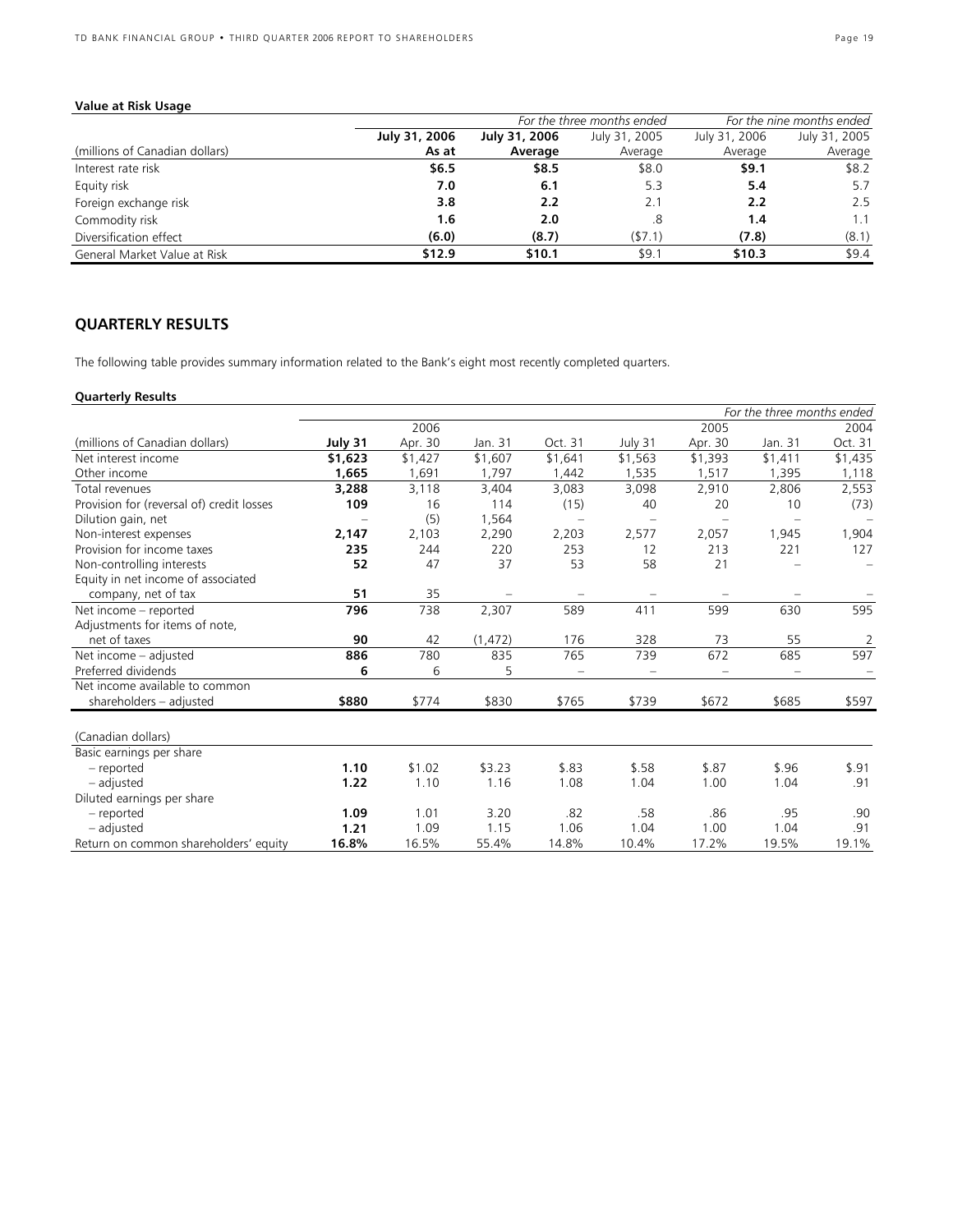# **ACCOUNTING POLICIES AND ESTIMATES**

The Bank's unaudited interim consolidated financial statements, as presented on pages 21 to 35 of this Report to Shareholders, have been prepared in accordance with GAAP. These consolidated financial statements should be read in conjunction with the Bank's audited consolidated financial statements for the year ended October 31, 2005. The accounting policies used in the preparation of these consolidated financial statements are consistent with those used in the Bank's October 31, 2005 audited consolidated financial statements.

### **Critical Accounting Policies and Estimates**

The critical accounting policies and estimates remain unchanged from those disclosed in the Bank's 2005 Annual Report.

### **Changes in Significant Accounting Policies and Estimates**

There were no new significant accounting policies adopted during the quarter for purposes of preparing the Bank's financial statements under Canadian GAAP.

### **Future Changes in Accounting Policies and Estimates**

The Canadian Institute of Chartered Accountants (CICA) has issued three new accounting standards – Financial Instruments – Recognition and Measurement, Hedges and Comprehensive Income. These standards are substantially harmonized with U.S. GAAP and are effective for the Bank beginning in fiscal 2007.

See Note 1 of the Bank's 2005 Annual Report for more details of future accounting and reporting changes.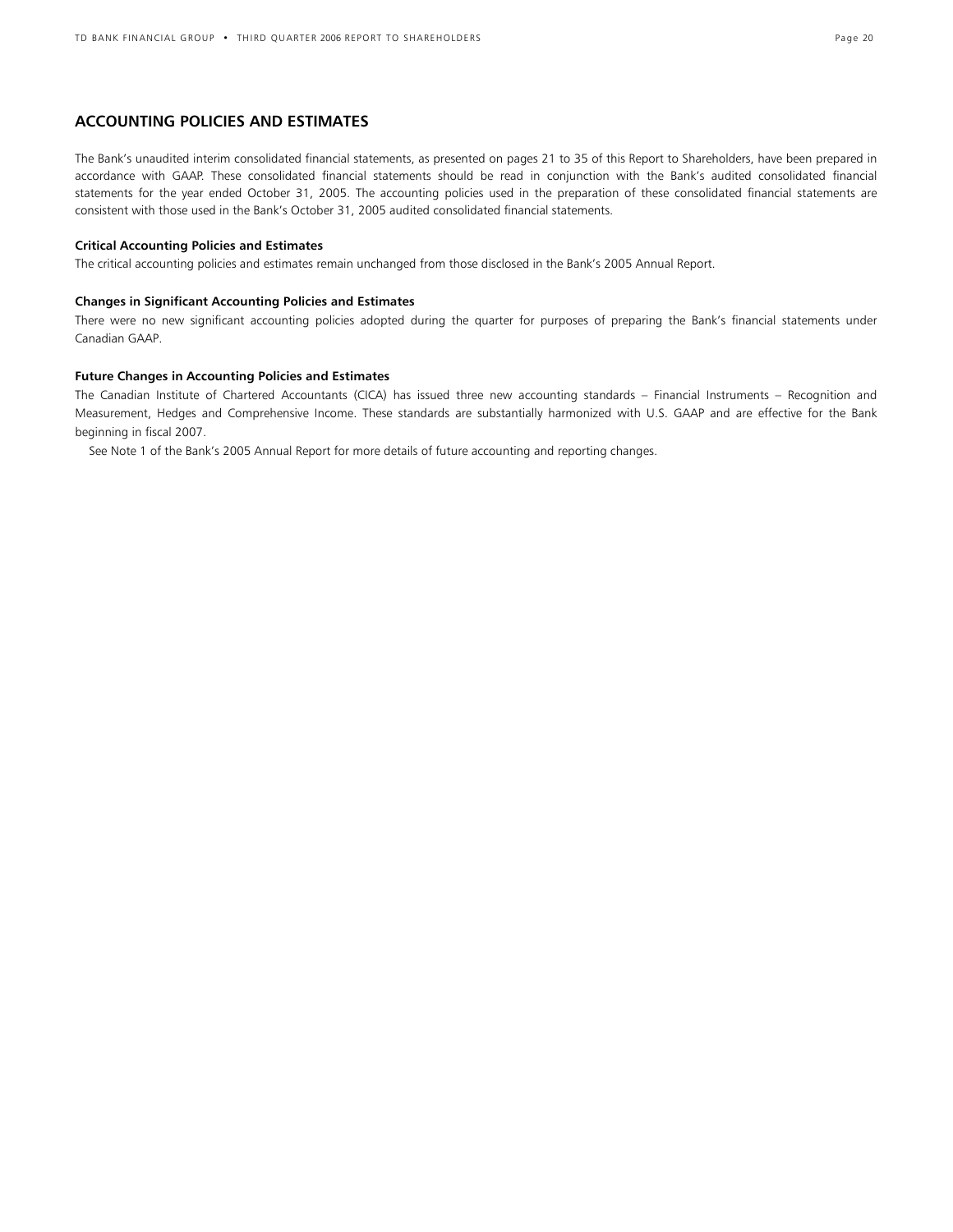# **INTERIM CONSOLIDATED FINANCIAL STATEMENTS** (unaudited)

# **INTERIM CONSOLIDATED BALANCE SHEET** (unaudited)

|                                                                                     |           | As at     |
|-------------------------------------------------------------------------------------|-----------|-----------|
|                                                                                     | July 31   | Oct. 31   |
| (millions of Canadian dollars)                                                      | 2006      | 2005      |
| <b>ASSETS</b>                                                                       |           |           |
| Cash and due from banks                                                             | \$1,958   | \$1,673   |
| Interest-bearing deposits with banks                                                | 10,236    | 11,745    |
|                                                                                     | 12,194    | 13,418    |
| <b>Securities</b>                                                                   |           |           |
| Investment                                                                          | 43,542    | 42,321    |
| Trading                                                                             | 73,733    | 65,775    |
|                                                                                     | 117,275   | 108,096   |
| Securities purchased under reverse repurchase agreements                            | 27,854    | 26,375    |
| Loans                                                                               |           |           |
| Residential mortgages                                                               | 51,767    | 52,740    |
| Consumer instalment and other personal                                              | 63,995    | 62,754    |
| Credit card                                                                         | 4,419     | 2,998     |
| Business and government                                                             | 39,844    | 35,044    |
|                                                                                     | 160,025   | 153,536   |
| Allowance for credit losses <b>(Note 3)</b>                                         | (1, 279)  | (1,293)   |
| Loans (net of allowance for credit losses)                                          | 158,746   | 152,243   |
| Other                                                                               |           |           |
| Customers' liability under acceptances                                              | 7,244     | 5,989     |
| Investment in TD Ameritrade (Note 13(c))                                            | 4,284     |           |
| Trading derivatives' market revaluation                                             | 32,308    | 33,651    |
| Goodwill                                                                            | 7,411     | 6,518     |
| Other intangibles                                                                   | 2,007     | 2,124     |
| Land, buildings and equipment                                                       | 1,865     | 1,801     |
| Other assets                                                                        | 14,657    | 14,995    |
|                                                                                     | 69,776    | 65,078    |
| <b>Total assets</b>                                                                 | \$385,845 | \$365,210 |
|                                                                                     |           |           |
| <b>LIABILITIES</b>                                                                  |           |           |
| <b>Deposits</b>                                                                     |           |           |
| Personal                                                                            | \$137,492 | \$131,783 |
| Banks                                                                               | 17,855    | 11,505    |
| Business and government                                                             | 100,440   | 103,693   |
|                                                                                     | 255,787   | 246,981   |
| Other                                                                               |           |           |
| Acceptances                                                                         | 7,244     | 5,989     |
| Obligations related to securities sold short                                        | 24,153    | 24,406    |
| Obligations related to securities sold under repurchase agreements                  | 19,431    | 11,284    |
| Trading derivatives' market revaluation                                             | 33,380    | 33,498    |
| Other liabilities                                                                   | 15,285    | 18,545    |
|                                                                                     | 99,493    | 93,722    |
| Subordinated notes and debentures (Note 6)                                          | 6,915     | 5,138     |
| Liabilities for preferred shares and capital trust securities (Note 7)              | 1,794     | 1,795     |
| Non-controlling interests in subsidiaries<br><b>SHAREHOLDERS' EQUITY</b>            | 2,429     | 1,708     |
| Common shares (millions of shares issued and outstanding: 720.8 and 711.8) (Note 8) | 6,353     | 5,872     |
| Preferred shares (millions of shares issued and outstanding: 17.0 and nil) (Note 8) | 425       |           |
| Contributed surplus                                                                 | 56        | 40        |
| Foreign currency translation adjustments                                            | (951)     | (696)     |
| Retained earnings                                                                   | 13,544    | 10,650    |
|                                                                                     | 19,427    | 15,866    |
| Total liabilities and shareholders' equity                                          | \$385,845 | \$365,210 |
|                                                                                     |           |           |

The accompanying notes are an integral part of these Interim Consolidated Financial Statements.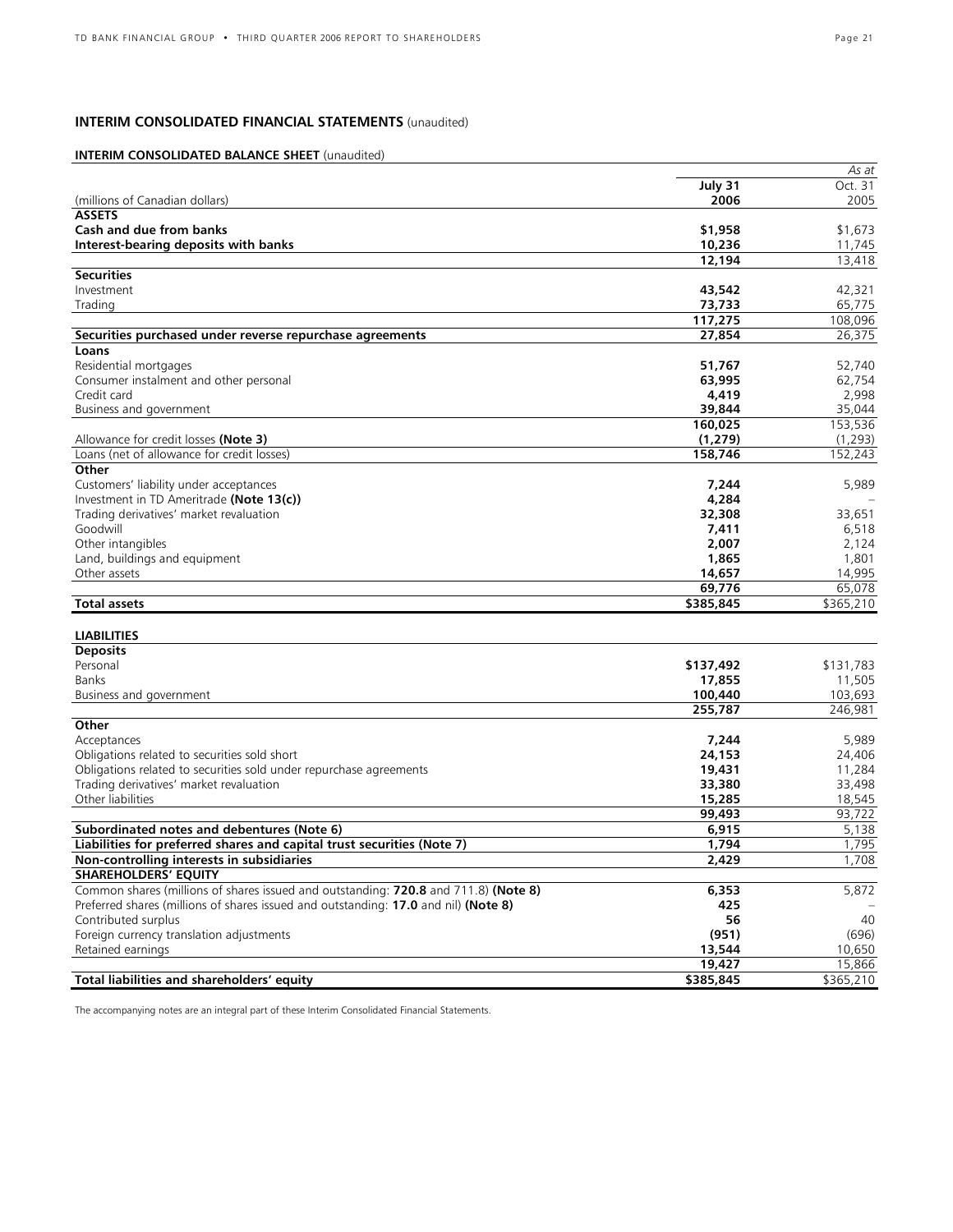# **INTERIM CONSOLIDATED STATEMENT OF INCOME** (unaudited)

|                                                                                                 | For the three months ended |          | For the nine months ended |                   |
|-------------------------------------------------------------------------------------------------|----------------------------|----------|---------------------------|-------------------|
|                                                                                                 | July 31                    | July 31  | July 31                   | July 31           |
| (millions of Canadian dollars)                                                                  | 2006                       | 2005     | 2006                      | 2005              |
| Interest income                                                                                 |                            |          |                           |                   |
| Loans                                                                                           | \$2,862                    | \$2,269  | \$7,828                   | \$5,994           |
| Securities                                                                                      |                            |          |                           |                   |
| <b>Dividends</b>                                                                                | 193                        | 205      | 605                       | 702               |
| Interest                                                                                        | 865                        | 717      | 2,678                     | 2,320             |
| Deposits with banks                                                                             | 70                         | 109      | 228                       | 309               |
|                                                                                                 | 3,990                      | 3,300    | 11,339                    | 9,325             |
| Interest expense<br>Deposits                                                                    | 1,836                      | 1,388    | 5,124                     | 3,719             |
| Subordinated notes and debentures                                                               | 107                        | 82       | 292                       | 244               |
| Preferred shares and capital trust securities                                                   | 28                         | 37       | 95                        | 100               |
|                                                                                                 |                            |          |                           |                   |
| Other liabilities                                                                               | 396                        | 230      | 1,171                     | 895               |
|                                                                                                 | 2,367                      | 1,737    | 6,682                     | 4,958             |
| Net interest income                                                                             | 1,623                      | 1,563    | 4,657                     | 4,367             |
| Other income                                                                                    |                            |          |                           |                   |
| Investment and securities services                                                              | 500                        | 576      | 1,674                     | 1,783             |
| Trading income                                                                                  | 160                        | 80       | 699                       | 235               |
| Insurance, net of claims                                                                        | 230                        | 217      | 682                       | 616               |
| Service charges                                                                                 | 250                        | 227      | 691                       | 568               |
| Loan securitizations (Note 4)                                                                   | 85                         | 101      | 249                       | 294               |
|                                                                                                 | 93                         |          |                           |                   |
| Credit fees                                                                                     |                            | 76       | 261                       | 259               |
| Card services                                                                                   | 103                        | 81       | 270                       | 194               |
| Trust fees                                                                                      | 33                         | 33       | 99                        | 78                |
| Net investment securities gains                                                                 | 113                        | 67       | 218                       | 166               |
| Other                                                                                           | 98                         | 77       | 310                       | 254               |
|                                                                                                 | 1,665                      | 1,535    | 5,153                     | 4,447             |
| <b>Total revenues</b>                                                                           | 3,288                      | 3,098    | 9,810                     | 8,814             |
| Provision for credit losses (Note 3)                                                            | 109                        | 40       | 239                       | 70                |
| Dilution gain, net (Note 13 (c))                                                                |                            |          | 1,559                     | $\qquad \qquad -$ |
| Non-interest expenses                                                                           |                            |          |                           |                   |
|                                                                                                 |                            |          |                           |                   |
| Salaries and employee benefits                                                                  | 1,102                      | 1,082    | 3,369                     | 3,092             |
| Occupancy, including depreciation                                                               | 176                        | 191      | 514                       | 503               |
| Equipment, including depreciation                                                               | 150                        | 159      | 435                       | 438               |
| Amortization of other intangibles                                                               | 126                        | 143      | 379                       | 411               |
| Restructuring costs                                                                             | $\overline{\phantom{0}}$   | 15       | 50                        | 37                |
| Marketing and business development                                                              | 127                        | 123      | 356                       | 353               |
| Brokerage related fees                                                                          | 37                         | 56       | 129                       | 171               |
| Professional and advisory services                                                              | 138                        | 117      | 369                       | 339               |
| Communications                                                                                  | 50                         | 55       | 147                       | 150               |
| Other                                                                                           | 241                        | 636      | 792                       | 1,085             |
|                                                                                                 | 2,147                      | 2,577    | 6.540                     | 6,579             |
| Income before provision for income taxes, non-controlling interests in                          |                            |          |                           |                   |
| subsidiaries and equity in net income of associated company                                     | 1,032                      | 481      | 4,590                     | 2,165             |
| <b>Provision for income taxes</b>                                                               | 235                        | 12       | 699                       | 446               |
|                                                                                                 |                            |          |                           |                   |
|                                                                                                 | 797                        | 469      | 3,891                     | 1,719             |
| Non-controlling interests in subsidiaries, net of tax                                           | 52                         | 58       | 136                       | 79                |
| Equity in net income of associated company, net of tax (Note 13(c))                             | 51                         | $\equiv$ | 86                        |                   |
| Net income                                                                                      | 796                        | 411      | 3,841                     | 1,640             |
| <b>Preferred dividends</b>                                                                      | 6                          |          | 17                        |                   |
| Net income available to common shareholders                                                     | \$790                      | \$411    | \$3,824                   | \$1,640           |
|                                                                                                 |                            |          |                           |                   |
| Average number of common shares outstanding (millions)                                          |                            |          |                           |                   |
| <b>Basic</b>                                                                                    | 719.1                      | 707.6    | 715.8                     | 684.9             |
|                                                                                                 |                            |          |                           |                   |
| Diluted                                                                                         | 724.7                      | 713.4    | 722.1                     | 690.4             |
| <b>Earnings per share</b> (in dollars)<br>Basic                                                 | \$1.10                     | \$.58    | \$5.34                    | \$2.39            |
| Diluted                                                                                         | 1.09                       | .58      | 5.30                      | 2.38              |
| Dividends per share (in dollars)                                                                | .44                        | .40      | 1.30                      | 1.16              |
| The accompanying notes are an integral part of these Interim Consolidated Financial Statements. |                            |          |                           |                   |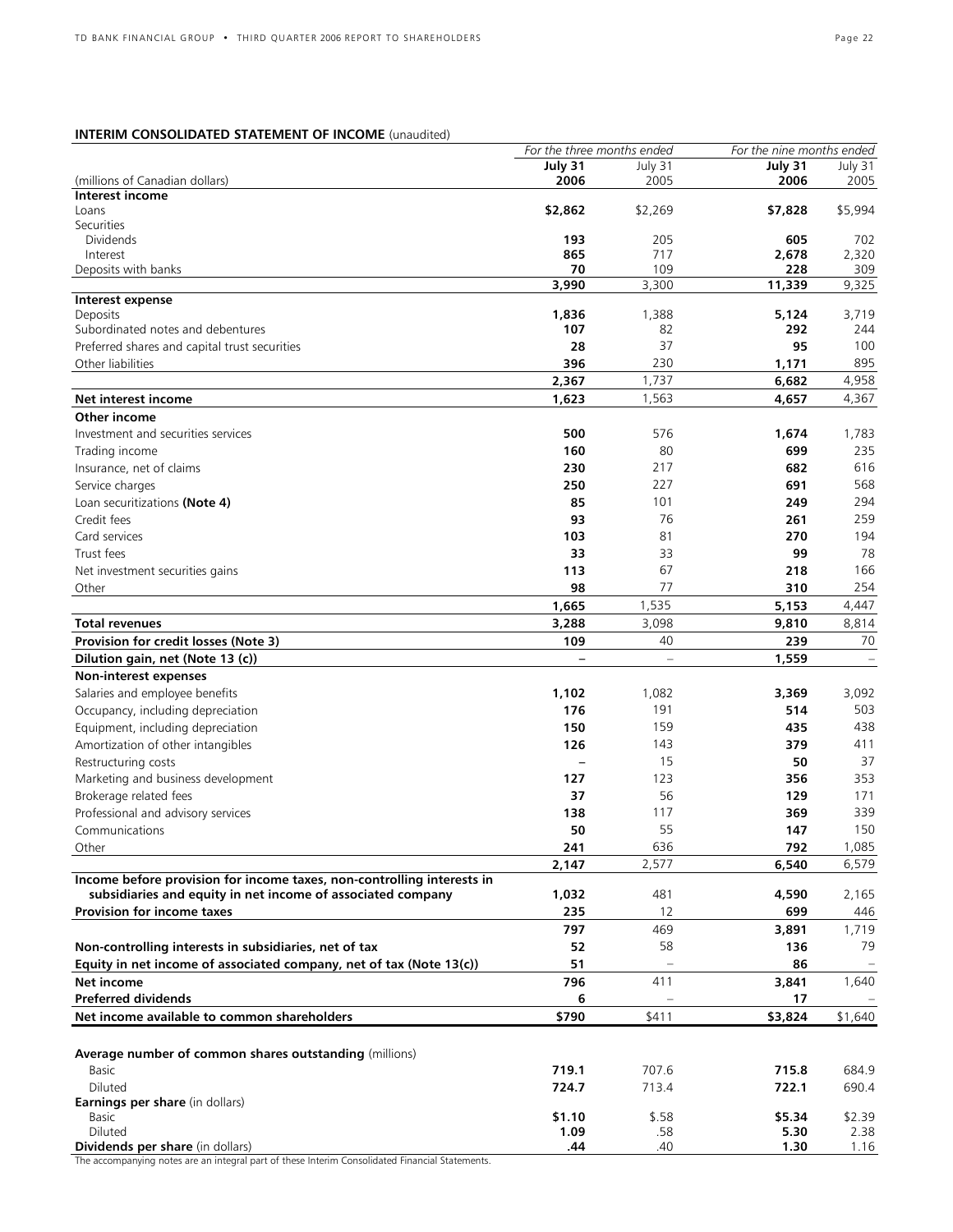# **INTERIM CONSOLIDATED STATEMENT OF CHANGES IN SHAREHOLDERS' EQUITY** (unaudited)

|                                                                          |          | For the nine months ended |
|--------------------------------------------------------------------------|----------|---------------------------|
|                                                                          | July 31  | July 31                   |
| (millions of Canadian dollars)                                           | 2006     | 2005                      |
| <b>Common shares</b>                                                     |          |                           |
| Balance at beginning of period                                           | \$5,872  | \$3,373                   |
| Proceeds from shares issued on exercise of options                       | 93       | 94                        |
| Proceeds from shares issued as a result of dividend reinvestment plan    | 302      | 276                       |
| Impact of shares sold in Wholesale Banking                               | 16       | 13                        |
| Issued on acquisition of TD Banknorth                                    |          | 1,988                     |
| Issued on acquisition of VFC (Note 13 (a))                               | 70       |                           |
| Balance at end of period                                                 | 6,353    | 5,744                     |
| <b>Preferred Shares</b>                                                  |          |                           |
| Proceeds from share issues (Note 8)                                      | 425      |                           |
| Balance at end of period                                                 | 425      |                           |
| <b>Contributed surplus</b>                                               |          |                           |
| Balance at beginning of period                                           | 40       | 20                        |
| Stock options (Note 9)                                                   | 16       | 16                        |
| Balance at end of period                                                 | 56       | 36                        |
| Foreign currency translation adjustments                                 |          |                           |
| Balance at beginning of period                                           | (696)    | (265)                     |
| Foreign exchange losses from investments in subsidiaries and other items | (691)    | (90)                      |
| Impact of reduction in investment in TD Waterhouse U.S.A. (Note 13 (c))  | 66       |                           |
| Foreign exchange gains (losses) from hedging activities                  | 544      | (15)                      |
| (Provision for) benefit of income taxes                                  | (174)    | $\overline{7}$            |
| Balance at end of period                                                 | (951)    | (363)                     |
| <b>Retained earnings</b>                                                 |          |                           |
| Balance at beginning of period                                           | 10,650   | 9,540                     |
| Net income                                                               | 3,841    | 1,640                     |
| Common dividends                                                         | (931)    | (800)                     |
| Preferred dividends                                                      | (17)     |                           |
| Other                                                                    |          | (22)                      |
| Balance at end of period                                                 | 13,544   | 10,358                    |
| Total shareholders' equity at end of period                              | \$19,427 | \$15,775                  |

The accompanying notes are an integral part of these Interim Consolidated Financial Statements.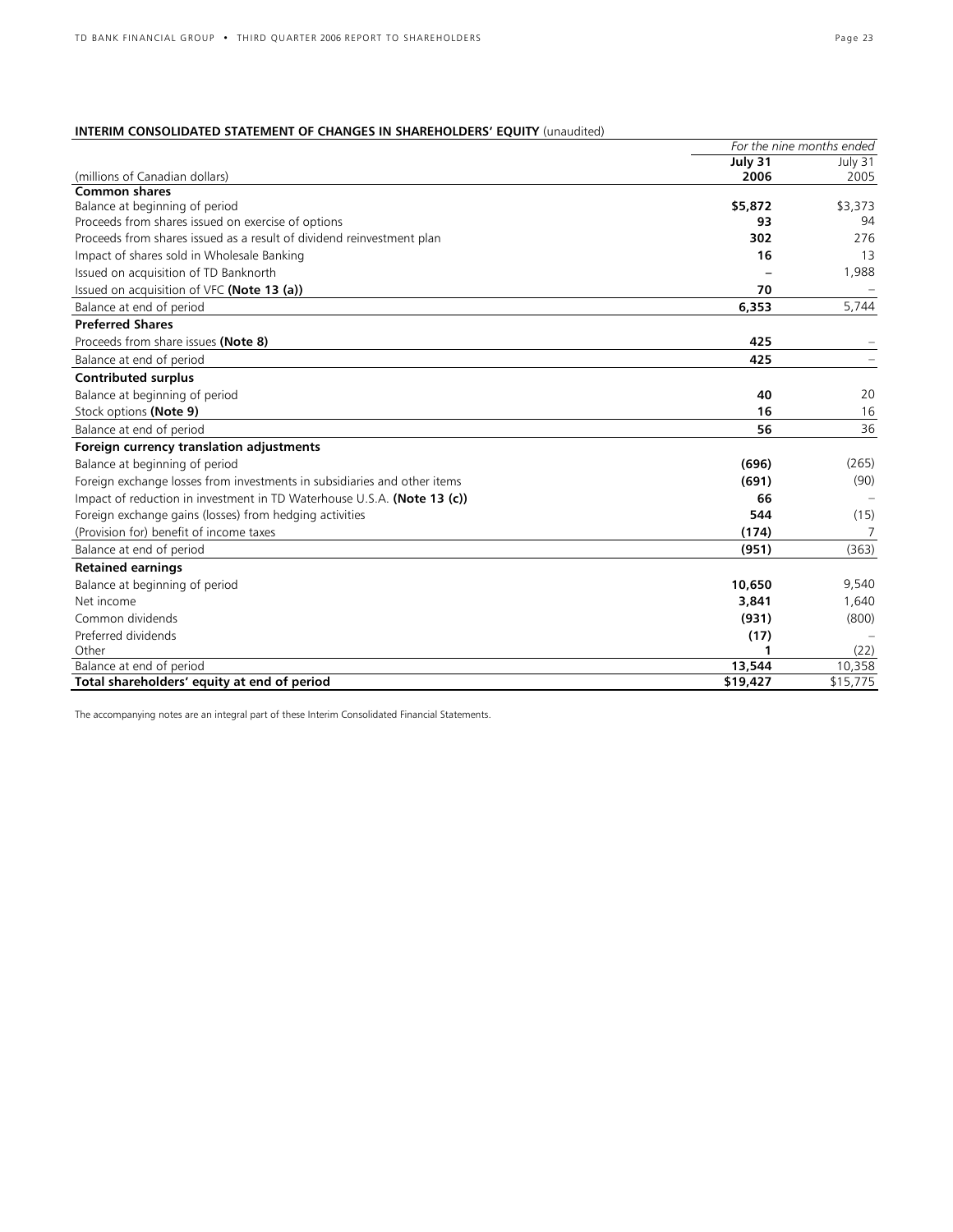# **INTERIM CONSOLIDATED STATEMENT OF CASH FLOWS** (unaudited)

|                                                                                          | For the three months ended |                          | For the nine months ended |                   |
|------------------------------------------------------------------------------------------|----------------------------|--------------------------|---------------------------|-------------------|
|                                                                                          | July 31                    | July 31                  | July 31                   | July 31           |
| (millions of Canadian dollars)                                                           | 2006                       | 2005                     | 2006                      | 2005              |
| Cash flows from (used in) operating activities                                           |                            |                          |                           |                   |
| Net income                                                                               | \$796                      | \$411                    | \$3,841                   | \$1,640           |
|                                                                                          |                            |                          |                           |                   |
| Adjustments to determine net cash flows from (used in) operating activities              |                            |                          |                           |                   |
| Provision for credit losses                                                              | 109                        | 40                       | 239                       | 70                |
| Restructuring costs                                                                      |                            | 15                       | 50                        | 37                |
| Depreciation                                                                             | 83                         | 92                       | 245                       | 227               |
| Amortization of other intangibles                                                        | 126                        | 143                      | 379                       | 411               |
| Stock option                                                                             | 5                          | 8                        | 16                        | 16                |
| Dilution loss (gain), net                                                                | $\overline{\phantom{0}}$   | $\equiv$                 | (1, 559)                  | $\qquad \qquad -$ |
|                                                                                          |                            |                          |                           |                   |
| Net investment securities gains                                                          | (113)                      | (67)                     | (218)                     | (166)             |
| Net gain on securitizations                                                              | (19)                       | (32)                     | (73)                      | (119)             |
| Equity in net income of associated company                                               | (51)                       |                          | (86)                      |                   |
| Non-controlling interests                                                                | 52                         | 58                       | 136                       | 79                |
| Changes in operating assets and liabilities                                              |                            |                          |                           |                   |
| Future income taxes                                                                      | (46)                       | (265)                    | 59                        | (107)             |
| Current income taxes payable                                                             | 110                        | 29                       | 102                       | (239)             |
|                                                                                          |                            |                          |                           |                   |
| Interest receivable and payable                                                          | (165)                      | 124                      | (200)                     | 389               |
| Trading securities                                                                       | (3,924)                    | (849)                    | (7, 958)                  | (5,704)           |
| Unrealized gains and amounts receivable on derivatives contracts                         | 3,122                      | 764                      | 1,343                     | (488)             |
| Unrealized losses and amounts payable on derivatives contracts                           | (2, 915)                   | 528                      | (118)                     | 1,004             |
| Other                                                                                    | 452                        | 1,544                    | (3,083)                   | 1,718             |
| Net cash from (used in) operating activities                                             | (2, 378)                   | 2,543                    | (6,885)                   | (1, 232)          |
|                                                                                          |                            |                          |                           |                   |
| Cash flows from (used in) financing activities                                           |                            |                          |                           |                   |
| Change in deposits                                                                       | 2,796                      | 2,924                    | 4,126                     | 15,626            |
| Securities sold under repurchase agreements                                              | 2,448                      | 1,036                    | 7,441                     | 1,439             |
| Securities sold short                                                                    | (2,884)                    | 2,671                    | (253)                     | 4,023             |
| Issue of subordinated notes and debentures                                               |                            |                          | 2,341                     |                   |
| Repayment of subordinated notes and debentures                                           | (800)                      | (2)                      | (950)                     | (754)             |
| Subordinated notes and debentures (acquired) sold in Wholesale Banking                   | 21                         | 3                        | 1                         | 7                 |
|                                                                                          | 8                          | (12)                     | (1)                       |                   |
| Liability for preferred shares and capital trust securities                              |                            |                          |                           | (362)             |
| Translation adjustment on subordinated notes and debentures issued in a foreign currency | (54)                       | $\equiv$                 | (51)                      | 3                 |
| Common shares issued on exercise of options                                              | 13                         | 22                       | 93                        | 94                |
| Common shares issued as a result of dividend reinvestment plan                           | 95                         | 102                      | 302                       | 276               |
| Common shares (acquired) sold in Wholesale Banking                                       | -                          | (12)                     | 16                        | 13                |
| Dividends paid on common shares                                                          | (316)                      | (283)                    | (931)                     | (800)             |
| Issuance of preferred shares                                                             |                            | $\overline{\phantom{m}}$ | 425                       |                   |
|                                                                                          |                            |                          |                           |                   |
| Dividends paid on preferred shares                                                       | (6)                        | $\overline{\phantom{m}}$ | (17)                      |                   |
| Net cash from financing activities                                                       | 1,321                      | 6,449                    | 12,542                    | 19,565            |
| Cash flows from (used in) investing activities                                           |                            |                          |                           |                   |
| Interest-bearing deposits with banks                                                     | 59                         | (1,250)                  | 1,509                     | (2,673)           |
| Activity in investment securities                                                        |                            |                          |                           |                   |
| Purchases                                                                                | (27,093)                   | (48, 609)                | (92, 457)                 | (168, 496)        |
| Proceeds from maturities                                                                 | 23,123                     | 45,615                   | 78,859                    | 154,617           |
|                                                                                          |                            |                          |                           |                   |
| Proceeds from sales                                                                      | 3,388                      | 2,236                    | 15,603                    | 11,058            |
| Activity in lending activities                                                           |                            |                          |                           |                   |
| Origination and acquisitions                                                             | (35, 834)                  | (26, 489)                | (93, 506)                 | (60, 760)         |
| Proceeds from maturities                                                                 | 30,424                     | 19,298                   | 81,740                    | 47,605            |
| Proceeds from sales                                                                      | 1,977                      | 1,201                    | 2,575                     | 2,688             |
| Proceeds from loan securitizations                                                       | 1,149                      | 1,472                    | 4,466                     | 5,622             |
| Land, buildings and equipment                                                            | (91)                       | (153)                    | (399)                     | (692)             |
|                                                                                          |                            |                          |                           |                   |
| Securities purchased under reverse repurchase agreements                                 | 4,490                      | (1,897)                  | (1, 471)                  | (3,736)           |
| TD Banknorth share repurchase program                                                    |                            |                          | (290)                     | (603)             |
| Acquisition and disposition less cash and cash equivalents acquired                      | (632)                      | $\equiv$                 | (1, 967)                  | (2, 184)          |
| Net cash from (used in) investing activities                                             | 960                        | (8, 576)                 | (5,338)                   | (17, 554)         |
| Effect of exchange rate changes on cash and cash equivalents                             | 9                          | (41)                     | (34)                      | (11)              |
| Net increase (decrease) in cash and cash equivalents                                     | (88)                       | 375                      | 285                       | 768               |
|                                                                                          |                            |                          |                           |                   |
| Cash and cash equivalents at beginning of period                                         | 2,046                      | 1,797                    | 1,673                     | 1,404             |
| Cash and cash equivalents at end of period, represented by cash and due from             |                            |                          |                           |                   |
| banks                                                                                    | \$1,958                    | \$2,172                  | \$1,958                   | \$2,172           |
| Supplementary disclosure of cash flow information                                        |                            |                          |                           |                   |
| Amount of interest paid during the period                                                | \$2,512                    | \$1,772                  | \$6,813                   | \$4,873           |
| Amount of income taxes paid during the period                                            | 75                         | 228                      | 678                       | 773               |
|                                                                                          |                            |                          |                           |                   |

The accompanying notes are an integral part of these Interim Consolidated Financial Statements.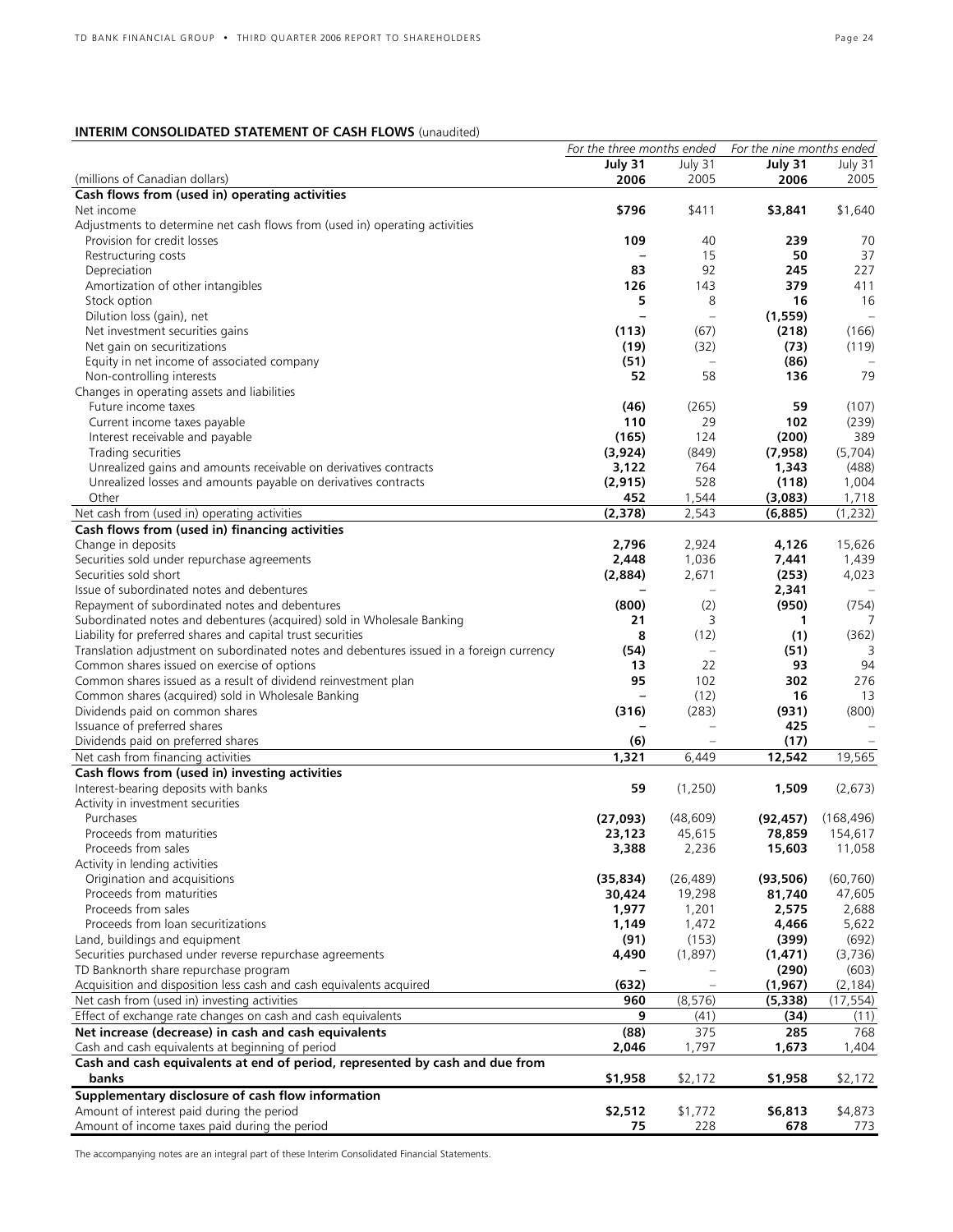# **NOTES TO INTERIM CONSOLIDATED FINANCIAL STATEMENTS** (unaudited)

### **Note 1: BASIS OF PRESENTATION**

These Interim Consolidated Financial Statements have been prepared in accordance with Canadian generally accepted accounting principles (Canadian GAAP) and follow the same accounting policies and methods of application as the Bank's Consolidated Financial Statements for the year ended October 31, 2005. Under Canadian GAAP, additional disclosures are required in the annual financial statements and accordingly, these interim financial statements should be read in conjunction with the audited consolidated financial statements for the year ended October 31, 2005 and the accompanying notes included on pages 71 to 109 of the Bank's 2005 Annual Report. The Interim Consolidated Financial Statements include all adjustments which are, in the opinion of management, necessary for a fair presentation of the results for the periods presented.

### **Note 2: CHANGES IN ACCOUNTING POLICIES**

There were no changes in the Bank's accounting policies during the quarter.

# **Note 3: ALLOWANCE FOR CREDIT LOSSES**

The allowance for credit losses is recorded in the Consolidated Balance Sheet and maintained at a level which is considered adequate to absorb creditrelated losses on loans, customers' liability under acceptances and other credit instruments. The change in the Bank's allowance for credit losses for the nine months ended July 31 is shown in the table below.

| <b>Allowance for Credit Losses</b>                     | For the nine months ended | For the nine months ended |               |           |                          |               |
|--------------------------------------------------------|---------------------------|---------------------------|---------------|-----------|--------------------------|---------------|
|                                                        |                           |                           | July 31, 2006 |           |                          | July 31, 2005 |
|                                                        | <b>Specific</b>           | General                   |               | Specific  | General                  |               |
| (millions of Canadian dollars)                         | allowance                 | allowance                 | <b>Total</b>  | allowance | allowance                | Total         |
| Balance at beginning of year                           | \$153                     | \$1,140                   | \$1,293       | \$266     | \$917                    | \$1,183       |
| Acquisitions of TD Banknorth (includes Hudson) and VFC |                           | -87                       | -87           | 27        | 289                      | 316           |
| Provision for (reversal of) credit losses              | 301                       | (62)                      | 239           | 129       | (59)                     | 70            |
| Write-offs                                             | (419)                     |                           | (419)         | (349)     |                          | (349)         |
| Recoveries                                             | 96                        | -                         | 96            | 163       | $\overline{\phantom{0}}$ | 163           |
| Other <sup>1</sup>                                     | 11                        | (28)                      | (17)          |           | (4)                      | (3)           |
| Allowance for credit losses at end of period           | \$142                     | \$1,137                   | \$1,279       | \$237     | \$1,143                  | \$1,380       |

1 Includes foreign exchange rate changes.

### **Note 4: LOAN SECURITIZATIONS**

The following tables summarize the Bank's securitization activity for the three and nine months ended July 31. In most cases, the Bank has retained responsibility for servicing the assets securitized.

### **New Securitization Activity**

|                                 |             | For the three months ended |       |                          |               |             |          |         |                          | For the three months ended |  |  |  |
|---------------------------------|-------------|----------------------------|-------|--------------------------|---------------|-------------|----------|---------|--------------------------|----------------------------|--|--|--|
|                                 |             |                            |       |                          | July 31, 2006 |             |          |         | July 31, 2005            |                            |  |  |  |
|                                 | Residential |                            |       | Credit Commercial        |               | Residential |          | Credit  | Commercial               |                            |  |  |  |
|                                 | mortgage    | Personal                   | card  | mortgage                 |               | mortgage    | Personal | card    | mortgage                 |                            |  |  |  |
| (millions of Canadian dollars)  | loans       | loans                      | loans | loans                    | Total         | loans       | loans    | loans   | loans                    | Total                      |  |  |  |
| Gross proceeds                  | \$1,576     | \$848                      | \$800 | \$134                    | \$3,358       | \$1,457     | \$817    | \$1,300 |                          | \$3,574                    |  |  |  |
| Retained interest               | 20          | 9                          | 13    |                          | 49            | 37          | b        | 23      | $\overline{\phantom{0}}$ | 66                         |  |  |  |
| Cash flows received on retained |             |                            |       |                          |               |             |          |         |                          |                            |  |  |  |
| interests                       | 59          | 12                         | 36    | $\overline{\phantom{0}}$ | 107           | 50          | 18       | 39      |                          | 108                        |  |  |  |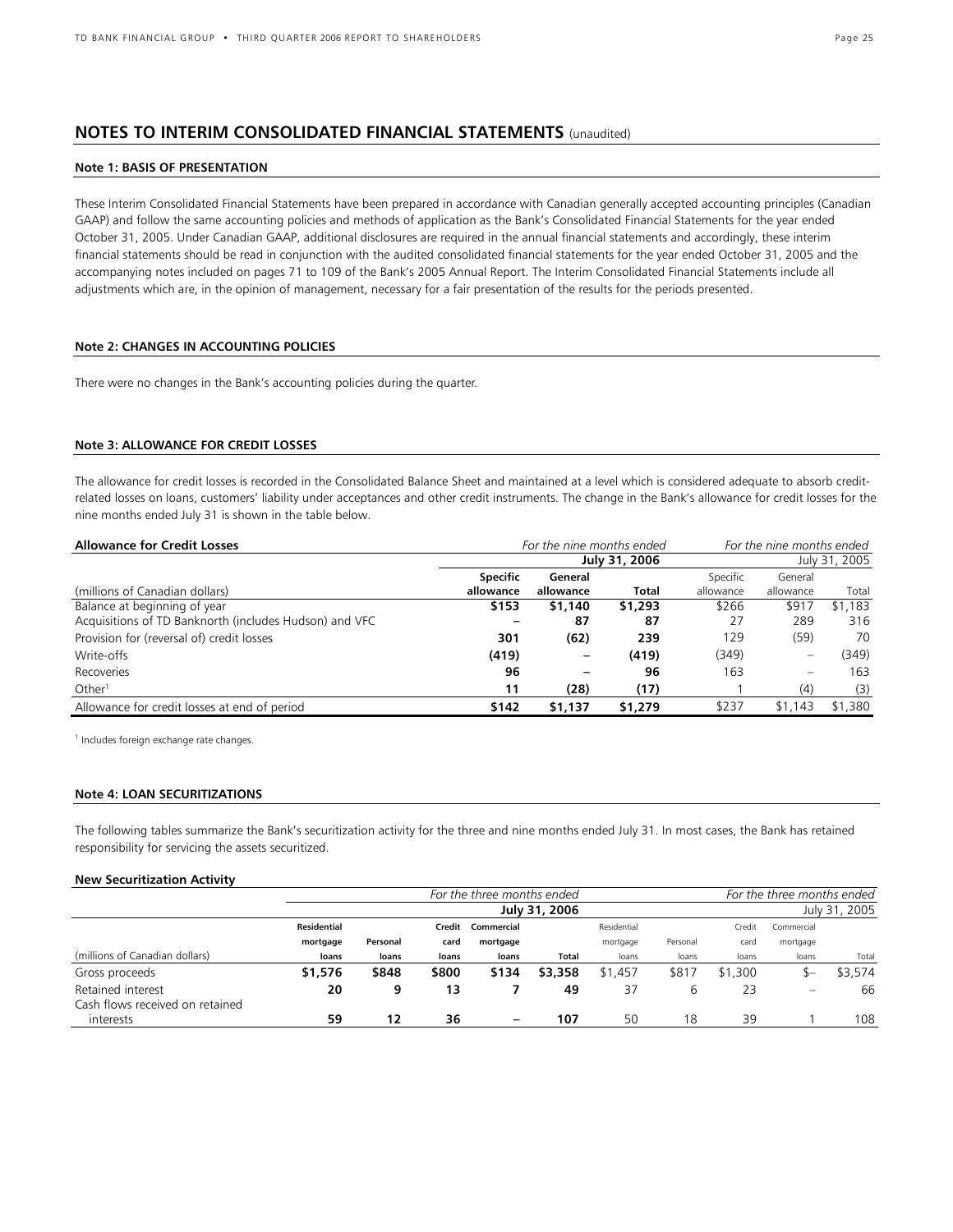### **New Securitization Activity**

|                                 |             | For the nine months ended |         |                   |               |             |          |         |            | For the nine months ended |
|---------------------------------|-------------|---------------------------|---------|-------------------|---------------|-------------|----------|---------|------------|---------------------------|
|                                 |             |                           |         |                   | July 31, 2006 |             |          |         |            | July 31, 2005             |
|                                 | Residential |                           |         | Credit Commercial |               | Residential |          | Credit  | Commercial |                           |
|                                 | mortgage    | Personal                  | card    | mortgage          |               | mortgage    | Personal | card    | mortgage   |                           |
| (millions of Canadian dollars)  | loans       | loans                     | loans   | loans             | Total         | loans       | loans    | loans   | loans      | Total                     |
| Gross proceeds                  | \$4,657     | \$2,296                   | \$3,400 | \$424             | \$10,777      | \$4,547     | \$3,456  | \$3,900 | \$299      | \$12,202                  |
| Retained interest               | 62          | 19                        | 58      |                   | 146           | 106         | 25       |         | -          | 203                       |
| Cash flows received on retained |             |                           |         |                   |               |             |          |         |            |                           |
| interests                       | 165         | 26                        | 128     |                   | 320           | 139         | 37       | 123     |            | 302                       |

The following tables summarize the impact of securitizations on the Bank's Interim Consolidated Statement of Income for the three and nine months ended July 31.

### **Securitization Gains and Servicing Income**

|                                  |                    | For the three months ended          |       |                 |               |          |          |       |          | For the three months ended |  |  |  |
|----------------------------------|--------------------|-------------------------------------|-------|-----------------|---------------|----------|----------|-------|----------|----------------------------|--|--|--|
|                                  |                    |                                     |       |                 | July 31, 2006 |          |          |       |          | July 31, 2005              |  |  |  |
|                                  | <b>Residential</b> | Credit<br>Residential<br>Commercial |       |                 |               |          |          |       |          |                            |  |  |  |
|                                  | mortgage           | Personal                            | card  | mortgage        |               | mortgage | Personal | card  | mortgage |                            |  |  |  |
| (millions of Canadian dollars)   | loans              | loans                               | loans | loans           | Total         | loans    | loans    | loans | loans    | Total                      |  |  |  |
| Gain on sale (loss) <sup>1</sup> | \$(5)              | \$9                                 | \$13  | \$2             | \$19          | \$5      | \$5      | \$22  | — ב      | \$32                       |  |  |  |
| Servicing income                 | 26                 | 11                                  | 29    | $\qquad \qquad$ | 66            | 33       | 19       |       | -        | 69                         |  |  |  |
| Total                            | \$21               | \$20                                | \$42  | \$2             | \$85          | \$38     | \$24     | \$39  |          | \$101                      |  |  |  |

### **Securitization Gains and Servicing Income**

|                                  |                    |          |        | For the nine months ended |               |             |          |        | For the nine months ended |               |
|----------------------------------|--------------------|----------|--------|---------------------------|---------------|-------------|----------|--------|---------------------------|---------------|
|                                  |                    |          |        |                           | July 31, 2006 |             |          |        |                           | July 31, 2005 |
|                                  | <b>Residential</b> |          | Credit | Commercial                |               | Residential |          | Credit | Commercial                |               |
|                                  | mortgage           | Personal | card   | mortgage                  |               | mortgage    | Personal | card   | mortgage                  |               |
| (millions of Canadian dollars)   | loans              | loans    | loans  | loans                     | Total         | loans       | loans    | loans  | loans                     | Total         |
| Gain on sale (loss) <sup>1</sup> | \$(7)              | \$19     | \$56   | \$5                       | \$73          | \$30        | \$16     | \$66   |                           | \$119         |
| Servicing income                 | 80                 | 24       | 72     | $\overline{\phantom{0}}$  | 176           | 79          | 38       | 58     |                           | 175           |
| Total                            | \$73               | \$43     | \$128  | 55                        | \$249         | \$109       | \$54     | \$124  |                           | \$294         |

<sup>1</sup> For term loans, the gain on sale is after the impact of hedges on assets sold.

The key assumptions used to value the retained interest as at July 31 are as follows:

### **Key Assumptions**

|                                     |                    |          |        | 2006       |             |          |        | 2005                     |
|-------------------------------------|--------------------|----------|--------|------------|-------------|----------|--------|--------------------------|
|                                     | <b>Residential</b> |          | Credit | Commercial | Residential |          | Credit | Commercial               |
|                                     | mortgage           | Personal | card   | mortgage   | mortgage    | Personal | card   | mortgage                 |
| (percentage)                        | loans              | loans    | loans  | loans      | loans       | loans    | loans  | loans                    |
| Prepayment rate <sup>1</sup>        | 20.0%              | 6.0%     | 44.2%  | 8.5%       | 20.0%       | 5.9%     | 41.5%  | 2.5%                     |
| Excess spread <sup>2</sup>          | .6                 | 1.1      | 12.6   | .8         | . .         | . .      | 13.2   | $\overline{\phantom{0}}$ |
| Discount rate                       | 5.6                | 4.1      | 5.5    | 5.7        | 5.2         | 3.2      | 3.9    | 9.8                      |
| Expected credit losses <sup>3</sup> |                    | -        | 2.4    |            |             | -        | 2.7    |                          |

<sup>1</sup> Represents monthly payment rate for personal and credit card loans.

 $^2$  The excess spread for credit card loans reflects the net portfolio yield, which is interest earned and other revenues less funding costs and losses.<br><sup>3</sup> There are no expected credit lesses for residential mertaage lo

<sup>3</sup> There are no expected credit losses for residential mortgage loans as these mortgages are government guaranteed.

During the three months ended July 31, 2006, maturities of previously securitized loans and receivables totaled \$2,209 million (three months ended July 31, 2005 – \$2,102 million). Proceeds from new securitizations amounted to \$1,149 million for the three months ended July 31, 2006 (three months ended July 31, 2005 – \$1,472 million). During the nine months ended July 31, 2006, maturities of previously securitized loans and receivables totaled \$6,311 million (nine months ended July 31, 2005 – \$6,580 million). Proceeds from new securitizations were \$4,466 million for the nine months ended July 31, 2006 (nine months ended July 31, 2005 – \$5,622 million).

### **Note 5: VARIABLE INTEREST ENTITIES**

There were no significant changes in the Bank's position in non-consolidated variable interest entities during the quarter.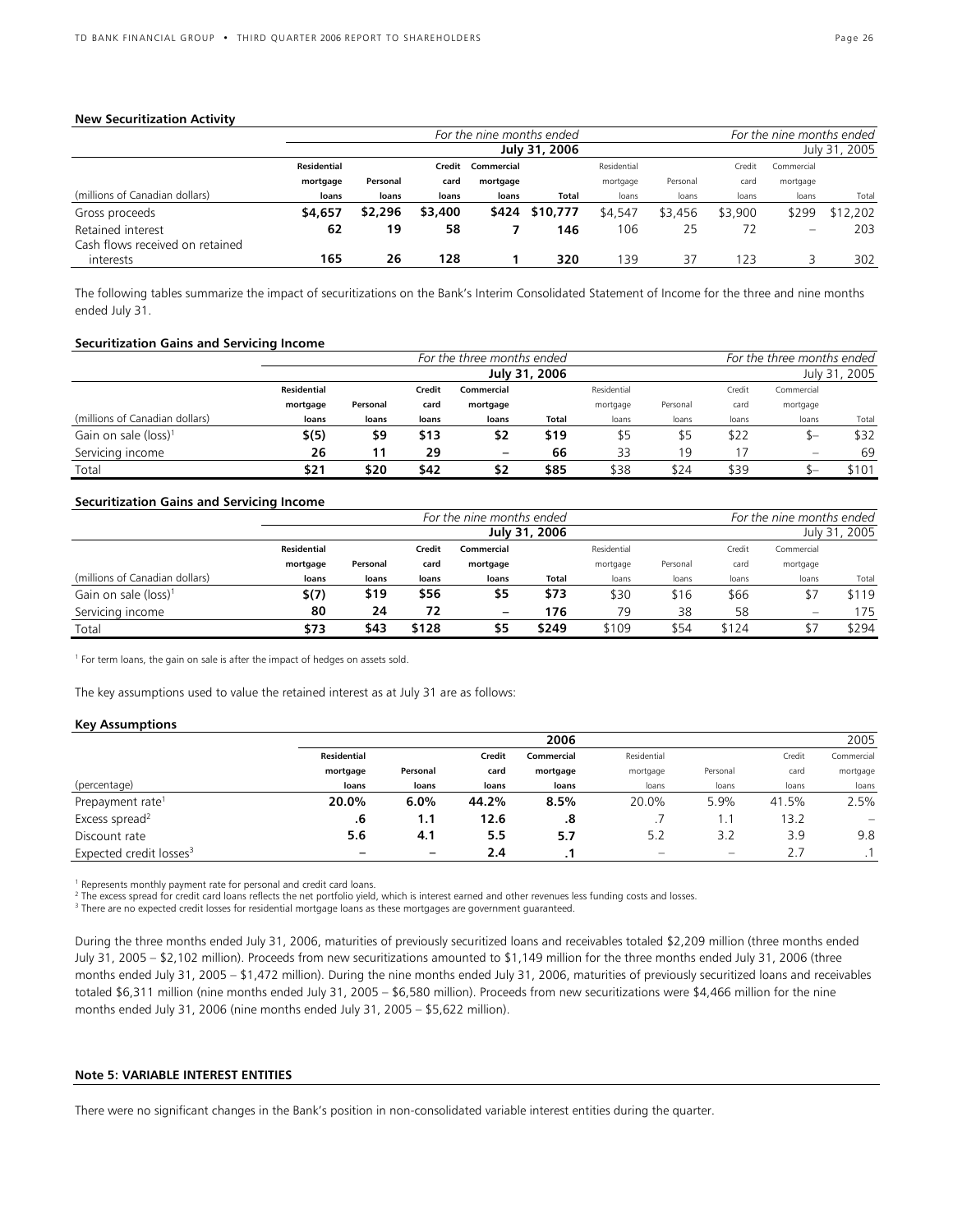### **Note 6: SUBORDINATED NOTES AND DEBENTURES**

During the three months ended January 31 2006, the Bank issued two medium term notes constituting subordinated indebtedness pursuant to its medium term note program. The first is an \$800 million issue which will pay 4.97% until October 30, 2015 and then reset every 5 years thereafter to the 5-year Government of Canada yield plus 1.77% until maturity on October 30, 2104. The notes are redeemable at the Bank's option at par on October 30, 2015 and qualify as Tier 2A regulatory capital. The second is a \$1 billion issue which will pay 4.317% until January 18, 2011 and the bankers' acceptance rate plus 1.00% thereafter until maturity on January 18, 2016. The notes are redeemable at the Bank's option at par on January 18, 2011 and qualify as Tier 2B regulatory capital.

 During the three months ended January 31 2006, the Bank also redeemed all of the outstanding \$150 million 8.40% subordinated debentures, due December 1, 2010, which qualified as Tier 2B regulatory capital.

 During the three months ended April 30 2006, the Bank issued \$500 million of medium term notes constituting subordinated indebtedness pursuant to its medium term note program. The notes will pay 4.87% until October 28, 2011 and the banker's acceptance rate plus 1.00% thereafter until maturity on October 28, 2016. The notes are redeemable at the Bank's option at par on October 28, 2011 and qualify as Tier 2B regulatory capital.

 During the three months ended July 31 2006, the Bank redeemed all of its outstanding \$800 million 6.00% subordinated debentures due July 26, 2011 at a redemption price of 100 percent of the principal amount.

### **Note 7: LIABILITIES FOR PREFERRED SHARES AND CAPITAL TRUST SECURITIES**

The Bank's liabilities for preferred shares and capital trust securities are:

**Liabilities** 

| Liabilities                                                |               |               |
|------------------------------------------------------------|---------------|---------------|
| (millions of Canadian dollars)                             | July 31, 2006 | Oct. 31, 2005 |
| <b>Preferred Shares</b>                                    |               |               |
| Preferred shares issued by the Bank (thousands of shares): |               |               |
| Class A - 16 Series I                                      | \$-           | $s-$          |
| Class $A - 14,000$ Series M                                | 350           | 350           |
| Class $A - 8,000$ Series N                                 | 200           | 200           |
|                                                            | 550           | 550           |
| Preferred shares issued by TD Mortgage                     |               |               |
| Investment Corporation (thousands of shares):              |               |               |
| 350 non-cumulative preferred shares, Series A              | 344           | 345           |
| <b>Total Preferred shares</b>                              | 894           | 895           |
| Capital Trust Securities (thousands of units) <sup>1</sup> |               |               |
| Trust units issued by TD Capital Trust (900)               | 900           | 900           |
| <b>Total Preferred Shares and Capital Trust Securities</b> | \$1,794       | \$1,795       |

<sup>1</sup>Included in deposit liabilities on the Interim Consolidated Balance Sheet is \$350 million due to TD Capital Trust II.

During the three months ended July 31, 2006, the Bank redeemed all of its 16,065 outstanding Class A First Preferred Shares, Series I at the par price of \$6.25 per share.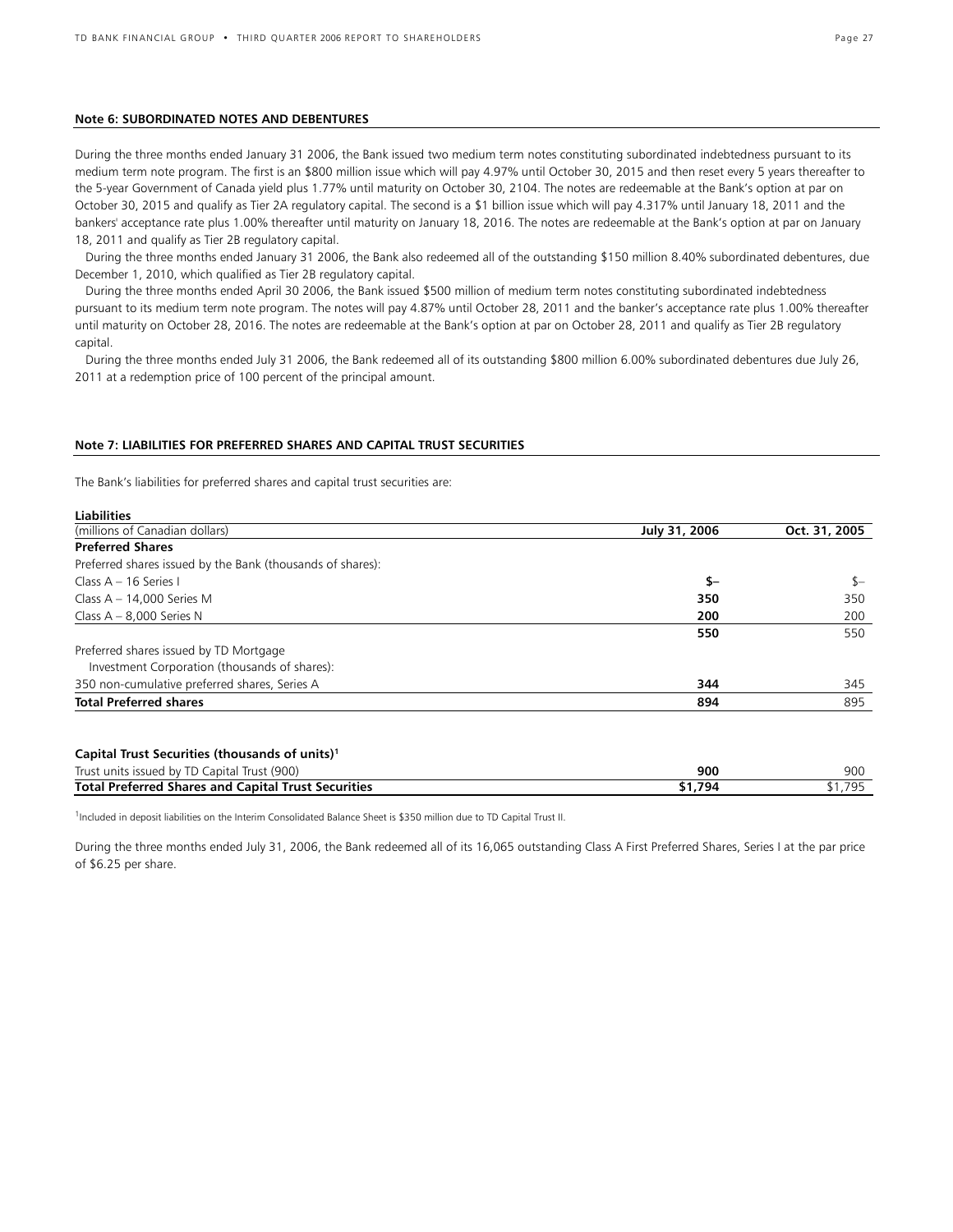# **Note 8**: **SHARE CAPITAL**

### **Shares Issued and Outstanding**

|                                                       | For the nine months ended |               | For the nine months ended |               |  |  |
|-------------------------------------------------------|---------------------------|---------------|---------------------------|---------------|--|--|
|                                                       |                           | July 31, 2006 |                           | July 31, 2005 |  |  |
| (millions of shares and millions of Canadian dollars) | <b>Number of shares</b>   | Amount        | Number of shares          | Amount        |  |  |
| Common:                                               |                           |               |                           |               |  |  |
| Balance at beginning of period                        | 711.8                     | \$5,872       | 655.9                     | \$3,373       |  |  |
| Issued on exercise of options                         | 2.6                       | 93            | 3.2                       | 94            |  |  |
| Issued as a result of dividend reinvestment plan      | 5.0                       | 302           | 5.4                       | 276           |  |  |
| Impact of shares sold in Wholesale Banking            | .3                        | 16            | .2                        | 13            |  |  |
| Issued on the acquisition of VFC                      | 1.1                       | 70            |                           |               |  |  |
| Issued on the acquisition of TD Banknorth             |                           |               | 44.3                      | 1,988         |  |  |
| Balance at end of period - Common                     | 720.8                     | \$6,353       | 709.0                     | \$5,744       |  |  |
| Balance at October 31, 2005 - Common                  | 711.8                     | \$5,872       |                           |               |  |  |
| Preferred (Class A - Series O):                       |                           |               |                           |               |  |  |
| Balance at end of period - Preferred                  | 17.0                      | \$425         |                           |               |  |  |
| Balance at October 31, 2005 - Preferred               |                           | $S-$          |                           |               |  |  |

### **Preferred Shares Issued**

On November 1, 2005, the Bank issued 17 million Class A First Preferred Shares, Series O shares for gross cash consideration of \$425 million, which have been classified as equity on the Consolidated Statement of Changes in Shareholders' Equity and qualify as Tier 1 capital. On or after November 1, 2010, the Bank may redeem all, or from time to time, part of the outstanding Series O shares by payment in cash of \$26.00 per share if redeemed prior to October 30, 2011; \$25.75 if redeemed on or after October 30, 2011 and prior to October 30, 2012; \$25.50 if redeemed on or after October 30, 2012 and prior to October 30, 2013; \$25.25 if redeemed on or after October 30, 2013 and prior to October 30, 2014; and \$25.00 if redeemed thereafter, together with the unpaid dividends to the date of redemption.

### **Note 9: STOCK BASED COMPENSATION**

The following table summarizes the compensation expense recognized by the Bank for stock option awards for the three and nine months ended July 31.

|                                | For the three months ended |                                | For the nine months ended |                   |  |
|--------------------------------|----------------------------|--------------------------------|---------------------------|-------------------|--|
|                                | July 31                    | July 31                        | July 31                   | July 31           |  |
| (millions of Canadian dollars) | 2006                       | 2005                           | 2006                      | 2005              |  |
| TD Bank                        | \$5                        | ୬୪                             | \$16                      | \$16              |  |
| TD Banknorth                   |                            | $\qquad \qquad \longleftarrow$ |                           | $\qquad \qquad =$ |  |

During the three months ended July 31, 2006 and 2005, no options were granted by the Bank. During the three months ended July 31, 2006, .03 million (three months ended July 31, 2005 – .03 million) options were granted by TD Banknorth with a weighted average fair value of \$5.61 per option (three months ended July 31, 2005 – \$5.68 per option).

During the nine months ended July 31, 2006, 1.9 million (nine months ended July 31, 2005 – 2.2 million) options were granted by the Bank with a weighted average fair value of \$11.27 per option (nine months ended July 31, 2005 – \$10.63 per option). During the nine months ended July 31, 2006, 2.3 million (nine months ended July 31, 2005 – 2.2 million) options were granted by TD Banknorth with a weighted average fair value of \$5.77 per option (nine months ended July 31, 2005 – \$6.68 per option).

The fair value of options granted by the Bank was estimated at the date of grant using the Black-Scholes valuation model using the following assumptions:

|                         |           | For the nine months ended |
|-------------------------|-----------|---------------------------|
|                         | July 31   | July 31                   |
|                         | 2006      | 2005                      |
| Risk-free interest rate | 3.91%     | 3.70%                     |
| Expected option life    | 5.1 years | 5.3 years                 |
| Expected volatility     | 21.9%     | 25.7%                     |
| Expected dividend yield | 2.88%     | 2.84%                     |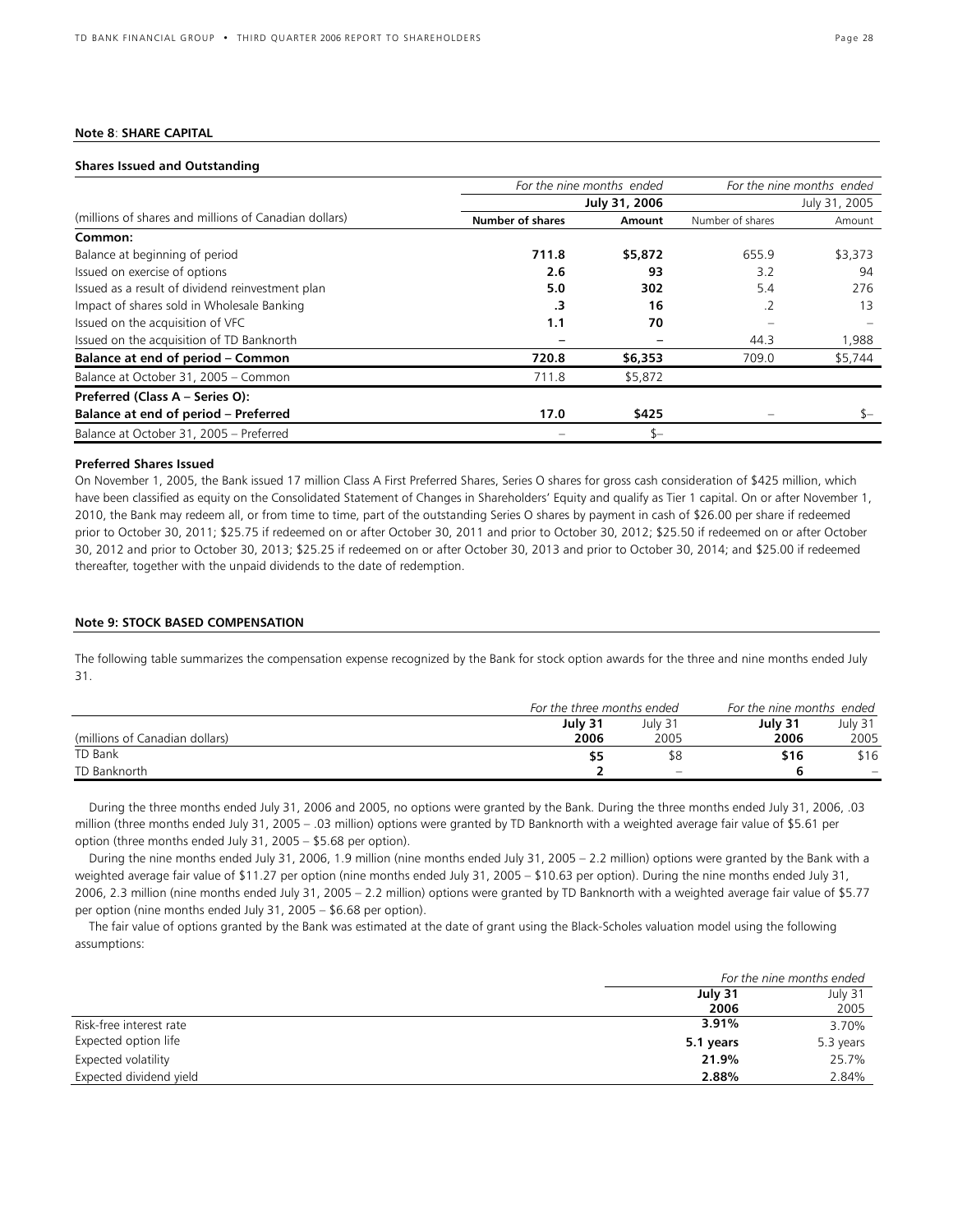# **Note 10: EMPLOYEE FUTURE BENEFITS**

The Bank's pension plans and principal non-pension post-retirement benefit plans expenses are as follows:

### **Principal Pension Plan Expense**

|                                                                     | For the three months ended |         | For the nine months ended |         |
|---------------------------------------------------------------------|----------------------------|---------|---------------------------|---------|
|                                                                     | July 31                    | July 31 | July 31                   | July 31 |
| (millions of Canadian dollars)                                      | 2006                       | 2005    | 2006                      | 2005    |
| Elements of pension plan expense before adjustments to recognize    |                            |         |                           |         |
| the long term nature of the cost:                                   |                            |         |                           |         |
| Service cost - benefits earned                                      | \$18                       | \$11    | \$54                      | \$34    |
| Interest cost on projected benefit obligation                       | 27                         | 25      | 79                        | 76      |
| Actual return on plan assets                                        | 21                         | (36)    | (108)                     | (155)   |
| Actuarial gains                                                     |                            | (9)     |                           | (9)     |
| Plan amendments                                                     |                            | (3)     |                           | 54      |
| Adjustments to recognize the long term nature of plan cost          |                            |         |                           |         |
| Difference between costs arising in the period and costs recognized |                            |         |                           |         |
| In the period in respect of:                                        |                            |         |                           |         |
| Return on plan assets <sup>1</sup>                                  | (53)                       | 9       | 12                        | 72      |
| Actuarial losses <sup>2</sup>                                       | 6                          | 11      | 16                        | 16      |
| Plan amendments <sup>3</sup>                                        |                            |         | (1)                       | (50)    |
| Total                                                               | \$21                       | \$12    | \$59                      | \$38    |

<sup>1</sup> For the three months ended July 31, 2006, includes expected return on plan assets of \$32 million (three months ended July 31, 2005 – \$27 million) less actual return on plan assets of \$(21) million (three months ended July 31, 2005 – \$36 million). For the nine months ended July 31, 2006, includes expected return on plan assets of \$96 million (nine months ended July 31, 2005 – \$83 million) less actual return on plan assets of \$108 million (nine months ended July 31, 2005 – \$155 million). 2

<sup>2</sup> For the three months ended July 31, 2006, includes loss recognized of \$6 million (three months ended July 31, 2005 – \$2 million) less actuarial losses on projected benefit obligation of nil(three months ended July 31, 2005 – \$(9) million). For the nine months ended July 31, 2006, includes loss recognized of \$16 million (nine months ended July 31, 2005 – \$7 million) less actuarial losses on projected benefit obligation of nil (nine months ended July 31, 2005 – \$(9) million).

<sup>3</sup> For the three months ended July 31, 2006, includes amortization of costs for plan amendments of \$2 million (three months ended July 31, 2005 – \$1 million) less actual cost amendments of nil (three months ended July 31, 2005 – \$(3) million). For the nine months ended July 31, 2006, includes amortization of costs for plan amendments of \$6 million (nine months ended July 31, 2005 – \$4 million) less actual cost amendments of \$7 million (nine months ended July 31, 2005 – \$54 million).

### **Other Pension Plans' Expense**

|                                            | For the three months ended |         | For the nine months ended |               |
|--------------------------------------------|----------------------------|---------|---------------------------|---------------|
|                                            | July 31                    | July 31 | July 31                   | July 31       |
| (millions of Canadian dollars)             | 2006                       | 2005    | 2006                      | 2005          |
| CT defined benefit pension plan            |                            |         | \$4                       | \$4           |
| TD Banknorth defined benefit pension plans |                            |         |                           | $\mathcal{P}$ |
| Supplemental employee retirement plans     |                            |         | 25                        | 22            |
| Total                                      | \$13                       | \$12    | \$35                      | \$28          |

### **Principal Non-Pension Post-Retirement Benefit Plans Expense**

|                                                                                      | For the three months ended |         | For the nine months ended |         |
|--------------------------------------------------------------------------------------|----------------------------|---------|---------------------------|---------|
|                                                                                      | July 31                    | July 31 | July 31                   | July 31 |
| (millions of Canadian dollars)                                                       | 2006                       | 2005    | 2006                      | 2005    |
| Service cost - benefits earned                                                       | \$3                        | \$3     | \$9                       | \$8     |
| Interest cost on projected benefit obligation                                        |                            |         | 15                        | 15      |
| Plan amendments                                                                      |                            |         | (65)                      |         |
| Difference between costs arising in the period and costs recognized in the period in |                            |         |                           |         |
| respect of:                                                                          |                            |         |                           |         |
| Actuarial losses                                                                     |                            |         |                           |         |
| Plan amendments                                                                      | '1)                        |         | 61                        |         |
| Total                                                                                | \$9                        | \$8     | \$26                      | \$23    |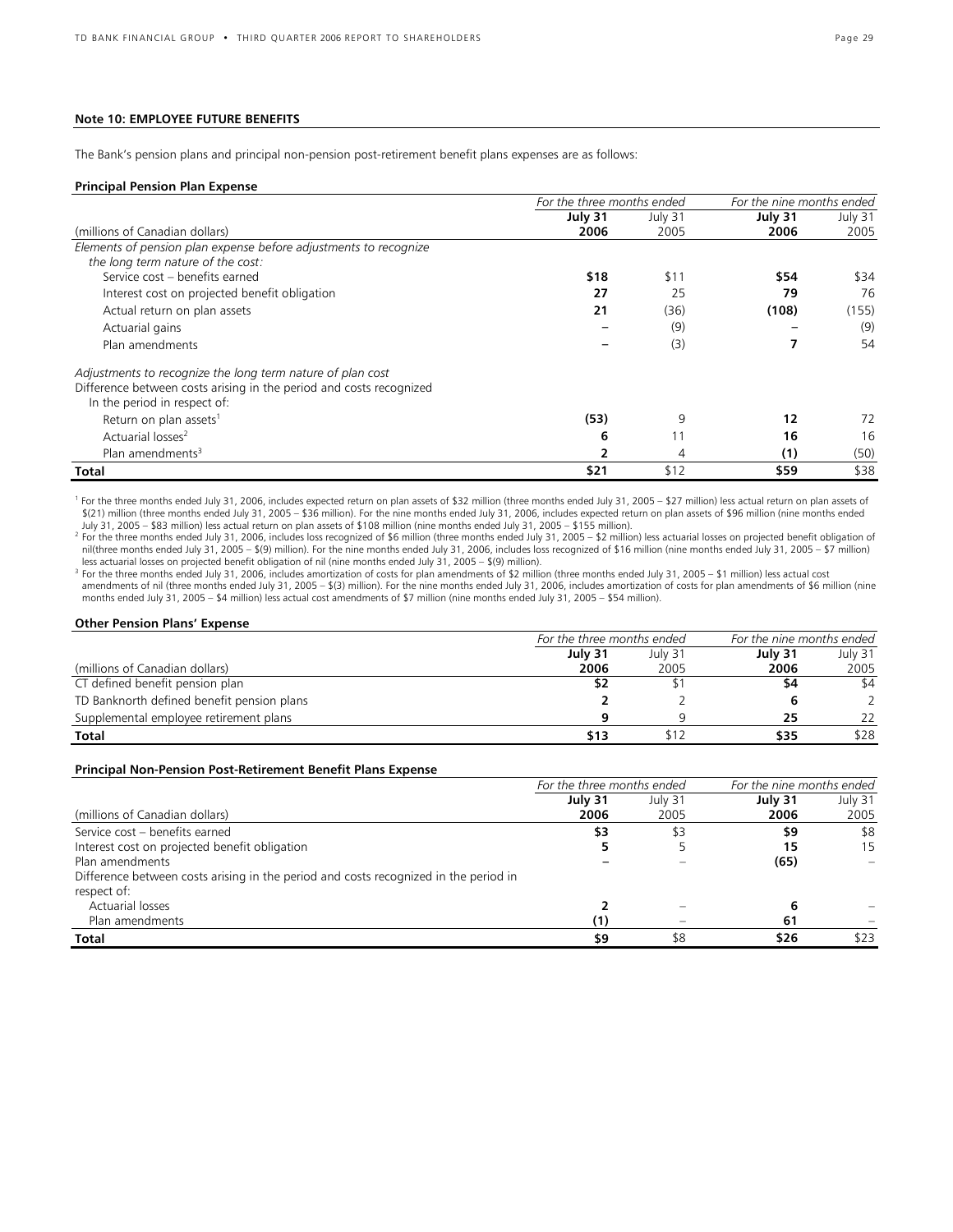# **Cash Flows**

The Bank's contributions to its pension plans and its principal non-pension post-retirement benefit plans are as follows:

### **Pension Plan Contributions**

|                                            |         | For the three months ended |         | For the nine months ended |
|--------------------------------------------|---------|----------------------------|---------|---------------------------|
|                                            | July 31 | July 31                    | July 31 | July 31                   |
| (millions of Canadian dollars)             | 2006    | 2005                       | 2006    | 2005                      |
| Principal pension plan                     | \$16    | \$16                       | \$46    | \$43                      |
| CT defined benefit pension plan            |         | 30                         |         | 31                        |
| TD Banknorth defined benefit pension plans |         |                            | 33      |                           |
| Supplemental employee retirement plans     |         |                            |         | 6                         |
| Non-pension post-retirement benefit plans  |         |                            |         |                           |
| <b>Total</b>                               | \$21    | \$49                       | \$93    | \$85                      |

As at July 31, 2006, the Bank expects to contribute an additional \$14 million to its principal pension plan, \$1 million to its CT defined benefit pension plan, \$.4 million to its TD Banknorth defined benefit pension plans, \$2 million to its supplemental employee retirement plans and \$2 million to its nonpension post-retirement benefit plans by the end of the year. However, future contribution amounts may change upon the Bank's review of the current contribution levels during the year.

### **Note 11: EARNINGS PER SHARE**

The Bank's basic and diluted earnings per share at July 31 are as follows:

### **Basic and Diluted Earnings per Share**

|                                                                                                  | For the three months ended |         | For the nine months ended |         |  |
|--------------------------------------------------------------------------------------------------|----------------------------|---------|---------------------------|---------|--|
|                                                                                                  | July 31                    | July 31 | July 31                   | July 31 |  |
| (millions of Canadian dollars)                                                                   | 2006                       | 2005    | 2006                      | 2005    |  |
| <b>Basic Earnings per Share</b>                                                                  |                            |         |                           |         |  |
| Net income available to common shares (\$ millions)                                              | \$790                      | \$411   | \$3,824                   | \$1,640 |  |
| Average number of common shares outstanding (millions)                                           | 719.1                      | 707.6   | 715.8                     | 684.9   |  |
| Basic earnings per share $(\$)$                                                                  | \$1.10                     | \$.58   | \$5.34                    | \$2.39  |  |
| <b>Diluted Earnings per Share</b>                                                                |                            |         |                           |         |  |
| Net income available to common shares (\$ millions)                                              | \$790                      | \$411   | \$3,824                   | \$1,640 |  |
| Average number of common shares outstanding (millions)                                           | 719.1                      | 707.6   | 715.8                     | 684.9   |  |
| Stock options potentially exercisable as determined under the treasury stock method <sup>1</sup> | 5.6                        | 5.8     | 6.3                       | 5.5     |  |
| Average number of common shares outstanding – diluted (millions)                                 | 724.7                      | 713.4   | 722.1                     | 690.4   |  |
| Diluted earnings per share (\$)                                                                  | \$1.09                     | \$.58   | \$5.30                    | \$2.38  |  |

1 For the nine months ended July 31, 2006, the computation of diluted earnings per common share excluded weighted average options outstanding of 953 thousand (nine months ended July 31, 2005 – 363 thousand) with a weighted exercise price of \$60.02 (nine months ended July 31, 2005 - \$49.40) as the options' price was greater than the average market price of the Bank's common shares.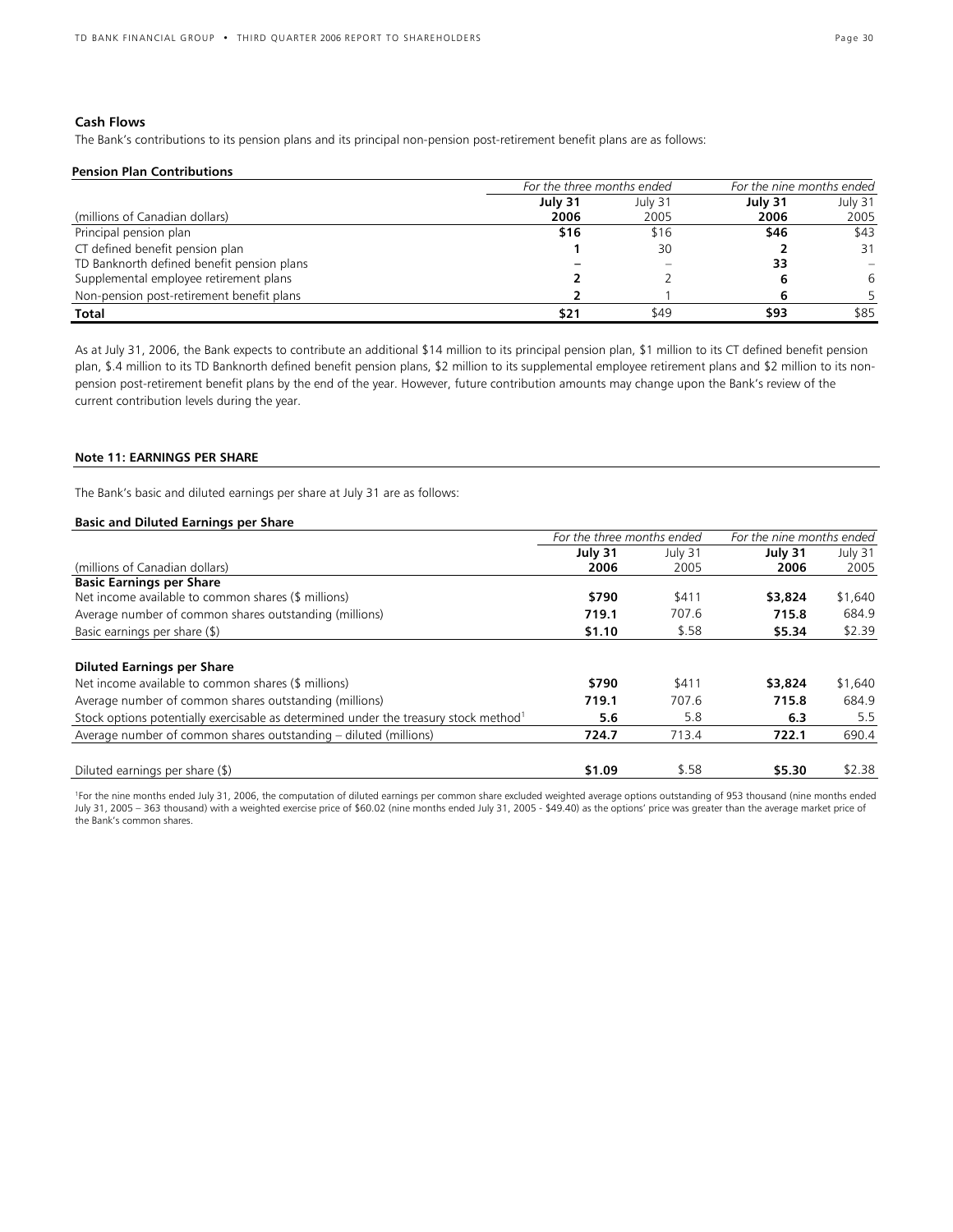### **Note 12: SEGMENTED INFORMATION**

The Bank's operations and activities are organized around the following businesses: Canadian Personal and Commercial Banking, U.S. Personal and Commercial Banking, Wholesale Banking and Wealth Management. Results for these segments for the three and nine months ended July 31 are presented in the following tables:

### **Results by Business Segment**

|                                |         | <b>Canadian Personal</b> | <b>U.S. Personal and</b> |            |                                      |         |         |            |         |                          |         |         |
|--------------------------------|---------|--------------------------|--------------------------|------------|--------------------------------------|---------|---------|------------|---------|--------------------------|---------|---------|
|                                |         | and Commercial           |                          | Commercial |                                      |         |         | Wealth     |         |                          |         |         |
| (millions of Canadian dollars) |         | <b>Banking</b>           |                          | Banking    | <b>Wholesale Banking<sup>1</sup></b> |         |         | Management |         | Corporate <sup>1</sup>   |         | Total   |
|                                | July 31 | July 31                  | July 31                  | July 31    | July 31                              | July 31 | July 31 | July 31    | July 31 | July 31                  | July 31 | July 31 |
| For the three months ended     | 2006    | 2005                     | 2006                     | 2005       | 2006                                 | 2005    | 2006    | 2005       | 2006    | 2005                     | 2006    | 2005    |
| Net interest income            | \$1,260 | \$1,094                  | \$342                    | \$308      | \$127                                | \$164   | \$68    | \$167      | \$(174) | \$(170)                  | \$1,623 | \$1,563 |
| Other income                   | 669     | 600                      | 142                      | 141        | 456                                  | 279     | 424     | 508        | (26)    |                          | 1,665   | 1,535   |
| Total revenue                  | 1,929   | 1,694                    | 484                      | 449        | 583                                  | 443     | 492     | 675        | (200)   | (163)                    | 3,288   | 3,098   |
| Provision for (reversal of)    |         |                          |                          |            |                                      |         |         |            |         |                          |         |         |
| credit losses                  | 104     | 90                       | 10                       | 4          | 15                                   | 13      |         |            | (20)    | (67)                     | 109     | 40      |
| Non-interest expenses          | 1,039   | 956                      | 284                      | 250        | 303                                  | 296     | 344     | 531        | 177     | 544                      | 2,147   | 2,577   |
| Income (loss) before provision |         |                          |                          |            |                                      |         |         |            |         |                          |         |         |
| for (benefit of) income taxes  | 786     | 648                      | 190                      | 195        | 265                                  | 134     | 148     | 144        | (357)   | (640)                    | 1,032   | 481     |
| Provision for (benefit of)     |         |                          |                          |            |                                      |         |         |            |         |                          |         |         |
| income taxes                   | 262     | 214                      | 65                       | 67         | 86                                   | 44      | 51      | 45         | (229)   | (358)                    | 235     | 12      |
| Non-controlling interests      |         |                          | 57                       | 58         |                                      |         |         |            | (5)     | $\overline{\phantom{0}}$ | 52      | 58      |
| Equity in net income of        |         |                          |                          |            |                                      |         |         |            |         |                          |         |         |
| associated company,            |         |                          |                          |            |                                      |         |         |            |         |                          |         |         |
| net of tax                     |         |                          |                          |            |                                      |         | 55      |            | (4)     |                          | 51      |         |
| Net income (loss)              | \$524   | \$434                    | \$68                     | \$70       | \$179                                | \$90    | \$152   | \$99       | \$(127) | \$(282)                  | \$796   | \$411   |
| Total assets (billions of      |         |                          |                          |            |                                      |         |         |            |         |                          |         |         |
| Canadian dollars)              |         |                          |                          |            |                                      |         |         |            |         |                          |         |         |
| - balance sheet                | \$140.7 | \$127.3                  | \$43.8                   |            | \$37.4 \$160.1                       | \$161.1 | \$12.4  | \$26.6     | \$28.8  | \$16.0                   | \$385.8 | \$368.4 |
| - securitized                  | 37.3    | 34.6                     |                          |            |                                      |         |         |            | (12.1)  | (11.3)                   | 25.2    | 23.3    |

|                                                       |         | <b>Canadian Personal</b> | U.S. Personal and |            |                                |         |         |            |          |                        |         |         |
|-------------------------------------------------------|---------|--------------------------|-------------------|------------|--------------------------------|---------|---------|------------|----------|------------------------|---------|---------|
|                                                       |         | and Commercial           |                   | Commercial |                                |         |         | Wealth     |          |                        |         |         |
| (millions of Canadian dollars)                        |         | <b>Banking</b>           |                   | Banking    | Wholesale Banking <sup>1</sup> |         |         | Management |          | Corporate <sup>1</sup> |         | Total   |
|                                                       | July 31 | July 31                  | July 31           | July 31    | July 31                        | July 31 | July 31 | July 31    | July 31  | July 31                | July 31 | July 31 |
| For the nine months ended                             | 2006    | 2005                     | 2006              | 2005       | 2006                           | 2005    | 2006    | 2005       | 2006     | 2005                   | 2006    | 2005    |
| Net interest income                                   | \$3,584 | \$3,213                  | \$953             | \$407      | \$341                          | \$743   | \$308   | \$468      | \$ (529) | \$(464)                | \$4,657 | \$4,367 |
| Other income                                          | 1,920   | 1,761                    | 349               | 180        | 1,437                          | 874     | 1,448   | ,556       | 1,558    | 76                     | 6,712   | 4,447   |
| Total revenue                                         | 5,504   | 4,974                    | 1,302             | 587        | 1,778                          | 1,617   | 1,756   | 2,024      | 1,029    | (388)                  | 11,369  | 8,814   |
| Provision for (reversal of)                           |         |                          |                   |            |                                |         |         |            |          |                        |         |         |
| credit losses                                         | 281     | 276                      | 25                | (3)        | 55                             | 39      |         | -          | (122)    | (242)                  | 239     | 70      |
| Non-interest expenses                                 | 3,018   | 2,805                    | 793               | 333        | 1,019                          | 993     | 1,218   | ,569       | 492      | 879                    | 6,540   | 6,579   |
| Income (loss) before provision                        |         |                          |                   |            |                                |         |         |            |          |                        |         |         |
| for (benefit of) income taxes                         | 2,205   | 1,893                    | 484               | 257        | 704                            | 585     | 538     | 455        | 659      | (1,025)                | 4,590   | 2,165   |
| Provision for (benefit of)                            |         |                          |                   |            |                                |         |         |            |          |                        |         |         |
| income taxes                                          | 740     | 634                      | 167               | 89         | 221                            | 204     | 190     | 159        | (619)    | (640)                  | 699     | 446     |
| Non-controlling interests                             |         |                          | 144               | 79         |                                |         |         |            | (8)      | $\qquad \qquad \qquad$ | 136     | 79      |
| Equity in net income of<br>associated company, net of |         |                          |                   |            |                                |         |         |            |          |                        |         |         |
| tax                                                   |         |                          |                   |            |                                |         | 94      |            | (8)      |                        | 86      |         |
| Net income (loss)                                     | \$1,465 | \$1,259                  | \$173             | \$89       | \$483                          | \$381   | \$442   | \$296      | \$1,278  | $$$ (385)              | \$3,841 | \$1,640 |

1 The taxable equivalent basis adjustment is reflected primarily in the Wholesale Banking segment's results and eliminated in the Corporate segment.

### **Note 13: ACQUISITIONS AND DISPOSITIONS**

### **(a) VFC Inc.**

On April 19, 2006, the Bank had acquired 90.2% of the issued and outstanding common shares of VFC Inc. ("VFC") for approximately \$294 million, paid in cash and common shares of the Bank in the amounts of \$224 million and \$70 million, respectively. On May 15, 2006, the Bank acquired the remaining 9.8% of the shares of VFC, a leading provider of automotive purchase financing and consumer instalment loans, for approximately \$32 million in cash and Bank shares, resulting in a total purchase consideration of \$328 million, including acquisition costs of \$2 million. The acquisition was accounted for by the purchase method. VFC's results are reported in the Canadian Personal and Commercial Banking segment.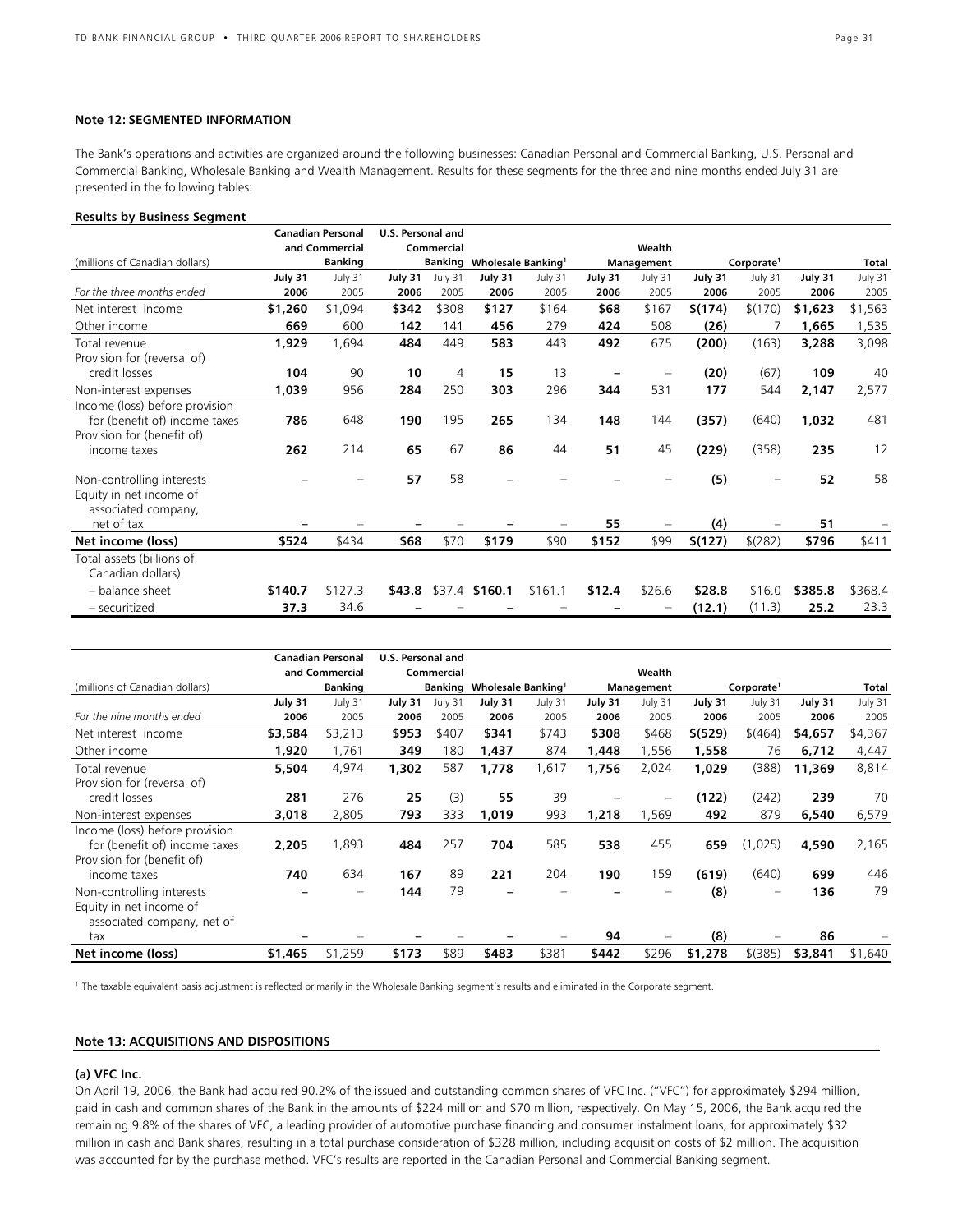The acquisition of VFC by the Bank contributed \$36 million of cash and cash equivalents, \$435 million of loans, \$245 million of goodwill and intangibles, \$6 million of other assets, \$325 million of secured debt and \$18 million of other liabilities to the Bank's interim consolidated balance sheet. The excess of the total purchase consideration paid over the fair value of the identifiable net assets acquired has been allocated entirely to goodwill. The Bank is in the process of valuing certain intangible assets and, therefore, the allocation of the purchase price is subject to finalization. Goodwill arising from the acquisition is not amortized but assessed for impairment on at least an annual basis.

### **(b) TD Banknorth**

### Hudson United Bancorp

On January 31, 2006, TD Banknorth completed the acquisition of Hudson United Bancorp ("Hudson") for total consideration of \$2.2 billion (U.S.\$1.9 billion), consisting of cash consideration of \$1,073 million (U.S.\$941.8 million) and the remainder in TD Banknorth common shares. The cash consideration was funded by the sale of TD Banknorth common shares to the Bank. TD Banknorth consolidates the financial results of Hudson. The transaction resulted in a dilution loss for the Bank of \$72 million, which was recognized in the first quarter of 2006. The acquisition of Hudson by TD Banknorth contributed \$6.0 billion of personal/business loans and mortgages, \$3.2 billion of securities, \$1.9 billion of goodwill and intangibles, \$.8 billion of other assets, \$8.4 billion of deposits and \$3.5 billion of other liabilities to the Bank's interim consolidated balance sheet. The allocation of the purchase price is subject to finalization.

### Increase in ownership in TD Banknorth

During the nine months ended July 31, 2006, TD Banknorth repurchased 8.5 million of its own shares for \$290 million (U.S.\$255 million) and the Bank acquired .8 million additional shares of TD Banknorth for \$27 million (U.S.\$23 million) in the course of open-market purchases. In addition to the TD Banknorth shares acquired by the Bank in relation to the Hudson transaction, the Bank began reinvesting in TD Banknorth's dividend reinvestment program in November 2005 and, as of July 31, 2006, had acquired a total of approximately 2.5 million shares of TD Banknorth pursuant to the program. As of July 31, 2006, the Bank's ownership interest in TD Banknorth was 56.5%, an increase from 55.5% as at October 31, 2005.

### Interchange Financial Services Corporation

On April 13, 2006, TD Banknorth announced an agreement to acquire Interchange Financial Services Corporation ("Interchange"), for US\$480.6 million cash consideration. The deal is expected to close in TD Banknorth's first calendar quarter of 2007 and is subject to regulatory approvals and Interchange shareholders' approval.

The cash for the transaction will be financed primarily through TD Banknorth's sale of approximately 13 million of its common shares to the Bank at a price of US\$31.17 per share, for a total of approximately US\$405 million. As at July 31, 2006, the impact of this transaction is expected to bring the Bank's percentage ownership of TD Banknorth to 58.9%.

### **(c) TD Waterhouse U.S.A. and Ameritrade**

On January 24, 2006, the Bank closed the transaction involving the sale of its U.S. brokerage business, TD Waterhouse U.S.A., at a fair market value of \$2.69 billion to Ameritrade Holding Corporation in exchange for a 32.5% ownership in the combined legal entity operating under the name "TD Ameritrade". The transaction resulted in a net dilution gain on sale of U.S.\$1.45 billion (\$1.67 billion) after-tax during the three months ended January 31, 2006 (\$1.64 billion pre-tax). There was a reduction to the TD Ameritrade dilution gain of \$5 million due to final adjustments to the purchase and sale price during the three months ended April 30, 2006.

On acquisition, the Bank's investment in TD Ameritrade less the Bank's share of TD Ameritrade's net book value was approximately \$3.7 billion and consists primarily of intangibles (approximately \$930 million) and goodwill.

The Bank reports its investment in TD Ameritrade using the equity method of accounting. The fiscal periods of the Bank and TD Ameritrade are not coterminus. The Bank's equity share of TD Ameritrade's results for TD Ameritrade's calendar quarter end date has been reported in the Bank's results for the fiscal quarter. The Bank translated its investment in TD Ameritrade at June 30, 2006 using the exchange rate on that date. In connection with the transaction, TD Waterhouse Canada acquired 100% of Ameritrade's Canadian brokerage operations for \$77 million (U.S.\$67 million) cash consideration, which consisted primarily of intangibles and goodwill.

On February 22, 2006, the Bank announced that it had committed to purchase at least 15 million shares of TD Ameritrade by August 22, 2006 pursuant to one or more stock trading plans in accordance with Rule 10b5-1 under the U.S. Securities Exchange Act and that all purchases would be made in the open market, including through block trades, in compliance with Rule 10b-18 under the U.S. Securities Exchange Act. Under these plans, the Bank acquired 44.4 million additional shares of TD Ameritrade for \$933 million (U.S.\$831 million), which resulted in the Bank's ownership interest in TD Ameritrade increasing from 32.5% to 39.5% as at July 31, 2006.

### **Note 14: RESTRUCTURING COSTS**

For the three months ended January 31, 2006, the Bank recorded an additional \$50 million of restructuring costs, consisting primarily of severance costs in relation to the restructuring of the global structured products businesses within Wholesale Banking.

As at July 31, 2006, the remaining balance of the liability was \$29 million (\$25 million at October 31, 2005).

### **Note 15**: **CONTINGENCIES**

The two principal legal actions regarding Enron to which the Bank is a party are the securities class action and the bankruptcy proceeding. In 2005, the Bank agreed to settle the bankruptcy court claims in this matter for approximately \$145 million (U.S.\$130 million). Payment of this settlement was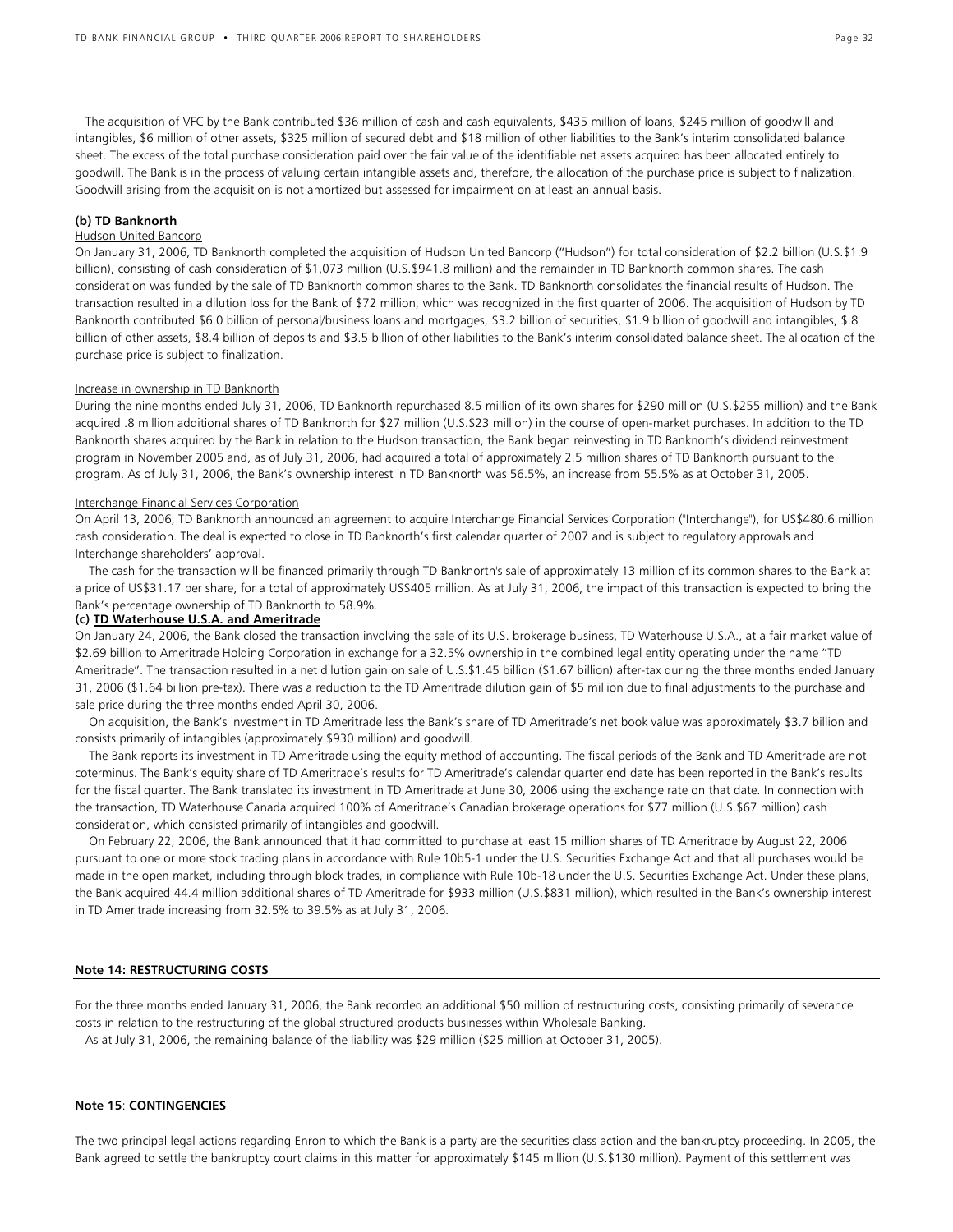made during the three months ended July 31, 2006. As at July 31, 2006, the total contingent litigation reserve for Enron-related claims was approximately \$467 million (U.S.\$413 million). It is possible that additional reserves above current level could be required. Additional reserves, if required, cannot be reasonably determined for many reasons, including that other settlements are not generally appropriate for comparison purposes, the lack of consistency in other settlements and the difficulty in predicting the future actions of other parties to the litigation.

The Bank and its subsidiaries are involved in various other legal actions in the ordinary course of business, many of which are loan-related. In management's opinion, the ultimate disposition of these actions, individually or in the aggregate, will not have a material adverse effect on the financial condition of the Bank.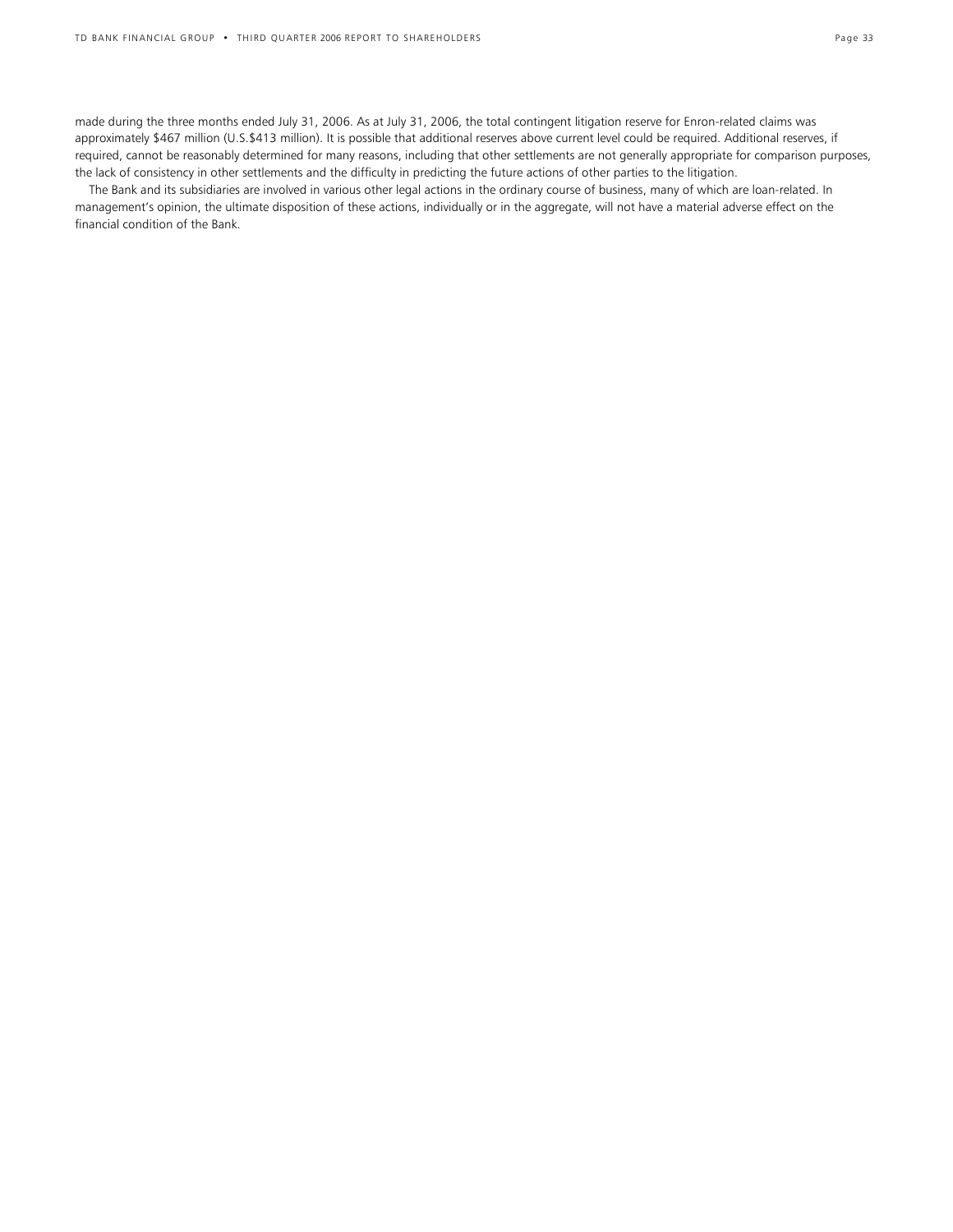# **Note 16: RECONCILIATION OF CANADIAN AND UNITED STATES GENERALLY ACCEPTED ACCOUNTING PRINCIPLES**

The accounting principles followed by the Bank, including the accounting requirements of the Superintendent of Financial Institutions Canada, conform with Canadian generally accepted accounting principles (Canadian GAAP).

Significant differences between Canadian GAAP and United States generally accepted accounting principles (U.S. GAAP) are described in the Bank's 2005 Annual Report with their impact detailed below.

### **Net Income**

|                                                                    | For the three months ended |         | For the nine months ended |         |  |
|--------------------------------------------------------------------|----------------------------|---------|---------------------------|---------|--|
|                                                                    | July 31                    | July 31 | July 31                   | July 31 |  |
| (millions of Canadian dollars)                                     | 2006 <sup>1</sup>          | 2005    | 2006 <sup>2</sup>         | 2005    |  |
| Net income based on Canadian GAAP                                  | \$796                      | \$411   | \$3,841                   | \$1,640 |  |
| Employee future benefits                                           | (2)                        | (1)     |                           | (2)     |  |
| Securitizations                                                    |                            | (1)     |                           | (4)     |  |
| Available for sale securities                                      | 4                          |         | 12                        | 6       |  |
| Derivative instruments and hedging activities                      | (25)                       | (97)    | (9)                       | (264)   |  |
| Guarantees                                                         | (9)                        | (6)     | (21)                      | (15)    |  |
| Liabilities and equity                                             | 28                         | 37      | 96                        | 100     |  |
| Amortization of intangible assets                                  | (15)                       | (15)    | (45)                      | (20)    |  |
| Other                                                              |                            |         | (16)                      |         |  |
| Income taxes and net change in income taxes due to the above items | 12                         | 25      | (1)                       | 133     |  |
| Non-controlling interest                                           | (7)                        | (7)     | (21)                      | (47)    |  |
| Net income based on U.S. GAAP                                      | 787                        | 349     | 3,836                     | 1,527   |  |
| Preferred dividends                                                | 12                         | 15      | 47                        | 33      |  |
| Net income applicable to common shares based on U.S. GAAP          | \$775                      | \$334   | \$3,789                   | \$1,494 |  |
| Average number of common shares outstanding (millions)             |                            |         |                           |         |  |
| – U.S. GAAP/Canadian GAAP<br>Basic                                 | 719.1                      | 707.6   | 715.8                     | 684.9   |  |
| – U.S. GAAP/Canadian GAAP<br>Diluted                               | 724.7                      | 713.4   | 722.1                     | 690.4   |  |
| Basic earnings per share – U.S. GAAP                               | \$1.08                     | \$.47   | \$5.29                    | \$2.18  |  |
| - Canadian GAAP                                                    | 1.10                       | .58     | 5.34                      | 2.39    |  |
| Diluted earnings per share - U.S. GAAP                             | \$1.07                     | \$.47   | \$5.25                    | \$2.16  |  |
| - Canadian GAAP                                                    | 1.09                       | .58     | 5.30                      | 2.38    |  |

<sup>1</sup> For the three months ended July 31, 2006, the effect of U.S. GAAP adjustments to the Canadian GAAP Consolidated Statement of Income is as follows: \$27 million decrease in net interest income, \$39 million increase in other income and \$21 million increase in non-interest expenses.

<sup>2</sup> For the nine months ended July 31, 2006, the effect of U.S. GAAP adjustments to the Canadian GAAP Consolidated Statement of Income is as follows: \$121 million increase in net interest income, \$38 million decrease in other income and \$88 million increase to non-interest expenses.

# **Consolidated Interim Statement of Comprehensive Income**

|                                                                              | For the three months ended |         | For the nine months ended |         |  |
|------------------------------------------------------------------------------|----------------------------|---------|---------------------------|---------|--|
|                                                                              | July 31                    | July 31 | July 31                   | July 31 |  |
| (millions of Canadian dollars)                                               | 2006                       | 2005    | 2006                      | 2005    |  |
| Net income based on U.S. GAAP                                                | \$787                      | \$349   | \$3,836                   | \$1,527 |  |
| Other comprehensive income (loss), net of income taxes                       |                            |         |                           |         |  |
| Net change in unrealized gains and losses on available for sale securities   | 21                         | 128     | (124)                     | 209     |  |
| Reclassification to earnings in respect of available for sale securities     |                            |         |                           | 5       |  |
| Change in unrealized foreign currency translation gains and losses           | (444)                      | (65)    | (255)                     | (98)    |  |
| Change in gains and losses on derivative instruments designated as cash flow |                            |         |                           |         |  |
| hedges                                                                       | 107                        | 49      | 298                       | (94)    |  |
| Reclassification to earnings of gains and losses on cash flow hedges         | (42)                       | (16)    | (21)                      | (6)     |  |
| Minimum pension liability adjustment                                         |                            |         |                           | (3)     |  |
| Comprehensive income                                                         | \$429                      | \$445   | \$3,737                   | \$1,540 |  |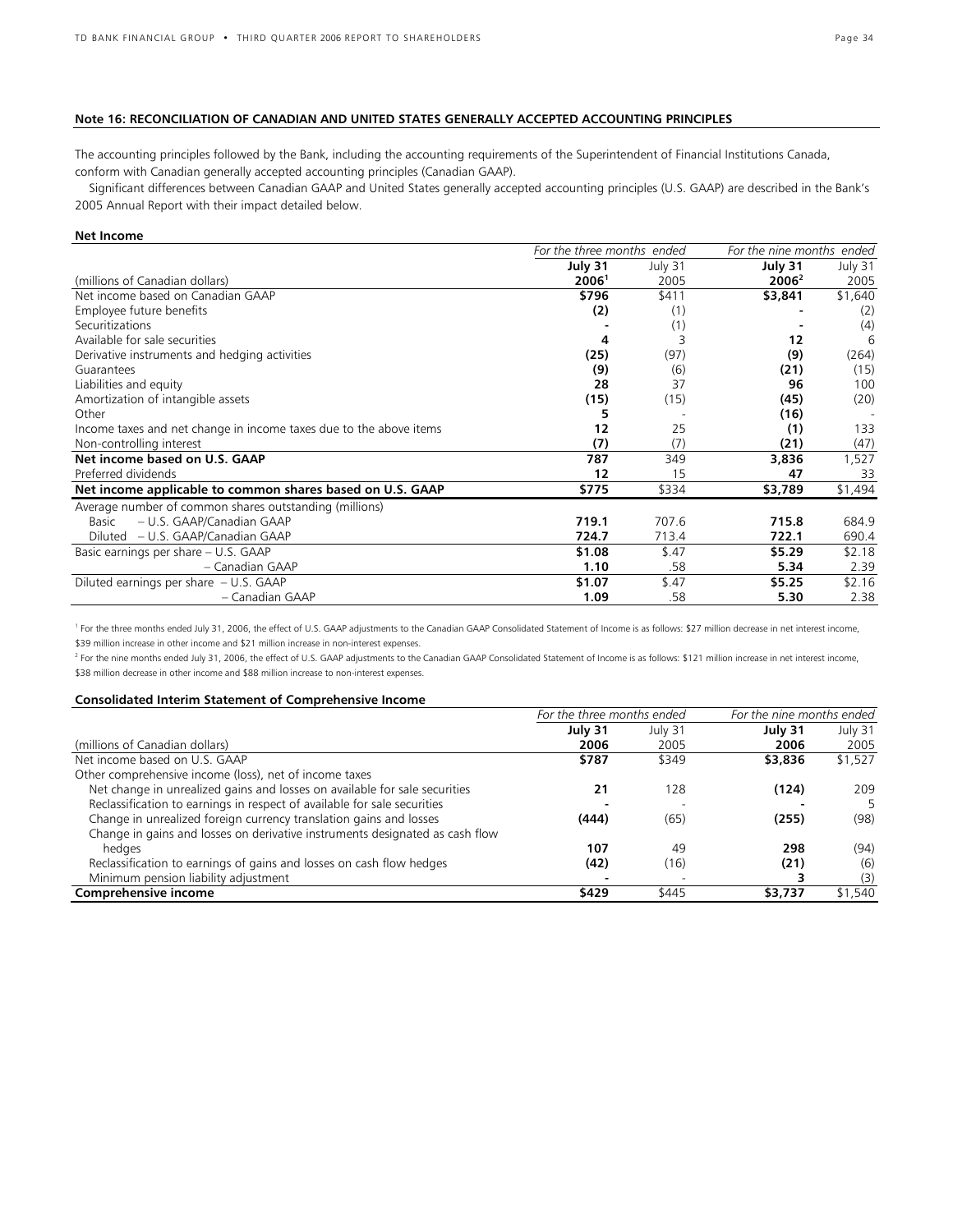# **Condensed Consolidated Interim Balance Sheet**

|                                                    |             |         | As at                       |                          |                          | As at                       |                |          | As at             |
|----------------------------------------------------|-------------|---------|-----------------------------|--------------------------|--------------------------|-----------------------------|----------------|----------|-------------------|
|                                                    |             |         | July 31                     |                          |                          | Oct. 31                     |                |          | July 31           |
| (millions of Canadian dollars)                     |             |         | 2006                        |                          |                          | 2005                        |                |          | 2005              |
|                                                    | Canadian    | Adjust- |                             | <b>U.S.</b> Canadian     | Adjust-                  | U.S.                        | Canadian       | Adjust-  | U.S.              |
|                                                    | <b>GAAP</b> | ments   | <b>GAAP</b>                 | <b>GAAP</b>              | Ments                    | GAAP                        | <b>GAAP</b>    | ments    | <b>GAAP</b>       |
| <b>Assets</b>                                      |             |         |                             |                          |                          |                             |                |          |                   |
| Cash resources and other                           | \$12,194    | \$-     | \$12,194                    | \$13,418                 | \$—                      | \$13,418                    | \$12,479       | \$-      | \$12,479          |
| <b>Securities</b>                                  |             |         |                             |                          |                          |                             |                |          |                   |
| Investment                                         | 43,542      | 4,634   | 48,176                      | 42,321                   | 3,898                    | 46,219                      | 40,709         | 4,043    | 44,752            |
| Trading                                            | 73,733      |         | 73,733                      | 65,775                   | $\equiv$                 | 65,775                      | 72,597         |          | 72,597            |
| Securities purchased under reverse repurchase      |             |         |                             |                          |                          |                             |                |          |                   |
| agreements                                         | 27,854      |         | 27,854                      | 26,375                   |                          | 26,375                      | 25,624         |          | 25,624            |
| Loans (net)                                        | 158,746     |         | 158,746                     | 152,243                  |                          | 152,243                     | 153,280        |          | 153,280           |
| Investment in TD Ameritrade                        | 4,284       |         | 4,284                       |                          |                          |                             |                |          |                   |
| Trading derivatives' market revaluation            | 32,308      | 789     | 33,097                      | 33,651                   | 674                      | 34,325                      | 34,185         | 2,103    | 36,288            |
| Goodwill                                           | 7,411       | 1,535   | 8,946                       | 6,518                    | 1,604                    | 8,122                       | 6,785          | 1,696    | 8,481             |
| Other intangibles                                  | 2,007       | 314     | 2,321                       | 2,124                    | 338                      | 2,462                       | 2,286          | 405      | 2,691             |
| Other assets                                       | 23,766      | 30      | 23,796                      | 22,785                   | 22                       | 22,807                      | 20,478         | 36       | 20,514            |
| <b>Total assets</b>                                | \$385,845   |         | \$7,302 \$393,147 \$365,210 |                          |                          | \$6,536 \$371,746 \$368,423 |                |          | \$8,283 \$376,706 |
| <b>Liabilities</b>                                 |             |         |                             |                          |                          |                             |                |          |                   |
| Deposits                                           | \$255,787   |         | \$38 \$255,825 \$246,981    |                          | \$21                     | \$247,002 \$251,438         |                |          | $(4)$ \$251,434   |
| Trading derivatives' market revaluation            | 33,380      | 537     | 33,917                      | 33,498                   | 598                      | 34,096                      | 34,877         | 668      | 35,545            |
| Other liabilities                                  | 66,113      | 4,809   | 70,922                      | 60,224                   | 4,037                    | 64,261                      | 56,819         | 5.134    | 61,953            |
| Subordinated notes and debentures                  | 6,915       |         | 6,915                       | 5,138                    | $\overline{\phantom{m}}$ | 5,138                       | 5,570          |          | 5,570             |
| Liabilities for preferred shares and capital trust |             |         |                             |                          |                          |                             |                |          |                   |
| securities                                         | 1,794       | (1,794) |                             | 1,795                    | (1,795)                  |                             | 2,198          | (2, 198) |                   |
| <b>Total liabilities</b>                           | 363,989     | 3,590   | 367,579                     | 347,636                  | 2,861                    | 350,497                     | 350,902        | 3,600    | 354,502           |
| Non-controlling interest in subsidiaries           | 2,429       | 3,066   | 5,495                       | 1,708                    | 3,149                    | 4,857                       | 1,746          | 3,285    | 5,031             |
| Shareholders' equity                               |             |         |                             |                          |                          |                             |                |          |                   |
| Preferred shares                                   | 425         | 544     | 969                         |                          | 545                      | 545                         | $\overline{a}$ | 948      | 948               |
| Common shares                                      | 6,353       | 39      | 6,392                       | 5,872                    | 39                       | 5,911                       | 5.744          | 39       | 5,783             |
| Contributed surplus                                | 56          |         | 56                          | 40                       | $\equiv$                 | 40                          | 36             | $\sim$   | 36                |
| Foreign currency translation adjustments           | (951)       | 951     | $\blacksquare$              | (696)                    | 696                      | $\equiv$                    | (363)          | 363      |                   |
| Retained earnings                                  | 13,544      | (281)   | 13,263                      | 10,650                   | (246)                    | 10,404                      | 10,358         | (254)    | 10,104            |
| Accumulated other comprehensive income             |             |         |                             |                          |                          |                             |                |          |                   |
| Net unrealized gains on available for sale         |             |         |                             |                          |                          |                             |                |          |                   |
| securities                                         |             | 156     | 156                         |                          | 280                      | 280                         |                | 512      | 512               |
| Foreign currency translation adjustments           |             | (951)   | (951)                       |                          | (696)                    | (696)                       | $\sim$         | (363)    | (363)             |
| Derivative instruments                             |             | 223     | 223                         | $\overline{\phantom{m}}$ | (54)                     | (54)                        | $\sim$         | 161      | 161               |
| Minimum pension liability adjustment               |             | (35)    | (35)                        | $\overline{\phantom{m}}$ | (38)                     | (38)                        | $\overline{a}$ | (8)      | (8)               |
| Total shareholders' equity                         | 19,427      | 646     | 20,073                      | 15,866                   | 526                      | 16,392                      | 15,775         | 1,398    | 17,173            |
| Total liabilities and shareholders' equity         | \$385,845   |         | \$7,302 \$393,147 \$365,210 |                          |                          | \$6,536 \$371,746 \$368,423 |                |          | \$8,283 \$376,706 |